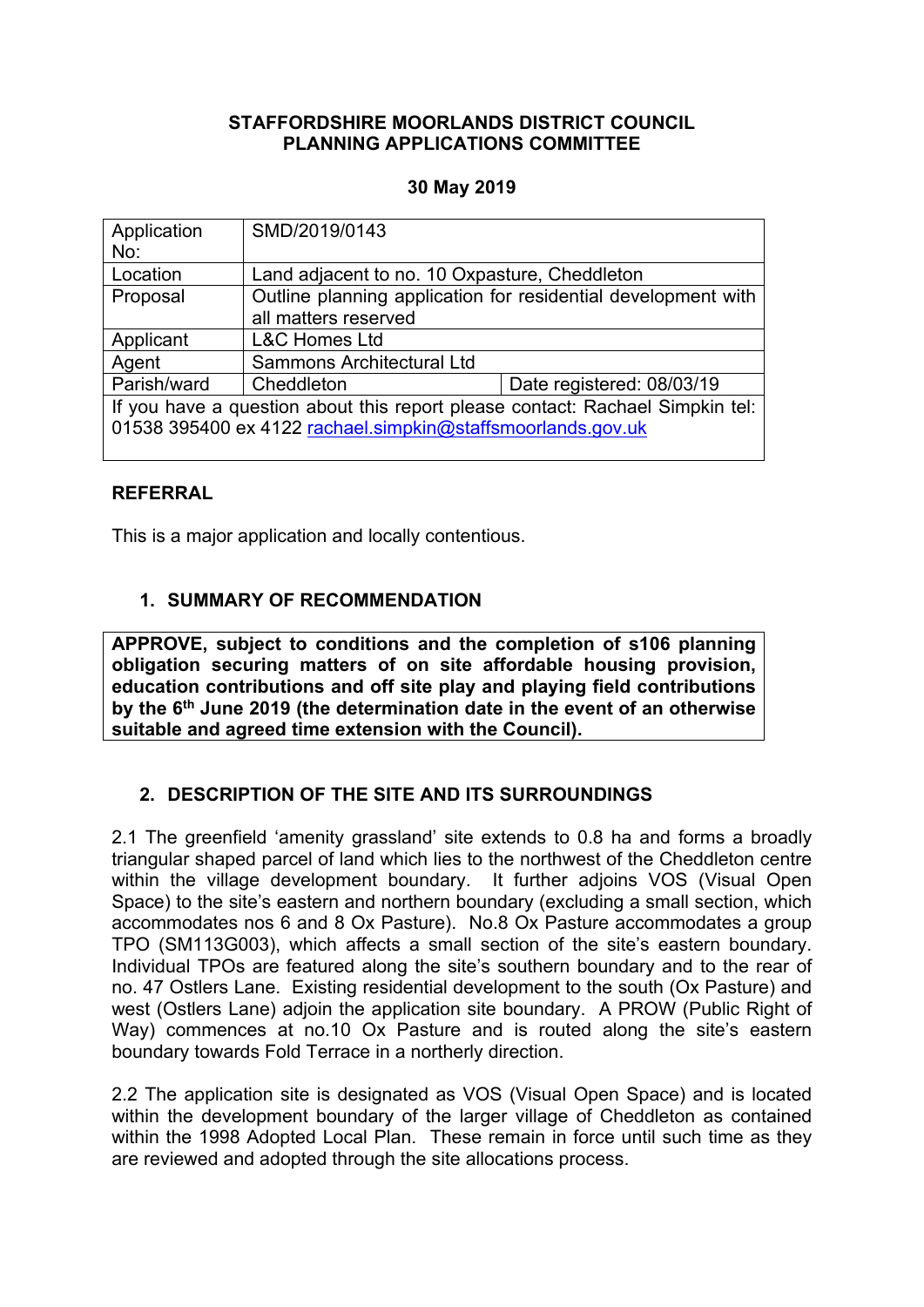# **3. DESCRIPTION OF THE PROPOSAL**

3.1 The submission constitutes an outline planning application seeking approval for the principle of development only at this stage. As a consequence, all matters relating to access, layout, scale, landscaping and appearance are reserved for a later date. A red line location and block plan showing the extent of the site boundary, together with the point of access form the main submitted plan documents for the scheme. Specific housing numbers are not sought within the application description nor has an indicative plan been submitted which shows a potential layout of the site.

3.2 The scheme follows a similar proposal ref.  $SMD/2018/0700$  presented to the  $7<sup>th</sup>$ March 2019 Planning Applications Committee meeting where Members resolved to refuse the scheme as follows:

1. *The NPPF (National Planning Policy Framework) at paragraph 189 requires that an applicant must describe the significance of any heritage assets affected, including any contribution made by their setting. This is to enable the decision maker to fully understand the potential impacts of the proposal on their significance. In this case, the applicant has not carried out such an assessment of the impact of the development on the setting of the Cheddleton Conservation Area and setting of the Grade II\* Listed church of St. Edward the Confessor. As a result, there is insufficient information to adequately assess the impact on these designated heritage assets and to correctly apply NPPF policies. Accordingly, there is conflict with Polices SS1, SS6a, DC1 and DC2 of the Adopted Staffordshire Moorlands Core Strategy and the NPPF.*

3.3 The applicant is only required to define the point of access into the site as such matters of access are not sought within the scope of this outline planning application scheme. The point of access is proposed from Ox Pasture and would involve taking part of the existing garden of no.10 Ox Pasture along its eastern edge. Indicative details show a 1.8m single pavement and 5.0m carriageway aligned with the eastern boundary of no.10 and PROW route, which is adjacent to the existing route of the private access drives to nos. 6 and 10 Ox Pasture.

3.4 Future access matters will need to address: "the accessibility to and within the site, for vehicles, cycles and pedestrians in terms of the positioning and treatment of access and circulation routes and how these fit into the surrounding access network" as defined by Article 2 of the Town and Country Planning (Development Management Procedure) (England) Order 2015.

3.5 The application also includes an Ecology Report, Planning Statement, revised drainage details and Heritage Statement. Members are advised to consider all of these documents prior to the meeting.

3.6 It has been confirmed that the applicant L&C Homes Limited was the owner of the application site (other than the part owned by Mr Lymer on whom Notice has been served) on the date the application was submitted, was the owner of the site 21 days before the application was submitted, and continues to be the owner of the site.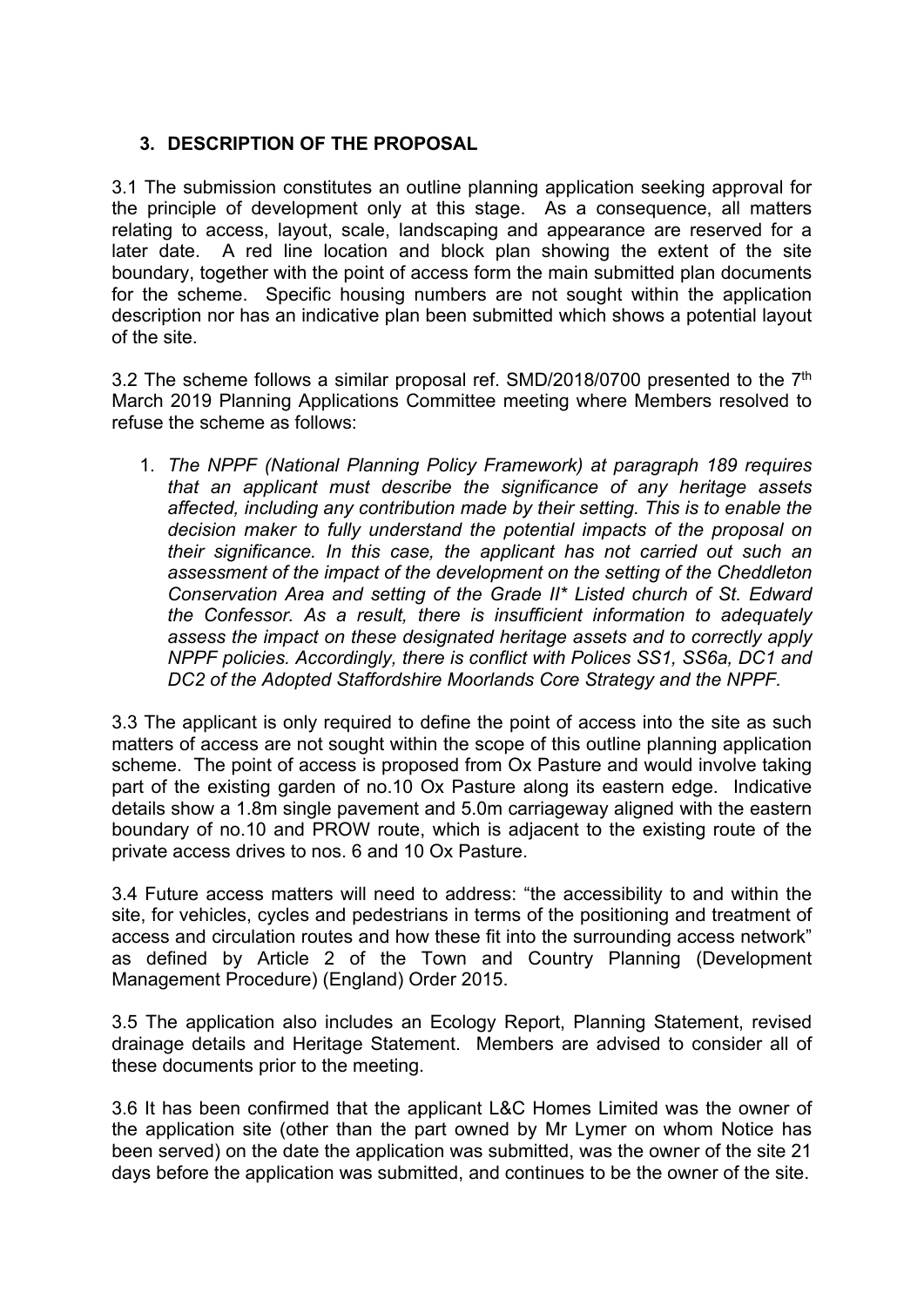3.7 Details of the application scheme can be viewed at:

[http://publicaccess.staffsmoorlands.gov.uk/portal/servlets/ApplicationSearchServlet?](http://publicaccess.staffsmoorlands.gov.uk/portal/servlets/ApplicationSearchServlet?PKID=128617) [PKID=128617](http://publicaccess.staffsmoorlands.gov.uk/portal/servlets/ApplicationSearchServlet?PKID=128617)

# **4. RELEVANT PLANNING HISTORY**

4.1 Recent or relevant site history is as follows:.

 SMD/2018/0700 - Outline planning application for residential development. Refused 7<sup>th</sup> March 2019.

# **5. PLANNING POLICIES RELEVANT TO THE DECISION**

5.1 The Development Plan comprises of:

- Saved Local Plan Proposals Map / Settlement Boundaries (Adopted 1998)
- Core Strategy Development Plan Document (Adopted March 2014)

## Staffordshire Moorlands Local Plan (1998)

5.2 Development boundaries within the 1998 Adopted Local Plan are still in force until such time as they are reviewed and adopted through the site allocations process.

## Adopted Staffordshire Moorlands Core Strategy DPD (26<sup>th</sup> March 2014)

5.3 The following Core Strategy policies are relevant to the application:-

- **SS1 Development Principles**
- SS1a Presumption in Favour of Sustainable Development
- SS6 Rural Areas
- **SS6a Larger Villages Area Strategy**
- SS7 Churnet Valley Area Strategy
- SD1 Sustainable Use of Resources
- SD3 Carbon-saving Measures in Development
- **SD4 Pollution and Flood Risk**
- H1 New Housing Development
- H2 Affordable and Local Needs Housing
- **DC1 Design Considerations**
- DC3 Landscape and Settlement Setting
- **C1 Creating Sustainable Communities**
- C2 Sport, Recreation and Open Space
- C3 Green Infrastructure
- NE1 Biodiversity and Geological Resources
- T1 Development and Sustainable Transport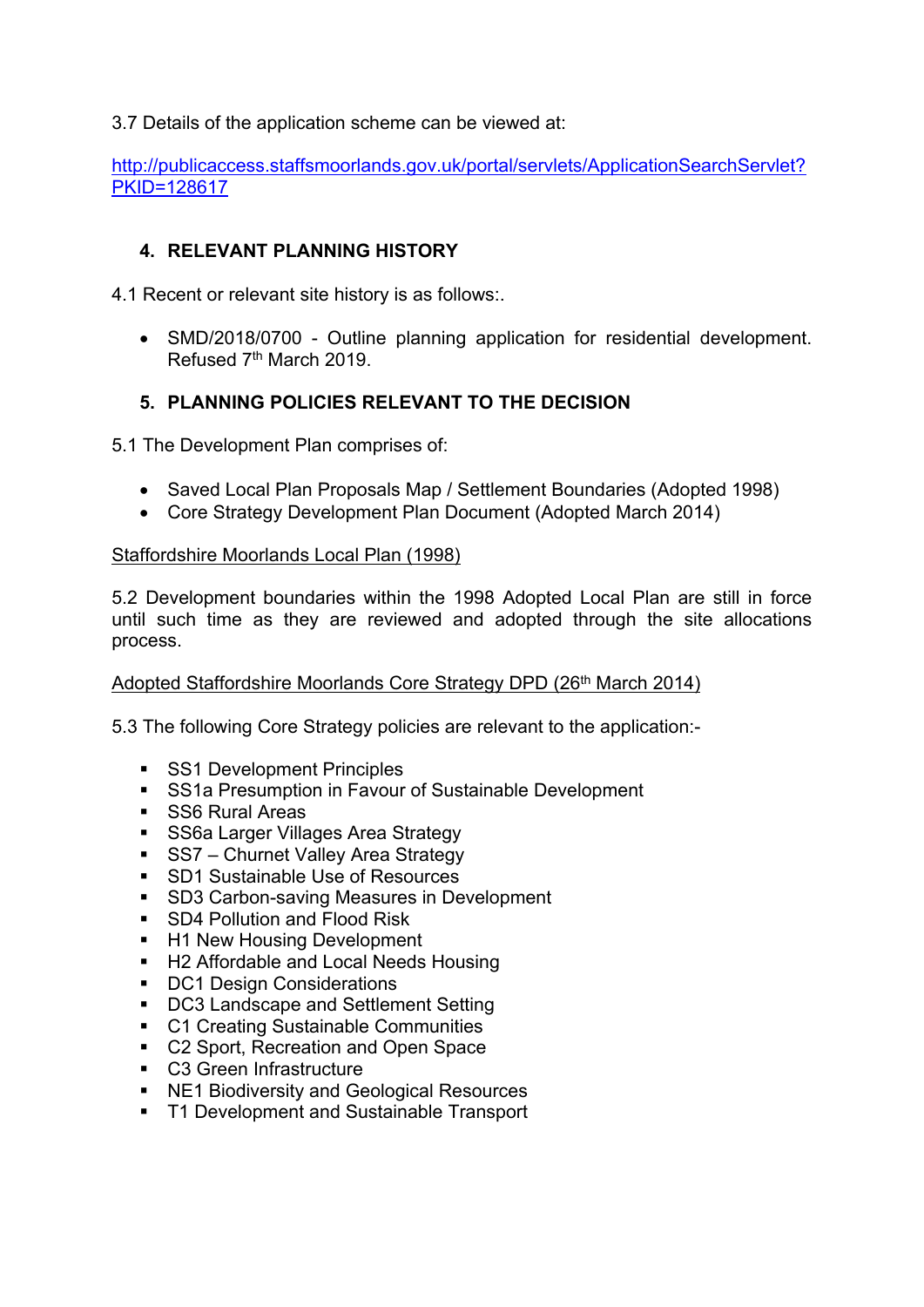#### Emerging Local Plan

5.4 The existing plan for the Staffordshire Moorlands does not include any allocations for housing and other types of land uses. The new plan will include sites for developments and boundaries. It will be a single document that will take a fresh look at the development needs of the district for the next 14 years to 2031. As well as early public engagement, the Council have undertaken public consultations on the draft plan site allocation options during 2015, preferred options and boundaries in 2016 and preferred options in 2017. The comments received in response have been used to prepare, publish and consult upon the final Local Plan draft 'submission' version, which was examined by the Inspector during sessions held in October 2018.

5.5 The Inspector's post hearing advice in respect of main modifications and related matters was published on the 11<sup>th</sup> January 2019. The Green Infrastructure Designations have been commented upon by the Inspector, which is of particular relevance to the application proposal. In these regards, he stated:

"The Landscape, Local Green Space and Heritage Impact Study (2013) considered whether areas protected as Visual Open Space (VOS) within the existing LP should be subject to Local Green Space (LGS) designations within this LP. It appears to me that the majority of VOS designations have been carried forward to LGS designations despite the high bar set by paragraph 77 of the Framework in relation to LGS – 'demonstrably special to a local community'.

As an example, the two areas that were discussed in Cheddleton and Werrington and which I saw on site have some attributes in providing visual relief and views beyond the settlement. The fields at Ox Pasture are attractive. However, I do not consider that their designation as LGS is justified on the basis of them being 'demonstrably special.' In addition both villages are hemmed in by Green Belt with few opportunities for infill development (windfalls). Similar considerations would apply in other settlements. Providing the equivalent of Green Belt protection to land within settlements which is not 'demonstrably special' would limit opportunities for windfalls and would run counter to the Council's objective of delivering at least 30 dpa through windfalls in the rural area (some 45% of the net housing requirement for the sub-area).

I would recommend that these two designations be deleted and that other LGS designations are reviewed in the light of this advice (MMs). In this respect I note the summary and recommendations in Table 9.1 and Appendix 2 to SD22.5 setting out why the LGS designation was considered appropriate for each site. However, in the light of my recommendations I would ask for each LGS to be reviewed applying the criteria within paragraph 77 of the Framework. A summary table of the Council's conclusions on each site following this review should be provided".

5.6 In response, the Council sought further evidence from town and parish councils, and district councillors to support the LGS designations in terms of them being "demonstrably special". Whilst the Inspector did not request additional supporting information in relation to the Ox Pasture LGS, further information was received from the Parish Council and local community and subsequently submitted to the Inspector for consideration.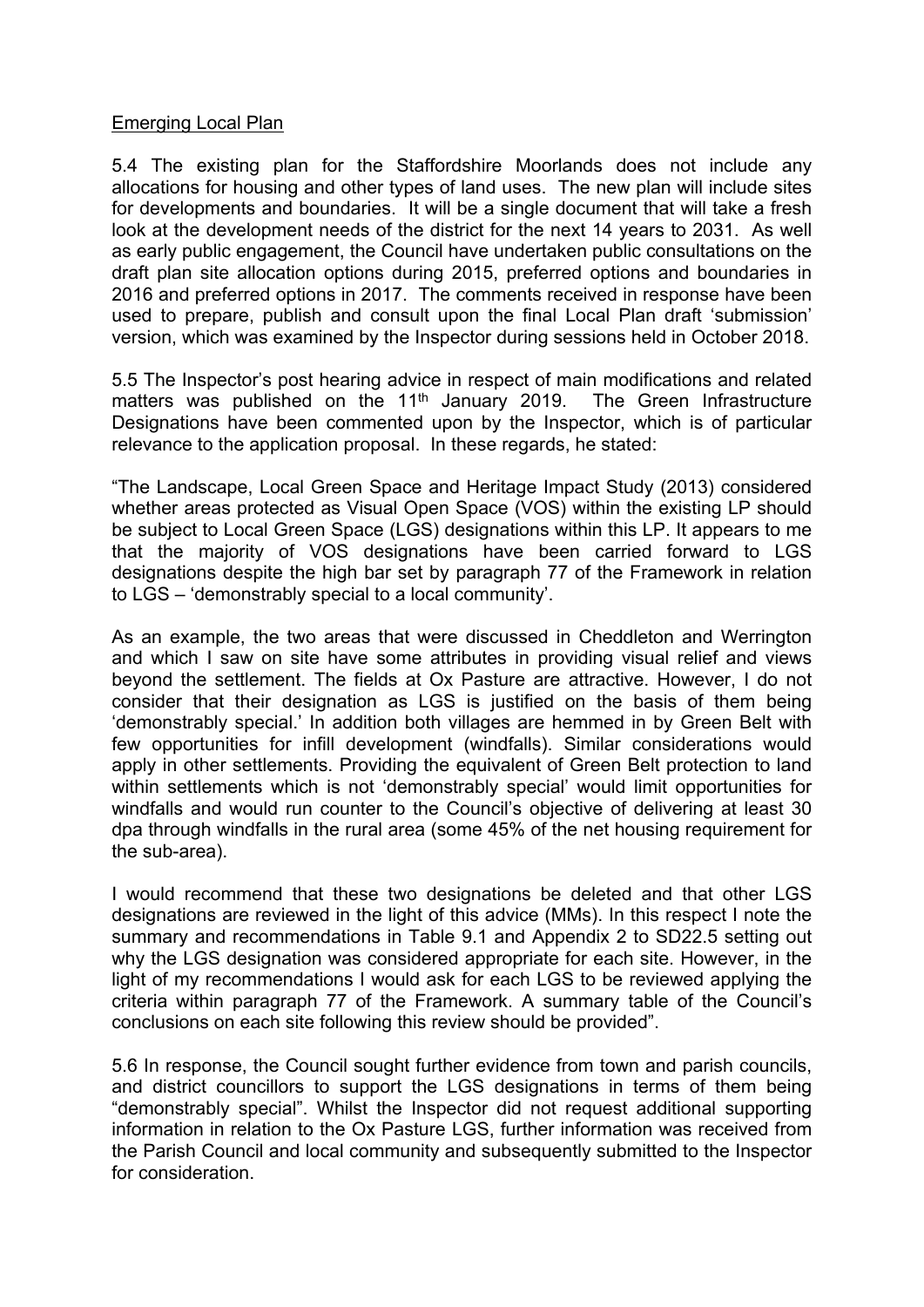5.7 On 17<sup>th</sup> May 2019, the Inspector responded to the Council's further submission regarding LGS and has stated:

*"Thank you for the reassessment of the Local Green Space (LGS) designations.*

*In my post hearings advice, I referred to paragraph 77 of the Framework. To reiterate the Framework states that the LGS designation will not be appropriate for most green areas or open space. The designation should only be used where all three bullet points within paragraph 77 are met. In providing the following recommendations I have also had regard to the advice on LGS designations within the Government's Planning Practice Guidance.*

*A number of the LGS sites appear to be characterised as open space planned in connection with housing development, some of which are owned by the District or Town/Parish Councils. Examples of these types of open space are references 13, 14, 23, 35, 38, 47, 51 and 52. Whilst these areas provide visual relief and, in some cases recreational value, they are not demonstrably special. I would recommend that the designation of these areas is changed from LGS to open space (MM). As open space, protection, would be provided by Policy C2. Policy C2 could be reinforced if the policy itself referred specifically 'to areas identified on the Policies Maps' as noted in paragraph 8.104 of the Plan (MM).*

*For the reasons given in the post hearing advice I do not support the LGS designations at Ox Pasture West and East, Cheddleton (29 and 30) and north of Cotehill Road, Werrington (35). The Werrington site, part of which is used as a play area, should be changed to open space (MM).*

*Site No 25 at Brown Edge is similar in character to the LGS designations at Cheddleton referred to above in that it is privately owned land skirted by a public footpath and with extensive views across it. That said the nature of many settlements in the Moorlands is that they are on higher ground and at locations within them there will be views across the surrounding landscape, often over existing development, and so are not demonstrably special. As with the Cheddleton sites the LGS designation should be deleted (MM).*

*Site No 31 at Cheddleton appears to be used as a beer garden to the pub above it. It does not seem to me to be demonstrably special. In any event I note that it lies within a Conservation Area and is crossed by a public footpath. The site is hemmed in by the canal and rising land to the south. It would not seem to be vulnerable to built development. I would recommend that the LGS designation is removed (MM).*

*The justification for the designation of Site No 39 at Waterhouses as LGS is limited. Unless there is further evidence that shows that the site is demonstrably special it should be deleted (MM). Are there other designations that would provide protection such as a conservation area? Alternatively has consideration been given to excluding this part of the village from the settlement boundary?*

*In terms of Bagnall I can see the justification for the village green (Site No 41) and pub garden (Site No 40) being included as LGS. However, the pub car park forming*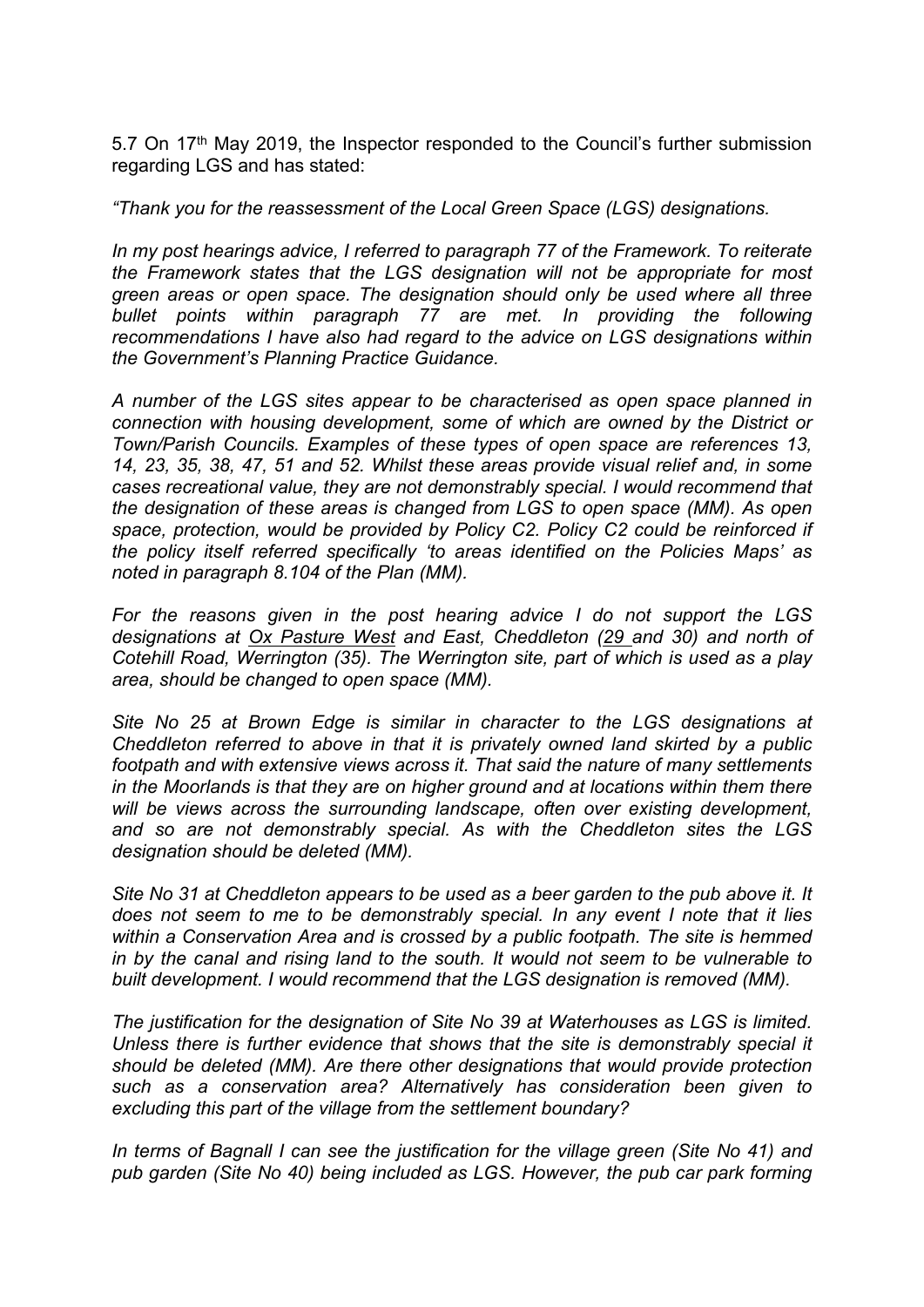*part of No 40 less so. The car park does not function as green space and would be protected by the conservation area designation that covers the historic part of the village. However, LGS designation would appear to be warranted for the triangular village green on the opposite side of the road and to the east of the No 41 which has not been included. I would recommend MMs to reflect these comments.*

*I was unable to identify anything demonstrably special about the area of grassland adjacent to the stream in Blythe Bridge (Site No 50). Although SD 22.5 indicates that that there is evidence of informal public access, I could not see any signs of this on site. I would recommend that this LGS designation is removed from this site (MM).*

*I look forward to a response on my questions about Site No 39. Otherwise the above recommendations should be incorporated into the Schedule of MMs. A draft schedule should be drawn up as soon as possible so that it can be finalised before the June 2019 Council meeting. If you require any clarification let me know via the Programme Officer".*

5.8 In summary, the Inspector has requested that the Council draws up a schedule of main modifications to the Local Plan which reflect his recommendations, including those regarding the removal of the LGS designation from the proposed Local Plan as is set out above.

5.9 A full schedule of main modifications to the Local Plan is expected to be subject to consultation this Summer. The schedule will consist of modifications that the Inspector has so far deemed necessary to make the Local Plan sound. Following the consultation, the Inspector is expected to consider the responses before issuing his final report. Depending on the recommendations in the report, the Council may then be in a position to adopt the Local Plan.

5.10 In this context, the Council's position on the weight to be given to the policies contained in the Local Plan Submission Version in terms of the three criteria set out in Paragraph 48 of the NPPF is as follows:

- The stage of preparation the Local Plan is now at an advanced stage of preparation as discussed above.
- The extent to which there are unresolved objections to relevant policies this varies depending on the policy in question.
- The degree of consistency of policies with the NPPF given that the Council has submitted a Local Plan that it considers to be sound, all policies are deemed to be consistent with the NPPF.

## Emerging Policies

5.11 The following policies (including their weighting) are considered to be relevant to this application:

- **SS1** Development Principles (Moderate)
- SS1 a Presumption in Favour of Sustainable Development (Significant)
- **SS2** Settlement Hierarchy (Limited)
- SS3 Future Provision and Distribution of Development (Limited)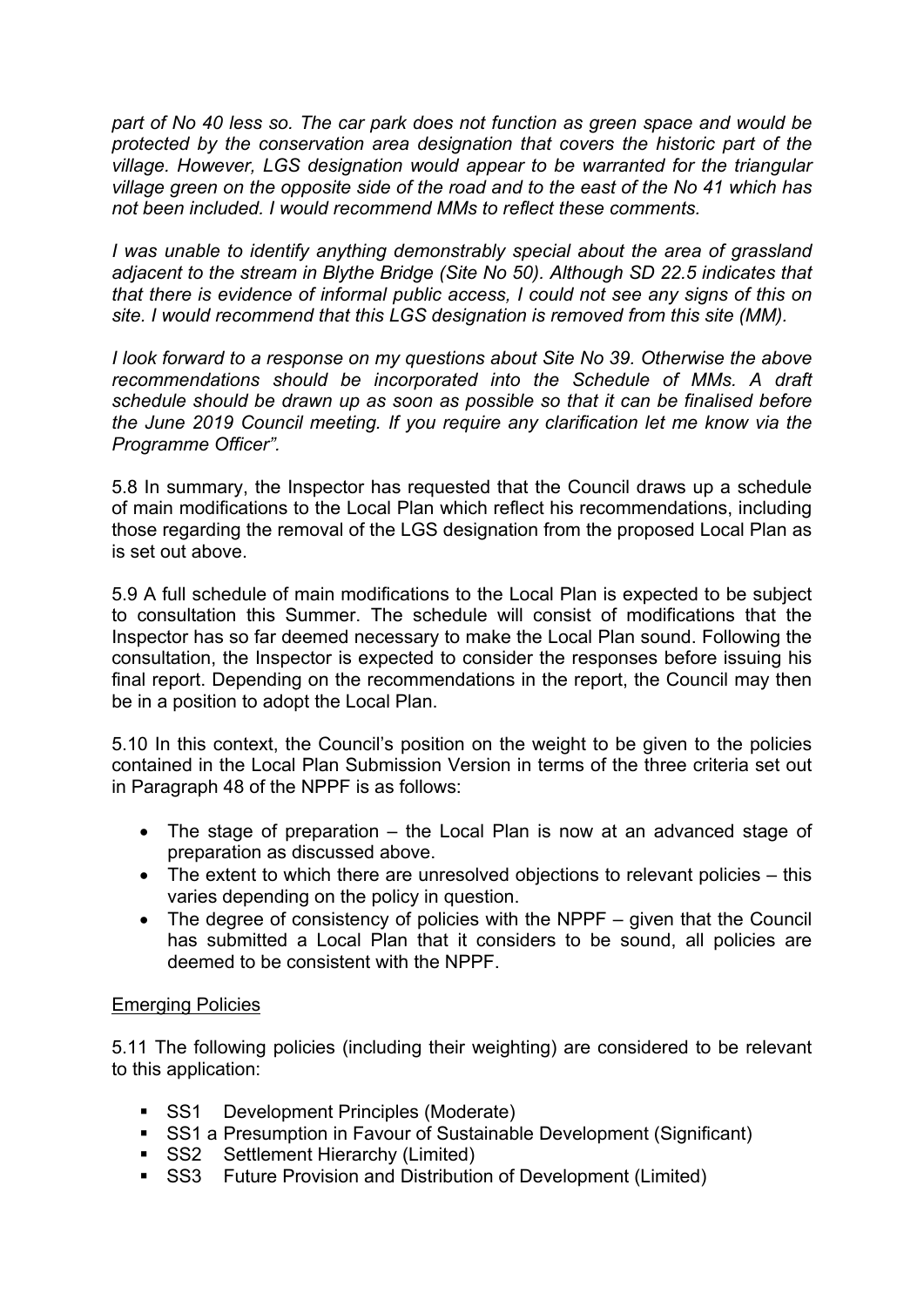- SS4 Strategic Housing and Employment Land Supply (Limited)
- **SS8** Larger Villages Areas Strategy (Limited)
- **SS10 Other Rural Areas Strategy (Limited)**
- **SS11 Churnet Valley Area Strategy (Limited)**
- SS12 Planning Obligations and Community Infrastructure Levy (Limited)
- **SD1** Sustainable Use of Resources (Limited)
- SD3 Carbon-saving Measures in Development (Moderate)
- SD4 Pollution and Water Quality (Significant)
- SD5 Flood Risk (Significant)
- H1 New Housing Development (Limited)
- H3 Affordable Housing (Limited)
- DC1 Design Considerations (Moderate)
- DC3 Landscape and Settlement Setting (Significant)
- DC4 Local Green Space (Limited)
- C1 Creating Sustainable Communities (Moderate)
- C2 Sport, Recreation and Open Space (Moderate)
- C3 Green Infrastructure (Significant)
- **NE1** Biodiversity and Geological Resources (Moderate)
- NE2 Trees, Woodlands and Hedgerows (Significant)
- T1 Development and Sustainable Transport (Moderate)
- T2 Other Sustainable Transport Measures (Moderate)

## Supplementary Planning Document

Space about Dwellings (1996)

Supplementary Planning Guidance

Staffordshire Moorlands Design Guide (2018)

National Planning Policy Framework (NPPF) revised.

## National Planning Policy Guidance

## **6. CONSULTATIONS**

6.1 Expiry date:

Press Notice: 17th April 2019 Site Notice: 27<sup>th</sup> April 2019 Neighbours: 8 th April 2019

An Assessment of the Setting of Heritage Assets and Preliminary Ecological Appraisal has been submitted on behalf of 'Cheddleton Residents Save our Greenspaces Group'. These documents will be discussed under the relevant consultee sub headings below.

In addition, a total of some 245 objections have been received, which are summarised as follows: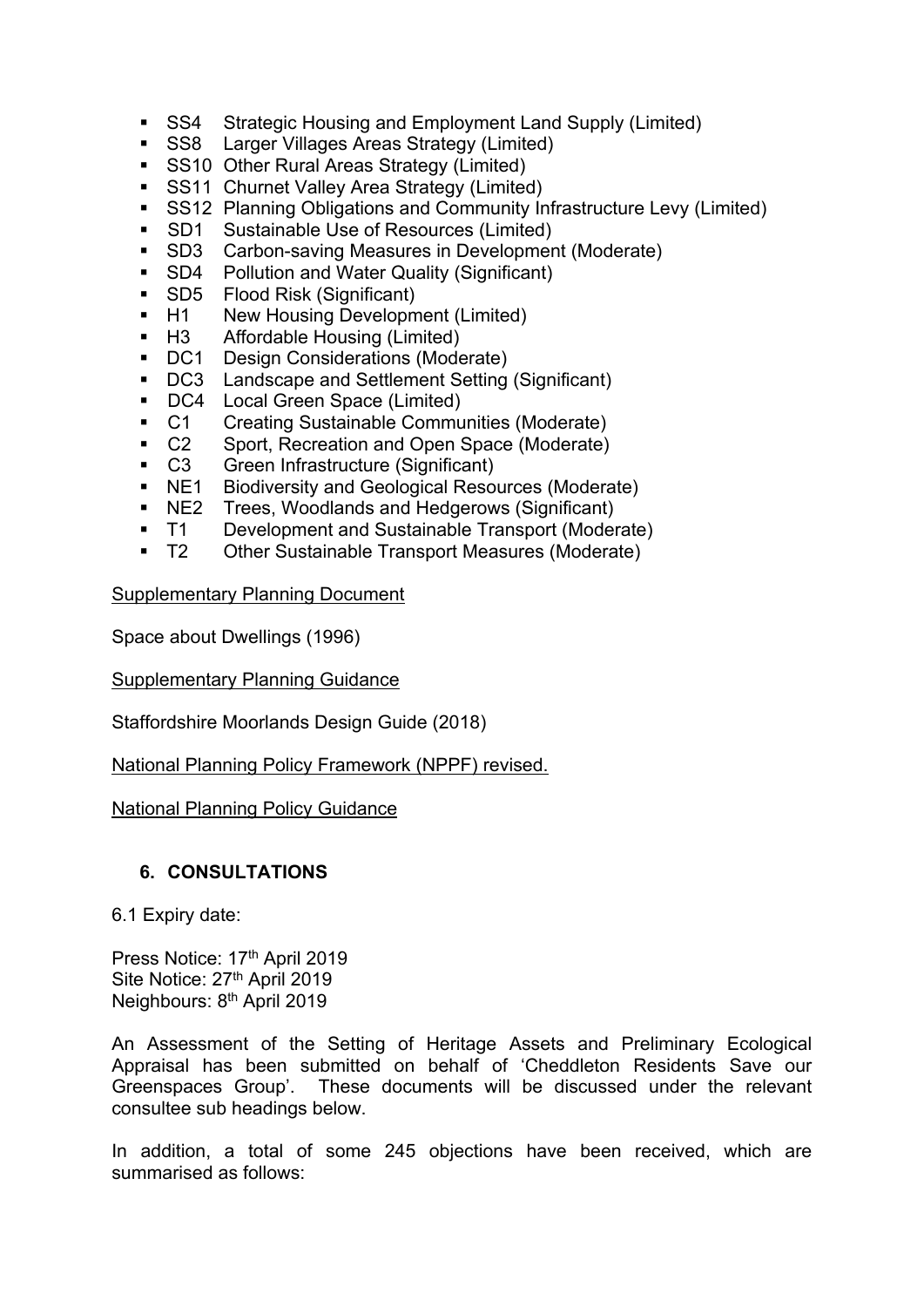## Principle of Development

- Lack of facilities and infrastructure to support further housing;
- There are many more suitable sites if demand for housing is a priority in this village;
- The site should continue to be protected as a Local Plan protected VOS (Visual Open Space) for present and future generations;
- There are strong reasons why the Council has designated this land as a VOS, including to protect and retain the village integrity;
- It is also the last rural green space in the centre of Cheddleton village, and is adjacent to the conservation area;
- Such tracts of land need to be retained as set out in CS policy DC3 Landscape and Settlement Setting;
- The land is zoned as Local Green Space in the submission version of the Local Plan and it should not be developed, especially when other parcels of land have been identified as suitable for residential development;
- LGS designation should be taken into account as should the existing VOS in the assessment of the tilted balance and should be afforded significant weight;
- Less than substantial harm to heritage assets is not outweighed by the benefits of the scheme, which should be refused;
- Decision maker is the Planning Applications Committee and not the case officer who may be unduly influenced by pressure to achieve housing allocation targets;
- Council has failed to engage residents on both the preparation and defence of the submitted emerging Local Plan, which has impacted upon the Inspector's recommendations against a LGS designation;
- Scheme premature to the conclusion of the LGS designation;
- Brownfield land should be prioritised for development;

# Highway Safety

- The proposed access from Ox Pasture is on a sharp bend, which is already a hazard to drivers owing to visibility;
- Scheme is not supported by any transport assessment or statement (as required by para 111 of the NPPF 2018);
- The plans do not demonstrate whether acceptable visibility splays could be achieved for any vehicles entering/exiting the site;
- Without these, it is unclear how the Council can determine the application;
- It conflicts with the shared drive access of nos. 6 and 10 Ox Pasture:
- I have experienced several near miss collisions on the blind bend;
- The site is adjacent to a pedestrian walkway, which is the main walking route to and from the local primary school;
- Lack of school car parking emphasising the importance of the pedestrian route;
- The proposed site access would no longer segregate this section of the PROW creating an added safety risk for such users;
- There would be noise / pollution / heavy traffic behind my house: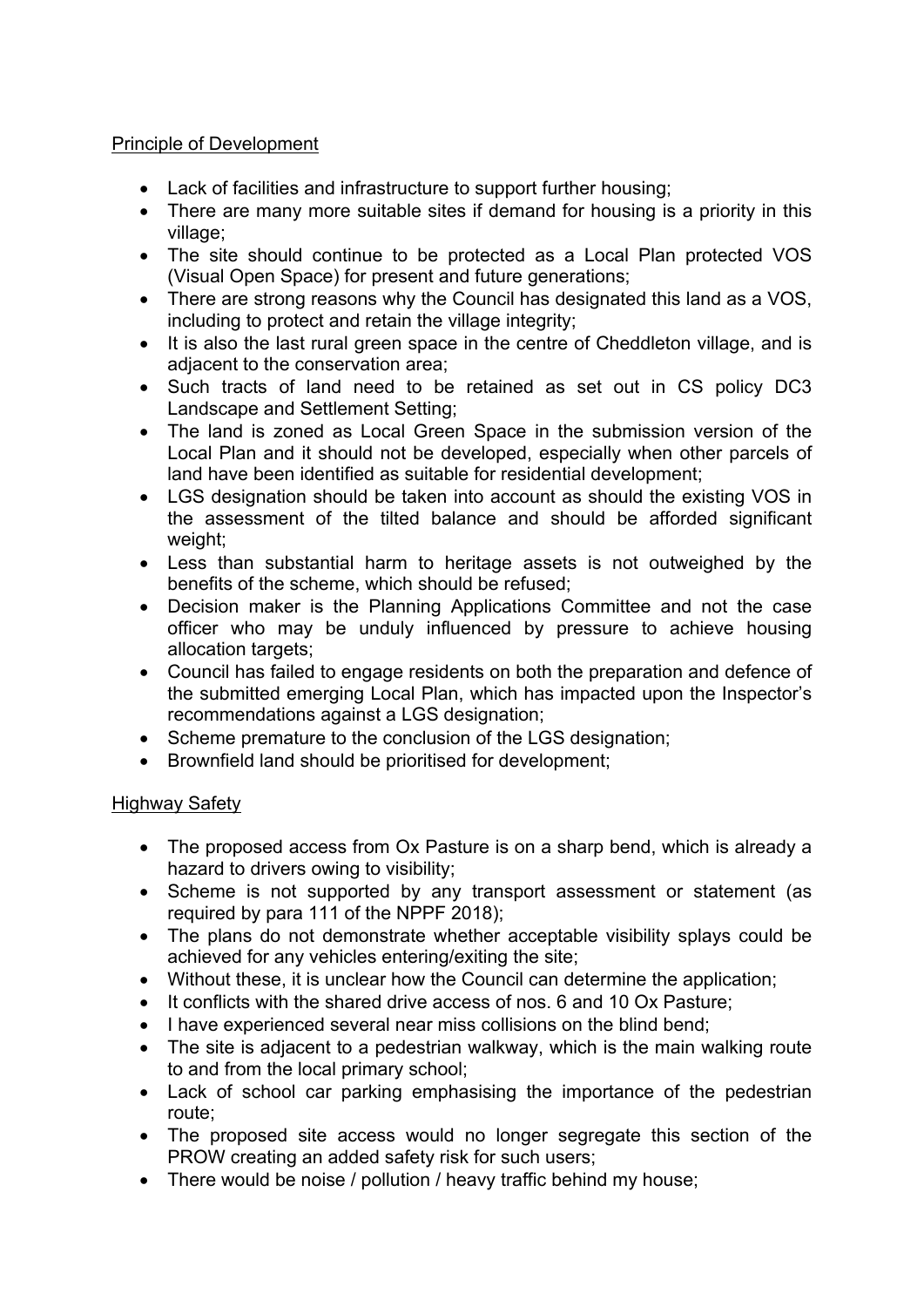- Further traffic would add more pressure on road maintenance in the future;
- Should planning permission be granted, then the number of dwellings should be restricted due to the size of the site and access, for utility vehicles such as refuse collectors and emergency service vehicles, where exiting guidelines stipulate access distances and turning facilities for these vehicles to operate safely;

## PROW (Public Right of Way)

- The public footpath that runs behind the properties on Ox Pastures has been a PROW for the past 60 years;
- I am concerned that the proposal includes this footpath and it is queried whether there are there plans to redirect it;
- It is particularly well used for journeys to and from the school aided by a crossing assistant on the main A520, south of the junction with Ox Pasture;
- The unsurfaced footpath adjoining the southern boundary of the field offers uninterrupted views across the old village, Peak District National Park and the Roaches, which would be lost if the development were to proceed;
- I am concerned that I will not be able to get to St Edward's Church in Hollow Lane and Hollow Lane is a narrow, steep and busy with traffic both ways;
- The proposed scheme would have an adverse impact on the PROW adjacent to the site;
- NPPF para 98 states that: "Planning policies and decisions should protect and enhance public rights of way and access";
- The location of the proposed access road adjacent to the existing public footpath (the gully) would neither protect or enhance this public right of way;
- Instead it would erode and undermine the character of this PROW and consequently the safety of its users;
- The Parish Council has been making enquiries in respect of purchasing the footpath, however, this 3<sup>rd</sup> party has not been consulted;

## Character and Appearance

- The application site is very special being an important part of the green buffer: it separates the old village to the north from larger newer developments to the south, supporting the conservation area and character of the old village;
- The managed agricultural grassland adds to the rural feel of the village;
- Pockets of 'green open space' around the village are important to retain the village's character and appearance;
- The houses that surround the proposed development were built back in the 1940/50s and the scheme would be an eyesore for the old part of the Cheddleton village;
- This lovely green space does not need spoiling with housing;
- Proposal would impede Peak District and The Roaches views;
- Scheme is contrary to the Churnet Valley Masterplan;
- Full planning application is required for this sensitive site together with a detailed visual impact assessment of the proposal on both setting and character;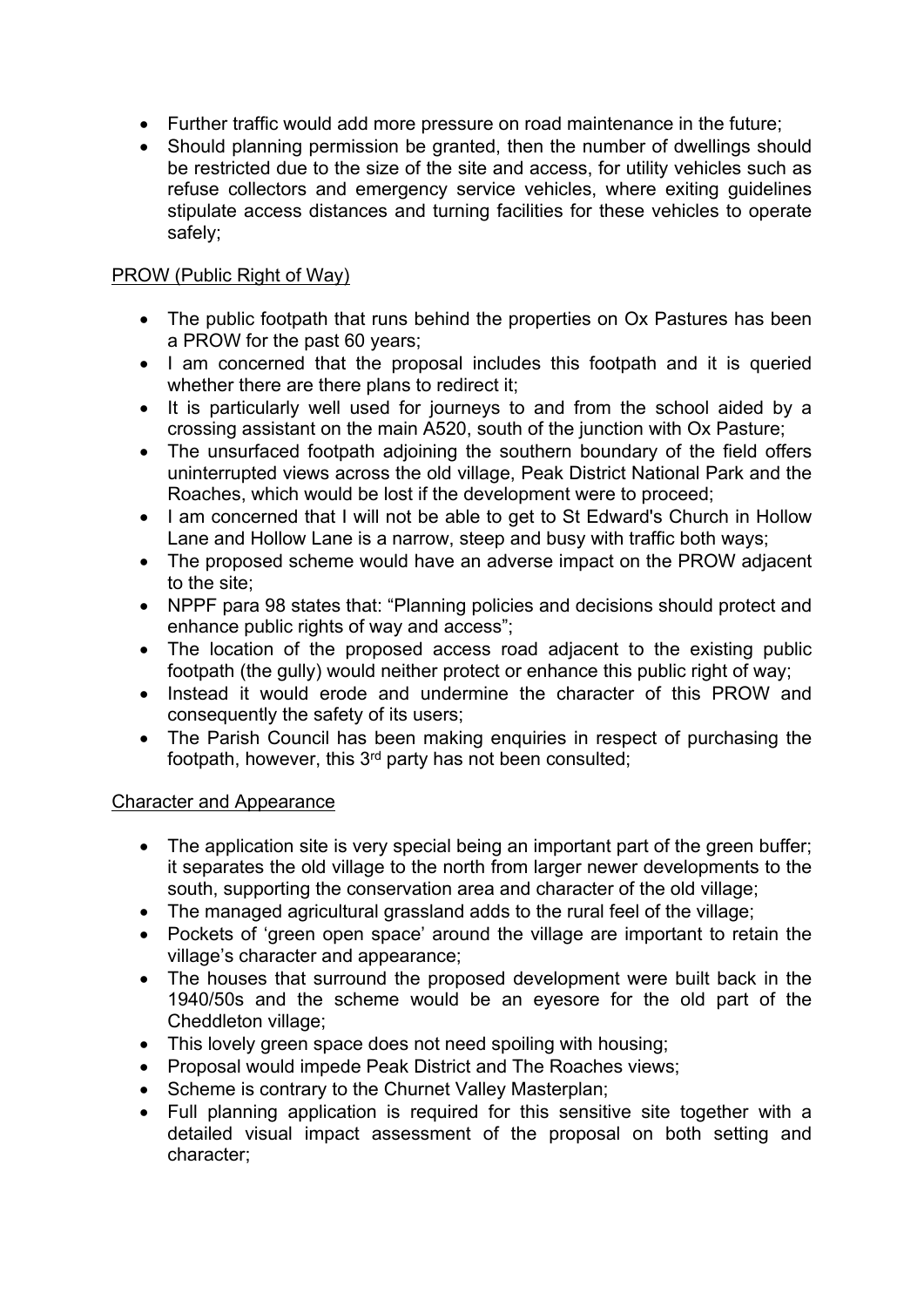• The scheme would not be sympathetic to its surroundings and would be visually intrusive within the landscape contrary to CS Polices DC1 and DC3 and the NPPF;

## **Heritage**

- The site is prominent in the wider landscape offering views and public access to the historical heritage centre of Cheddleton village, which is part of the Cheddleton Conservation Area and home to the Church of St Edward the Confessor (Grade II) and up to 12 Grade 2 listed structures, monuments and buildings;
- Previous application refused owing to lack of a heritage impact study;
- Submitted Heritage Impact Study is prejudiced in support of the scheme;
- Development of any kind would have an adverse impact on the character and appearance of the heritage area;

## Ecology/Nature

- The extent of the wildlife supported by the application site and its importance has been understated in the application and ecological appraisal;
- There is a requirement for a Great Crested Newt Survey owing to the presence of ponds nearby;
- The site is home to valuable wildlife including bats, hedgehogs and a host of bird life;
- Development would destroy the ecosystem within the Local Green Space and hedgerows would be at greater risk of being removed by purchasers of individual dwellings;
- Site is of educational importance to children;

## Local Flooding / Drainage

 During heavy rains the grids overflow with open sewerage out onto the Cheadle Road and this has been reported several times in the past and photos have been submitted to the local Parish Council;

## Amenity

- The access road appears to run immediately adjacent to an existing dwelling and therefore a noise impact assessment should also be undertaken to determine the impact on residents at existing dwellings;
- Any development in the areas marked on the outline plan would inhibit the privacy of residents who occupy properties on Ostlers Lane and Ox Pasture;

## **Other**

- The scheme would severely reduce value of properties;
- The correct land ownership is queried;
- Incorrect reference within the applicant's D&A to NPPF version 2012, and,
- Site notice did not take into account public bank holidays.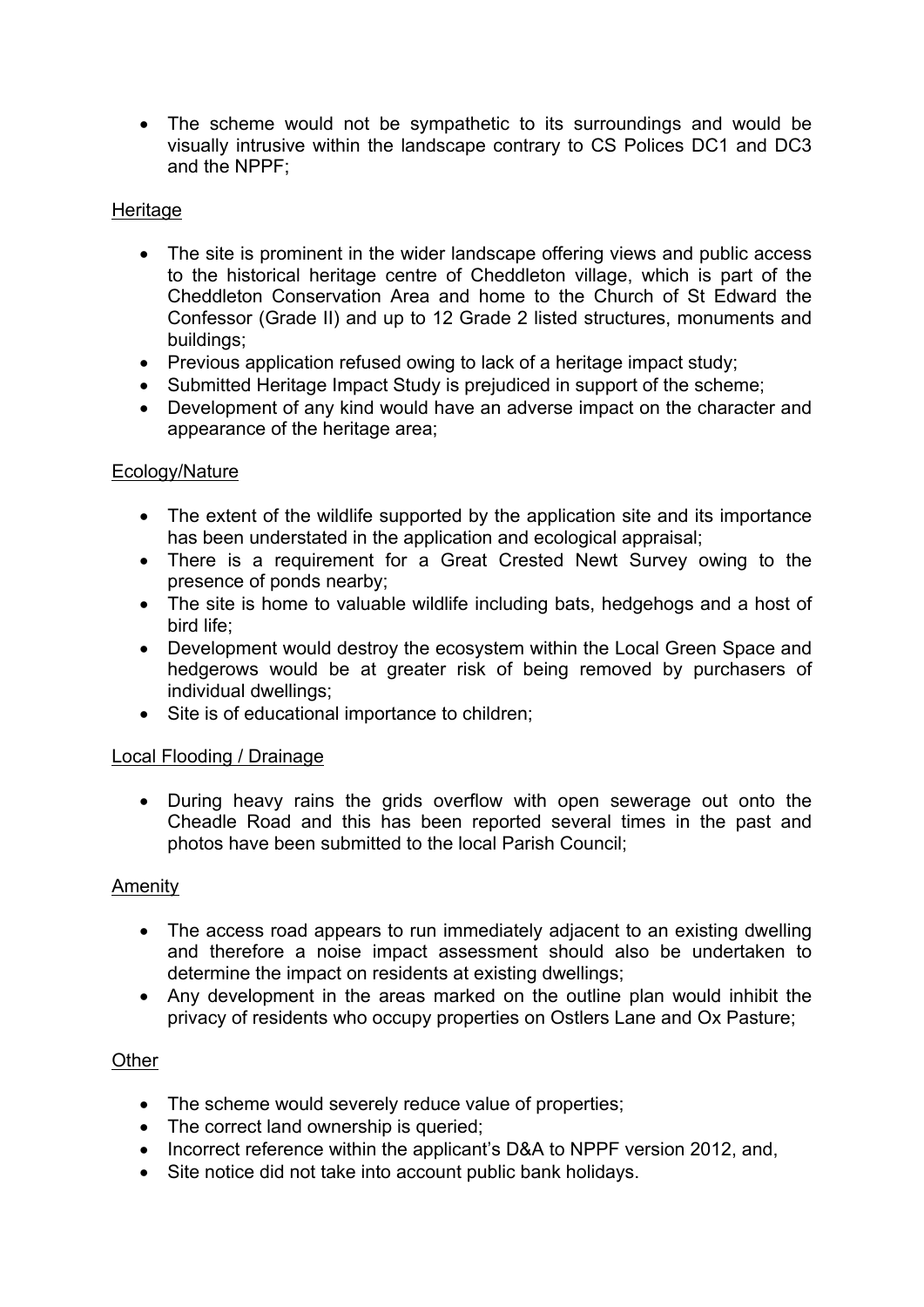## CPRE

"The Staffordshire branch of the Campaign to Protect Rural England (CPRE Staffordshire) objects to this application. We support the decision of Staffordshire Moorlands District Council to refuse a previous application at this site (SMD/2018/0700).

This development of 21 houses would result in the loss of an area designated as Visual Open Space in the 1998 Staffordshire Moorlands Local Plan. As this Local Plan is still in force, any development would therefore be contrary to Core Strategy Policy DC3: Landscape and Settlement Setting (paragraph 8.6.15). Six other major developments have recently been refused, specifically referencing Policy DC3 as reasons of refusal.

Under the revised NPPF, the Visual Open Space designation has changed to Local Green Space. Ox Pasture (west and east) in Cheddleton is on the list of Local Green Spaces proposed for allocation as Local Green Spaces (LGS) in the revised 2018 Staffordshire Moorlands Local Plan. This follows a study by Wardell Armstrong LLP in 2016, which identified Ox Pasture (west) as being suitable for designation as a LGS as 1). The green space is in reasonably close proximity to the community it serves; 2). It has high tranquillity and visual amenity value, and some ecological and recreational value; and 3) It is local in character and not an extensive tract of land.

Policy DC4 of the 2018 Local Plan states that Development that would harm the openness or special character of a Local Green Space or its significance and value to the local community will not be permitted unless there are very special circumstances which outweigh the harm to the Local Green Space.

The proposed development site is also close to the green belt and the Cheddleton Conservation Area.

Policy T1 (Development and Sustainable Transport) of the Local Plan states: Where appropriate all new development shall facilitate walking and cycling within neighbourhoods and town centres. In addition applicants should also consider how their schemes can enhance the existing path network in line with the Staffordshire County Council Rights of Way Improvement Plan and also give consideration to the protection of non-definitive public footpath routes in addition to definitive routes.

The development would contradict this policy by resulting in the loss of a footpath that has been in use for decades. Known as the gully, this joins Ostlers Lane and the sunken footpath on the eastern side, and is widely used to reach the school, local amenities, and for recreation, as it has extensive views over the Staffordshire Moorlands and the Roaches. The footpath runs between the rear boundary of the houses on Ox Pasture and the fenced field identified for development. Local residents are in the process of applying to have this added to the Ordnance Survey map with the help of the Ramblers Association's Don't Lose Your Way project. Losing this footpath would be likely to discourage people from walking, thus adding to the traffic congestion on the narrow lanes at busy times.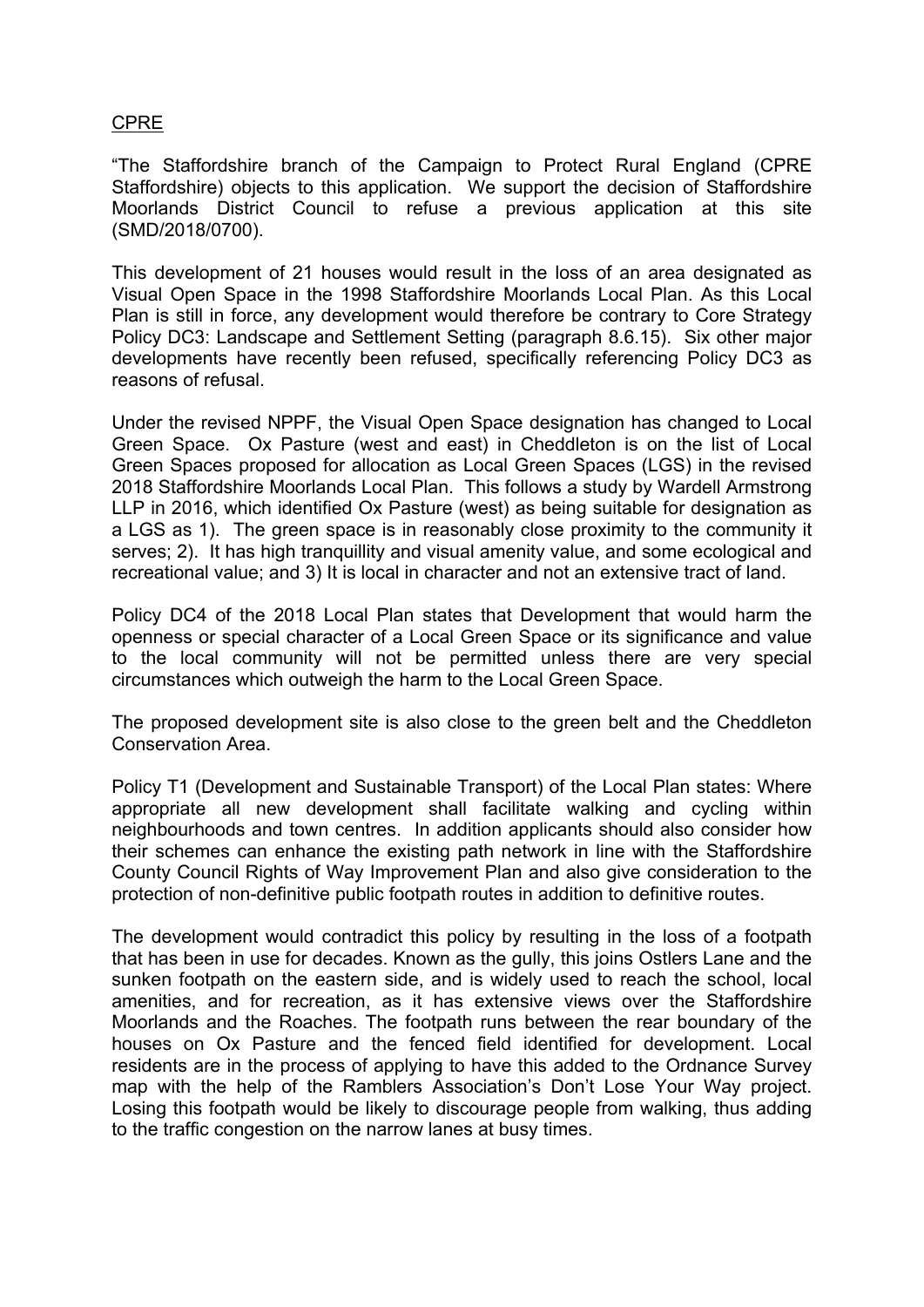Note: CPRE's representation above relates primarily to planning principles. There may be other objections to this proposal from the District Council or other parties on heritage, landscape, biodiversity, highways, access, sustainability, updated housing figures or other grounds. The absence of CPRE comment on these matters should not be construed as suggesting that CPRE considers that there are no other matters of significance to consideration of the application".

The Cheddleton Residents – Save our Green Space" have submitted the following documents:

(1) Assessment of the Setting of Heritage Assets

In summary, the report states:

"This report assesses whether the proposed development site falls within the setting of heritage assets and whether, if it does, there is any harm to that setting.

The site, and the footpaths bounding it on two sides, currently makes a positive contribution to the setting of the Conservation Area and the Grade II listed parish church of St. Edward the Confessor.

The historic character of the site derives from its agricultural use and link to Fold farm, which was part of the historic settlement. The ownership is one of only two remaining fields, and marks the transition of the historic settlement into its rural surroundings.

Public views towards the site from the top of the church tower (periodically open to the public), would be affected by the development, experienced as urbanisation encroaching on the setting of the church and Conservation Area and resulting in harm to the setting.

The development would impinge on the foreground of rural views from the public southern footpath and disrupt appreciation of the open, rural setting of designated assets. Due to the elevation of the site, relative to the church, views of the church across it would be overwhelmed by any development, detracting from the church's significance. Consequently, mitigation would not be possible. This leads to the conclusion that any development of the site would result in harm to the setting of both the Conservation Area and the church.

Linear views of the church from the southern end of the historic eastern footpath would be affected by development to the west. The loss of public views of the church in direct line-of-sight would again result in harm to the setting.

If the level of heritage harm that would be caused by this development is determined as "less than substantial harm" this should not be equated with a less than substantial planning objection.

The economic viability of a heritage asset can be reduced if the contribution made by its setting is diminished by insensitively located development, thereby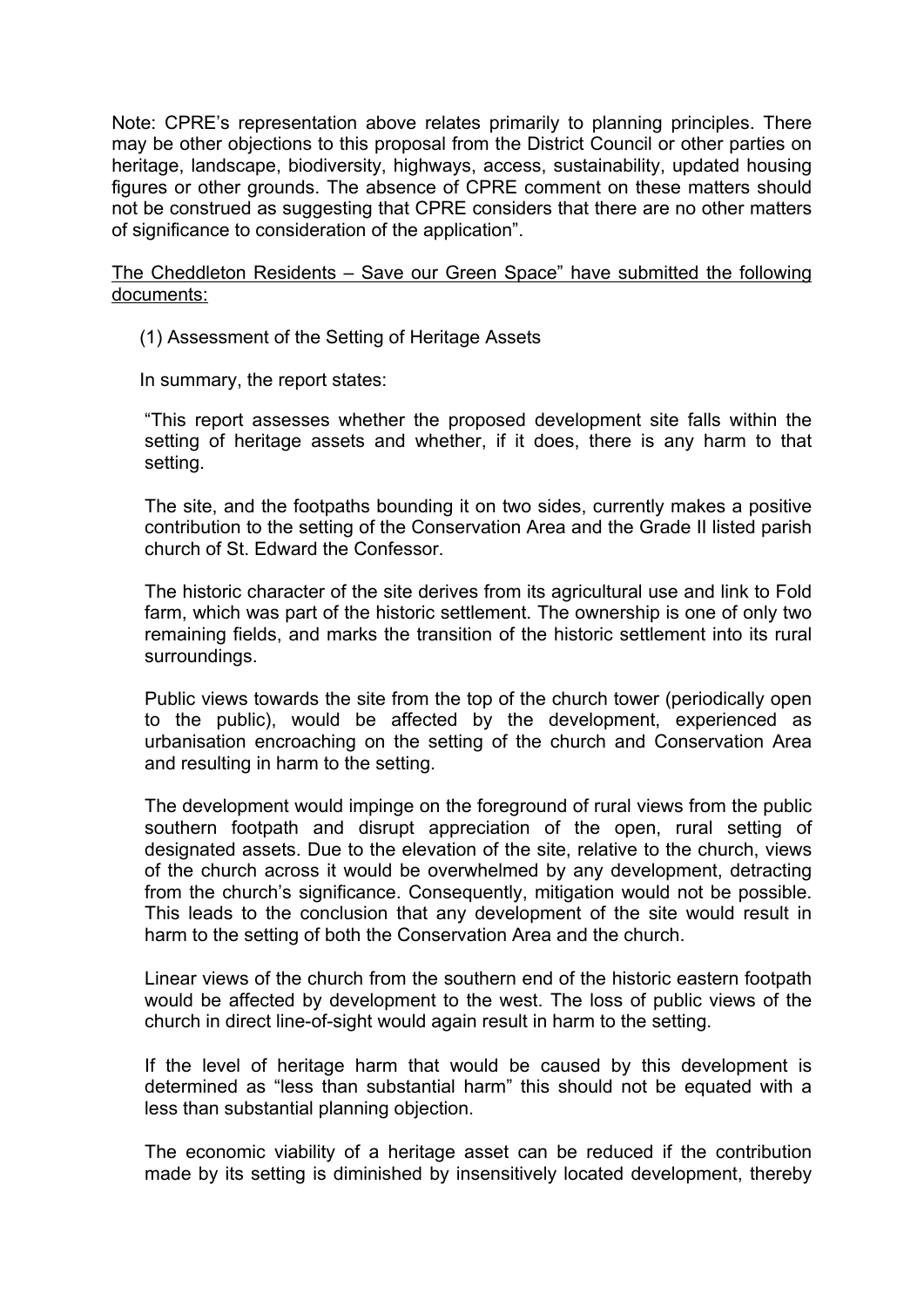affecting sustainability. It is concluded that this site is insensitively located, for the reasons set out in this report".

(2) Planning Objection

"Recommending the refusal of the proposal on the following grounds:

- It fails to meet the criteria for enabling residential development in previously undeveloped, non-allocated greenfield land set in Policy SD1, Sustainable Use of Resources, of the adopted Local Plan 2014;
- It would directly result in the loss of a proposed Local Green Space designation in the post examination emerging Local Plan (site currently designated as Visual Open Space);
- The proposed highways access is detrimental to the safety of other road users and increased traffic movements would contribute to congestion of the highway network;
- The lack of local community infrastructure and the distance to many community facilities make this an unsustainable location for development;
- The scheme is contrary to the policies of the Local Plan Core Strategy March 2014, the emerging Staffordshire Moorlands Local Plan 2016-2031 and does not constitute sustainable development, so is contrary to the policies of the National Planning Policy Framework, February 2019; and
- The application is in outline and adjacent to a conservation area, so the scheme does not meet the Council's own validation criteria and it is difficult to properly apply the special heritage statutory duties".
- (3) Preliminary Ecological Appraisal March 2019

In summary, the report states:

"Based on all of the evidence collated, the site was found to contain protected and / or rare species. To ensure the proposed development does not create a negative impact upon the local wildlife populations, the following surveys are necessary to obtain a presence/absence around the site. The proposed development site could be a pivotal ecological network and developments need to ensure resilience to current and future change by preserving said networks (as per the NPPF, 2019). Without all of these surveys being undertaken, the development is likely to be of a negative impact on biodiversity …".

These documents have been considered under the relevant sections of the report as is detailed below.

## Cheddleton Parish Council

Cheddleton Parish Council strongly object to this application on the grounds that the Local Plan is still under consultation for the designation of Local Green Space and in the current Local Plan this is Visual Open Space. It would remove a welcome green space and affect the heritage of the village. Also, loss of wildlife with some rare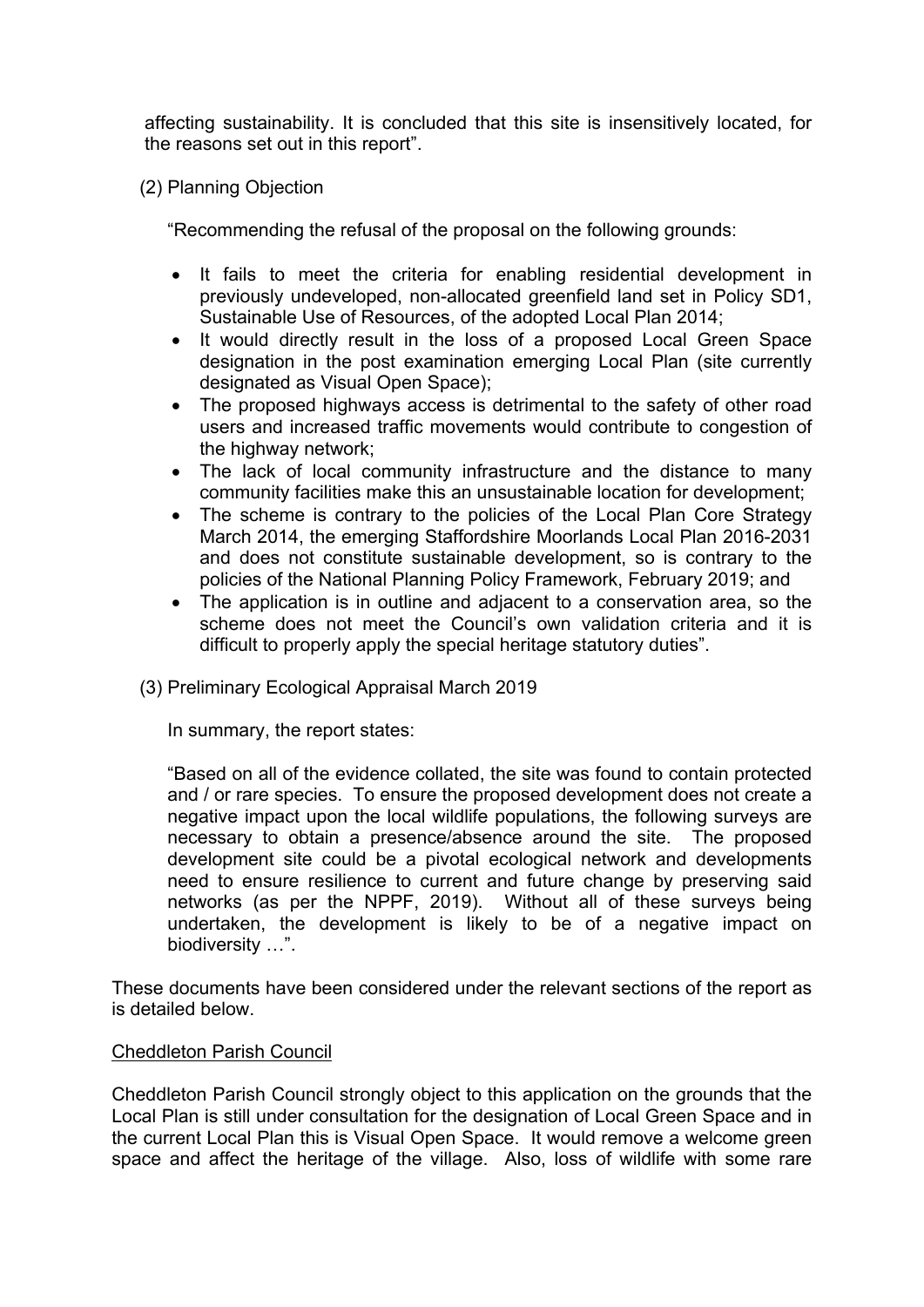species in habitat locally. Access is not viable as the gully has a huge footfall and the current infrastructure can support additional residents, cars, school etc.

Local Highways Authority

# **NO OBJECTION**

17/05/19 Conditional Response: There are no objections on highway grounds to the proposed development subject to the following conditions:

1. No development hereby approved shall be commenced until full details of the following have been submitted to and approved in writing by the Local Planning Authority:

- layout and disposition of roads and buildings;
- details of access;
- details of intervisibility between proposed access, existing footway Cheddleton 1R/2575 and existing
- adjacent accesses to 4, 6 and 8, Ox Pasture;
- Provision of parking, turning and servicing within the site curtilage;
- Means of surface water drainage
- Surfacing materials;
- Pedestrian routes to and through the site;
- arrangements for future maintenance of the hedge between site access and existing footway Cheddleton 1R/2575
- bin collection points clear of the access track and footway (to store bins on collection day);

The development shall thereafter be implemented in accordance with the approved details and be completed prior to first occupation of the development.

2. The development hereby permitted shall not be commenced until details of the 2.4m x 43m visibility splays have been submitted to and approved in writing by the Local Planning Authority. The visibility splay shall thereafter be kept free of all obstructions to visibility over a height of 600 mm above the adjacent carriageway level and be provided in accordance with the approved plan prior to the development being brought into use.

## *Informatives:*

The construction of the bellmouth shall require a Highway Works Agreement with Staffordshire County Council. The applicant is requested to contact Staffordshire County Council in order to secure the Agreement. The link below is to the Highway Works Information Pack including an application form. Please complete and send to the address indicated on the application form or email to (nmu@staffordshire.gov.uk). The applicant is advised to begin this process well in advance of any works taking place in order to meet any potential timescales. <https://www.staffordshire.gov.uk/transport/staffshighways/highwayscontrol/Highways> This consent will require approval under Section 7 of the Staffordshire Act 1983 and will require a Section 219 - 226 exemption of the Highways Act 1980. Please contact Staffordshire County Council to ensure that approvals and agreements are secured before commencement of works.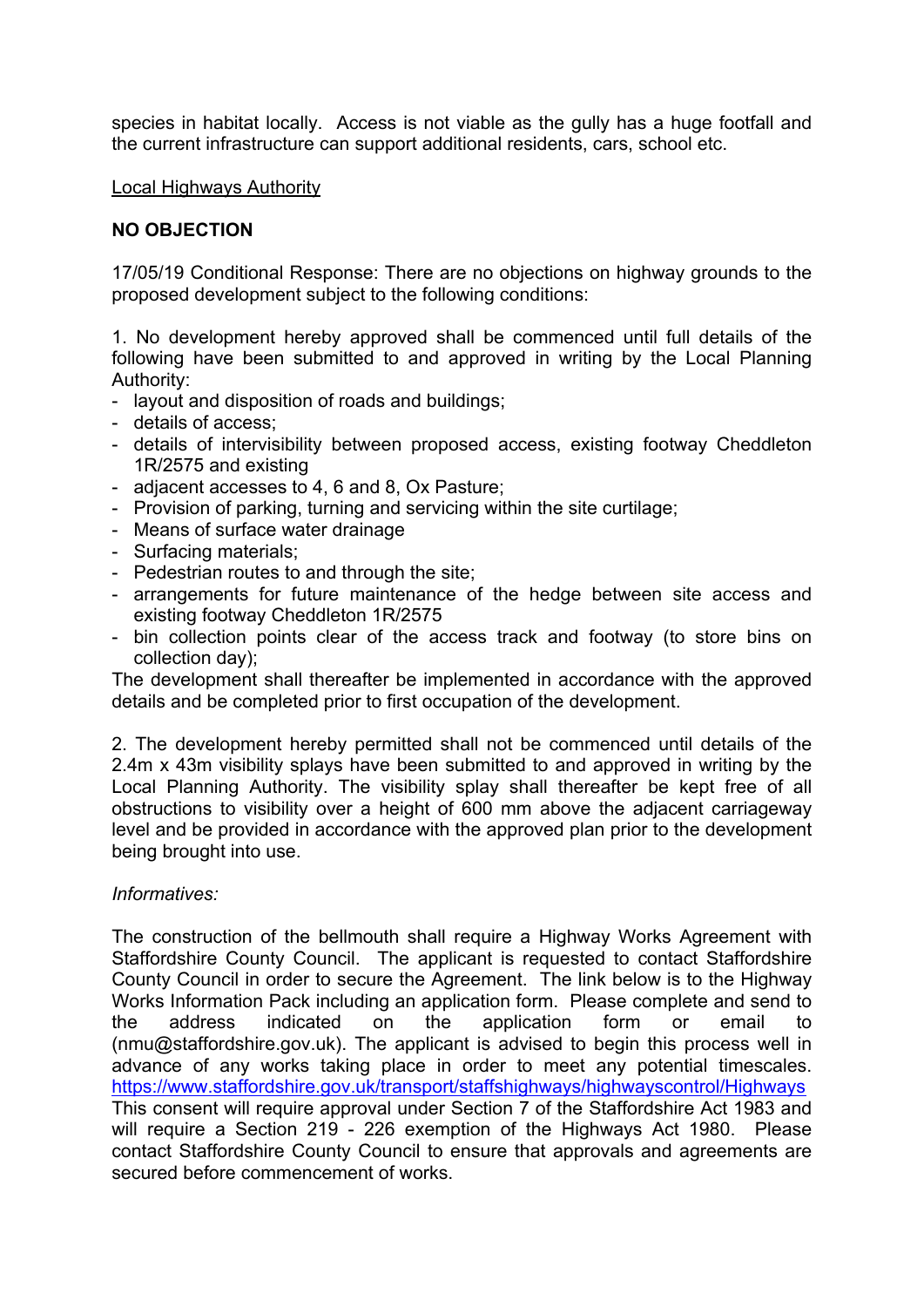#### *Notes to Planning Officer*

The application is outline with all matters reserved. However a drawing has been submitted showing an access point. This response takes into account the possibility of the stated point of access or an alternative point of access being proposed at reserved matters stage. Concern has been expressed over forward visibility for drivers entering the site when approaching from the south. There is a relatively wide footway outside number 11 and with the positioning and alignment of the access any driver approaching from the south would have a clear view along Ox Pasture before commencing a turning manoeuvre. The access road is not to adoptable standard as the proposed service is of an inadequate width.

#### SMDC Waste

## **NO OBJECTION**

Revised Comments 15.05.19: It is stated that as the plan only shows the access road into the site, AES will require details of the turning point(s) for a truck and confirmation as to whether the highway would be adopted.

#### Ecology Officer

## **NO OBJECTION**

21.05.19 (additional comments): The great crested newt survey carried out by Absolute Ecology is to an acceptable standard. Reasonable attempts appear to have been made to get access to all ponds identified. Results indicate it is highly unlikely that great crested newts will be impacted by the development. Absolute Ecology's letter in response to issues addressed by the Elite Ecology report appears reasoned. As set out in my original response I would agree that without more detail all anecdotal records lack validity. The rationale that further reptile, invertebrate or bat roost surveys are not proportionate is justified. A survey for foraging or commuting bats would be useful to inform a lighting strategy, but would not be a constraint preventing the granting of planning permission. In addition a precautionary survey for the presence of badgers in advance of development is sensible.

14.05.19 (additional comments): Two ecological appraisals have been received for the site. A preliminary ecological appraisal by Absolute Ecology dated September 2018 on behalf of the applicant and a preliminary ecological appraisal was produced by Elite dated March 2019 on behalf of Cheddleton Residents. Both surveys conclude that the habitats on site are widespread and common. The majority of the site consists of semi improved species poor grassland. These appraisals differ in the assessment of ecological constraints in relation to species that may be present at the site.

Great crested newts: The survey by Elite Ecology identified a number of ponds in adjacent garden and indicated that there were records of great crested newts present. E DNA and or presence/absence surveys for great crested newts of these ponds would therefore be proportionate before the application can be determined.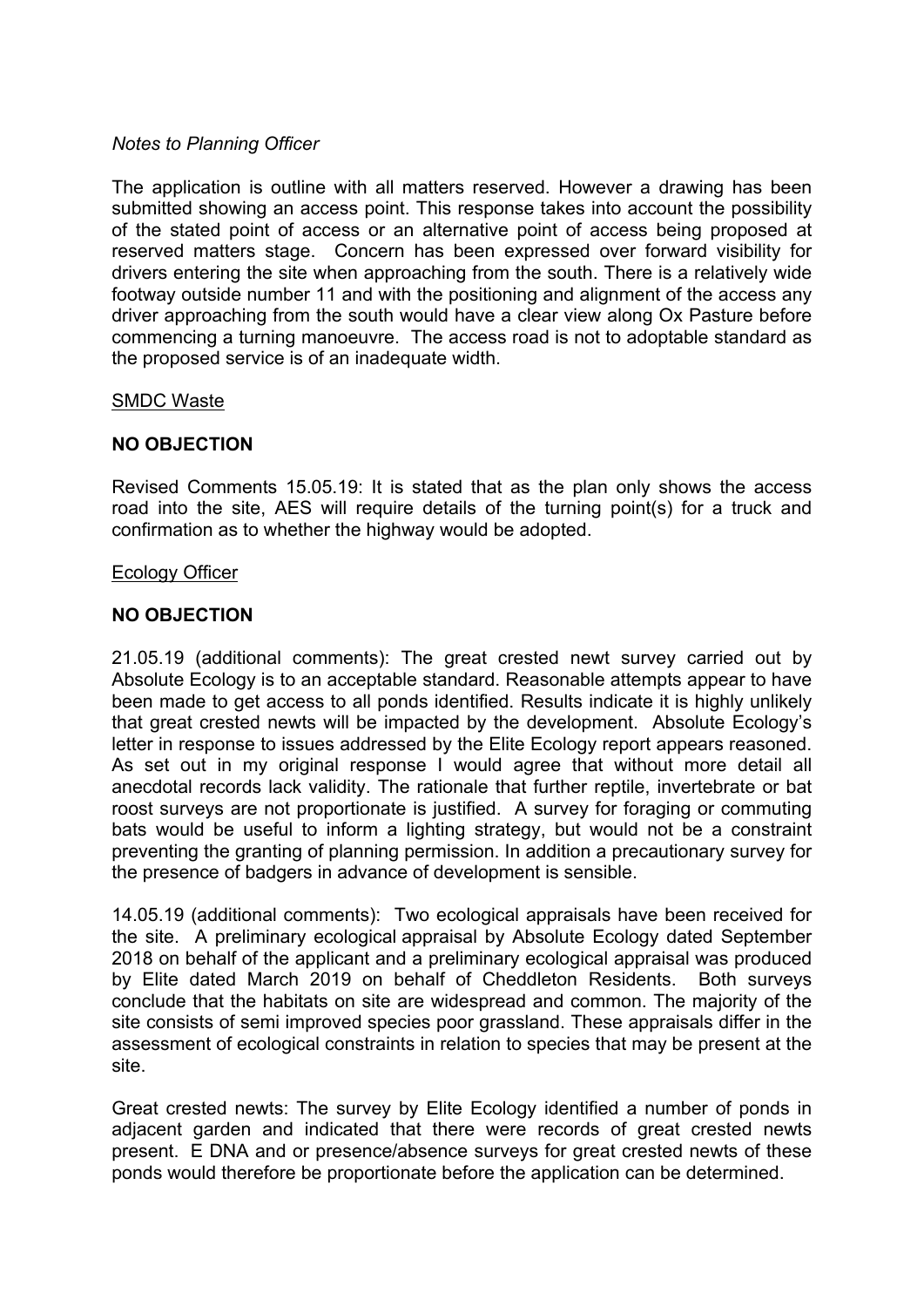Bats: Both surveys and assessments indicate that bats are likely to use the site for commuting and foraging. Especially in relation to lines of trees / scrub and hedgerows. Surveys conclude that features are likely to be of low importance for foraging and commuting bats. According to Absolute Ecology there is no evidence of existing roost sites in close proximity to the development. Absolute Ecology assessed trees along the edge of the site as having negligible potential to support bat roosts with some beech trees were assessed as having low potential to support bat roosts. These trees will not be directly impacted by the development. Elite ecology advocate further surveys based on evidence that 2/3 bat roosts are located directly adjacent to the development. However, no further details of these roost locations are provided in the report. Further confirmation of where these roosts are and their size is necessary to justify further survey effort.

The planning application is outline for the principle of development with all other matter reserved. Features of importance to foraging or commuting bats, in particular trees associates scrub and hedgerows are likely to be able to be retained with appropriate landscaping. According to the size and scale of the development it should be possible to devise a lighting scheme and landscaping to avoid impacts on foraging or commuting bats. Appropriate landscaping is likely to be able to add biodiversity value to habitats for commuting and foraging bats. For example where wide species rich buffers and scrub belts are designed along existing hedgerows or tree lines around the edge of the site. A bat transect survey may be proportionate to inform the number of housing units, size and scale and layout details, in a future reserved matters application.

Reptiles: Absolute Ecology conclude that the habitats on site are unlikely to support a significant population of reptiles and do not advocate further surveys. In particular citing a lack of records and the relatively fragmented isolated nature of the site. Elite Ecology recommend a further reptile survey, justifying this on the basis of recent records adjacent to the site of grass snake and slow worm in adjacent gardens. Specific details of times, dates, and locations are required to substantiate the need for further surveys.

The Chartered Institute of Ecology and Environmental Management (CIEEM) advise that ecological assessment is an iterative process. As further information becomes available survey requirements may change:

If further records are substantiated then following a the precautionary principal further reptile surveys are justified as detailed in the survey report before the application can be determined.

Invertebrates: Habitats are described as common and widespread. Habitats would not normally warrant futher inveretebrate survey. Elite Ecology cite the record of a 'European Protected bee' as identifed by a council pest control officer inan adjacent garden.

Further details of the species to includes dates, times of records and how it may utlise adjacent habitats are required before further surveys are justified.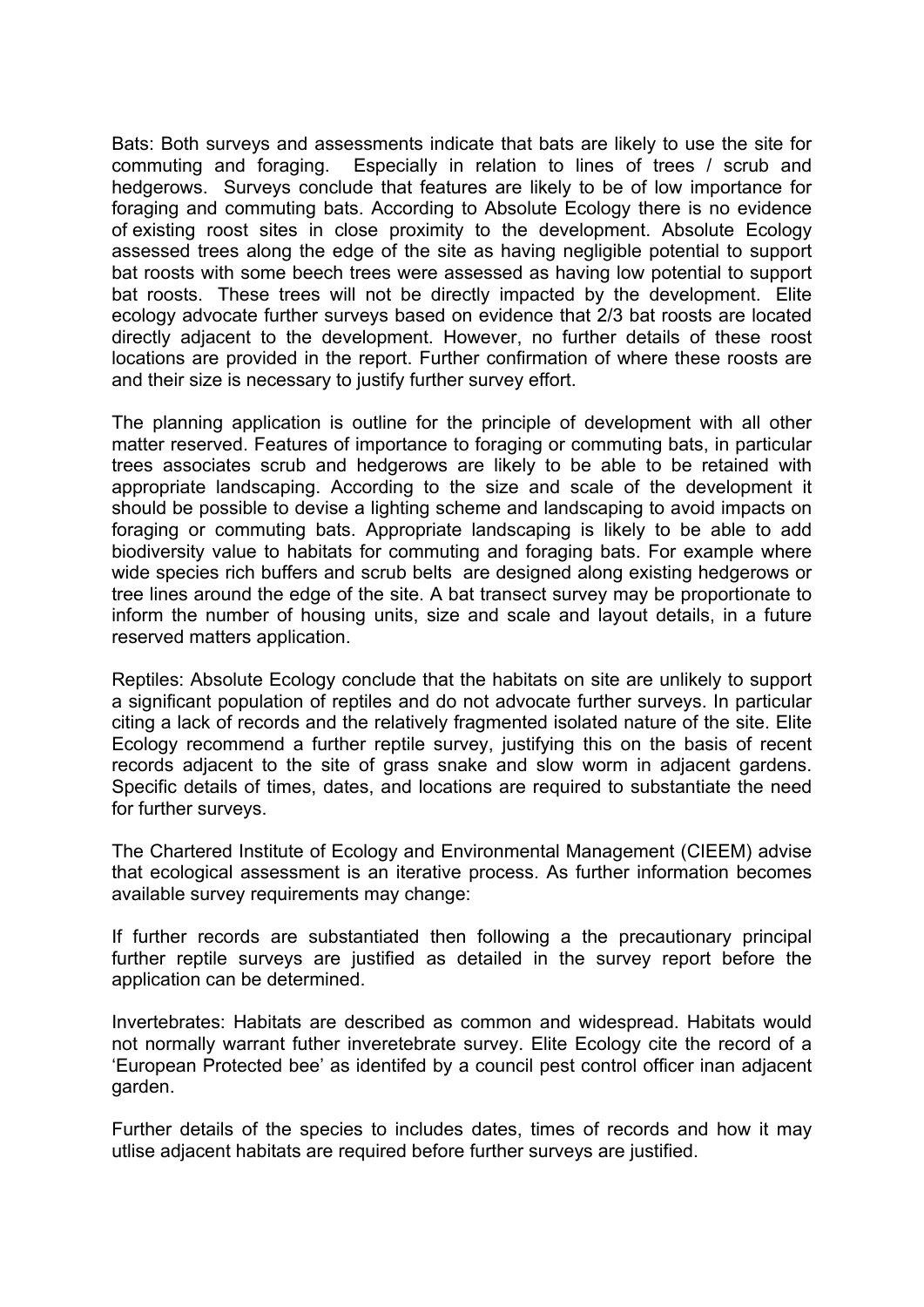Badgers: Both surveys indicate that the site has evidence of use by badgers for foraging. An appropriate working method to avoid impacts should be in place, as a condition of relevant reserved matters.

Comments 05.04.19:

I understand a series of ponds have been located with evidence, or the potential to support great crested newts adjacent to the proposed development. Great crested newt and the habitats that support them are fully protected by the Conservation of Habitat and Species Regulations 2017 and Wildlife and Countryside Act 1981 (as amended). Destruction or isolation of terrestrial habitat less than 50m from a breeding pond is defined as a high impact by Natural England. Any development could have an impact on great crested newts and the close proximity of potential breeding ponds increases the requirement for survey information.

The level of impact and proportionate mitigation can only be defined when survey information is available. A survey to assess for the presence and population size of great crested newts will be required before the application can be determined. Surveys should be carried out between mid April – June according to best practice methods.

Other comments attached in respect of SMD/2018/0700 are still relevant to the proposed development. Maintaining and enhancing the existing hedgerows through appropriate management, and maintenance including establishing adjacent buffer strips should be prioritised in the landscape management plan.

#### Conservation Officer

Comments 14.05.19:

## **Recommendation: Less than substantial harm to setting of Grade II\* Church of St Edward the Confessor. No harm to the setting of the Conservation Area.**

*Application's Supporting Information:* Is any adverse impact on the Conservation Area/Listed Building or their Setting raised? Heritage Statement concludes that there is no harm to the character of the Conservation Area or setting of the Listed Church. It does note, however, that there is some negligible harm to the views of the church from the informal southern footpath.

## *Comments:*

The Heritage Statement prepared by Mel Morris Conservation on behalf of the applicant carries out an assessment of potential impacts of the proposed development on the setting of the Conservation Area and setting of the Grade II\* Listed Church of St Edward the Confessor.

Conservation Area: The heritage statement comments that the character of the Conservation Area is dominated by the mediaeval alignment of Hollow Lane and how the settlement is viewed and experienced from the north and along Hollow Lane itself. I would agree that the historic core no longer has a strong relationship with its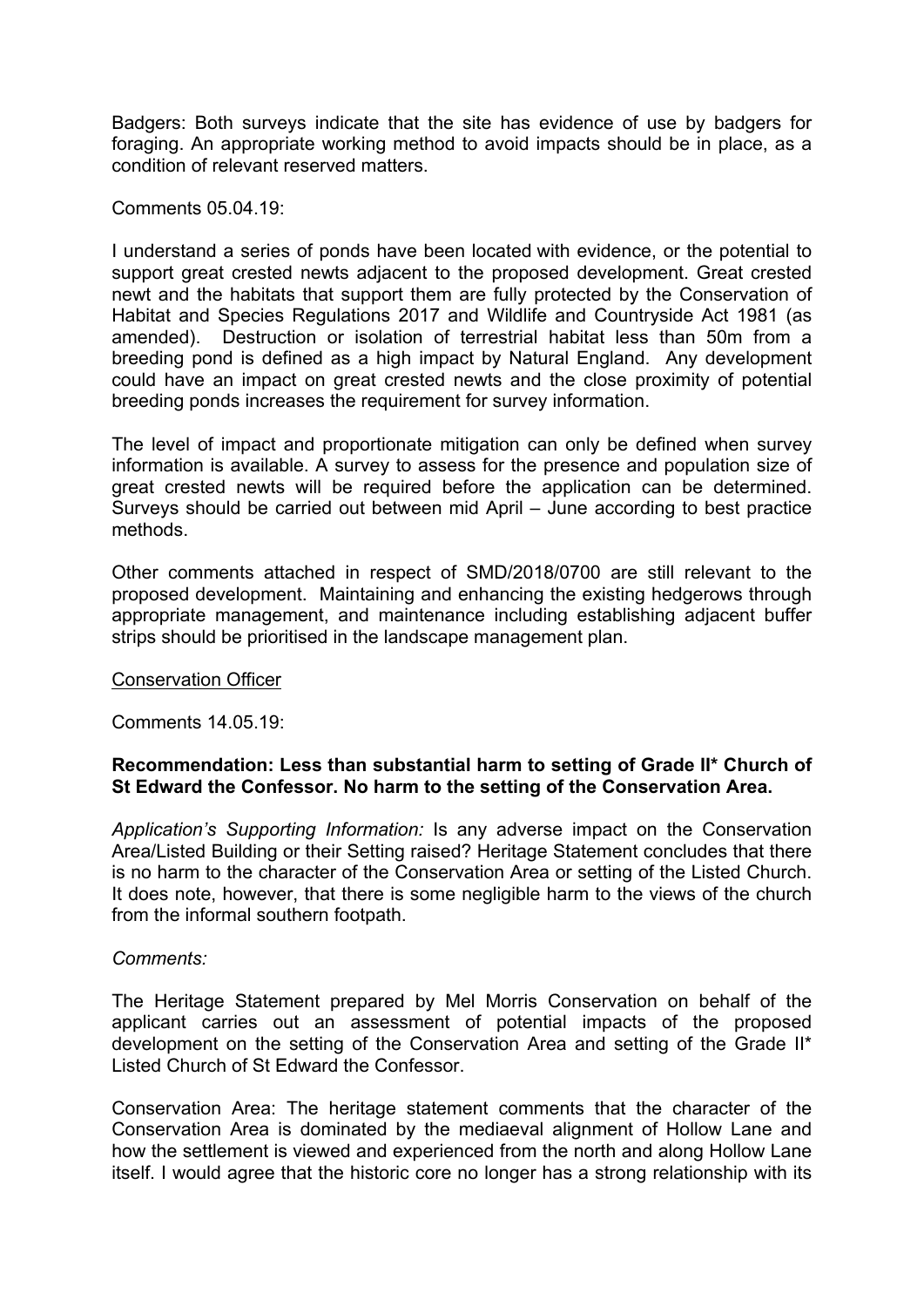rural setting to the south, particularly in relation to the application site because of the 20<sup>th</sup> century residential ribbon development along the east side of Ostler's Lane, estate housing to the south and other piecemeal development. I would also agree that the application site does not form part of the setting of the Conservation Area because of the physical detachment from it, the tapering of the site and lack of views of the historic core, apart from the church tower. The fields to the east have a much greater affinity with the setting of the Conservation Area.

The historic footpath is a significant historic route-way but because of the changing ground levels, retaining wall and hedgerows the route funnels views along the walkway and has little visual connection with the application site.

Setting of Grade II\* Listed Church of St Edward the Confessor: The Heritage Statement notes that there will be an impact on the setting of the Church when viewed from the informal footpath running west to Ostler's Lane. It considers that these long views of the church tower are of lesser significance to those of an adopted route as they are not historic or based on any design intention. Consequently, it argues that impact on these views should be given less weight. It considers that in order to maintain glimpses of the church from the informal footpath careful design and layout can mitigate the 'negligible' harm.

The impact on the views of the church tower from the informal footpath and upper part of the application site are the key heritage impacts to consider. Whilst these may be incidental they still provide a prominent view of the upper part of the church tower, flag the historic core of the village and highlight the setting of the church within the rural landscape. Whilst mitigation through siting, design and landscaping can seek to protect some views there will be less than substantial harm to the setting of the church (placed at the lower end of the 'less than substantial' spectrum). In accordance with Paragraph 196 of the NPPF this harm will need to be weighed against the public benefits of the scheme.

## *Comments about the status of an Outline application*

There is no legal requirement for all applications in an around designated heritage assets to be accompanied by all details. The crucial issue is whether the Authority has sufficient information to understand the significance of the heritage asset affected and likely impact upon it. No two sites are the same. The Council has local validation requirements to require FULL applications in particularly historically sensitive areas (within Conservation Areas and affecting the setting of Conservation Areas and Listed Buildings) in order to be able to fully consider the impact of proposals on them. However, for applications affecting setting it is officer discretion when to require FULL applications as this is a matter of judgement. Because the development boundary does not directly adjoin the Conservation Area boundary and intervening more recent development, it was considered that an Outline application was acceptable.

#### *Residents Heritage Statement*

The report prepared by Mel Morris conservation is an analysis of significance and impact based on the NPPF, Planning Practice Guidance and Historic England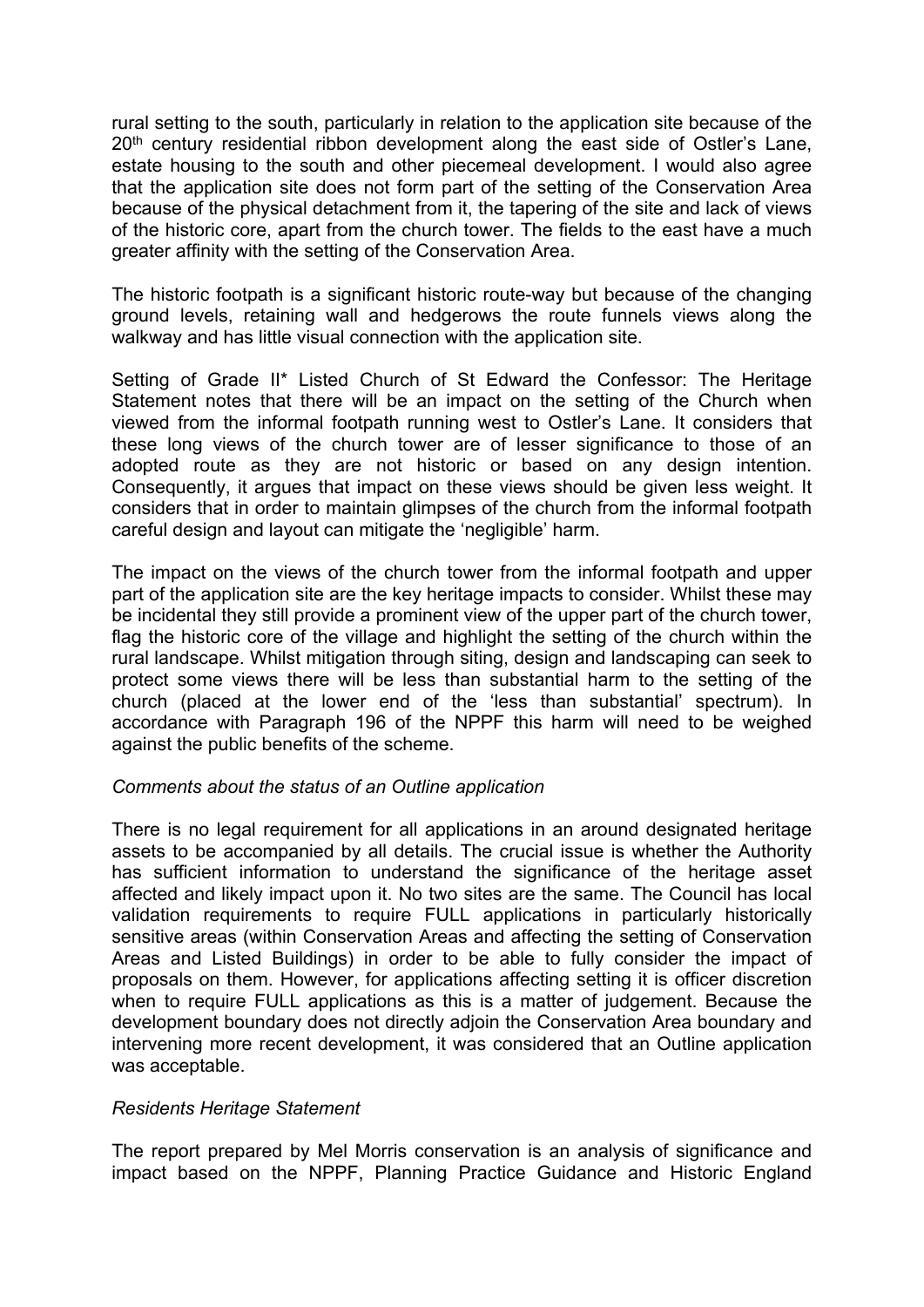Guidance. Its level of detail is proportionate to the assets' importance and sufficient to understand potential impact. It is a report prepared by a professional consultant and it carries significant weight in determining heritage impact.

The Resident's Heritage Report does not introduce any new issues or factual information which would lead me to reach a different view on this application. The report talks about setting in its broadest sense (where you can see the church tower from) rather than the more focussed aspects of setting which contribute to significance. It is this latter analysis which must form the basis of professional assessment, based on detailed guidance produced by Historic England).

#### Aboricultural Officer

#### *Comments 20.05.19:*

This current application is now completely outline with all matters reserved, seeking only to establish the principle of residential development of the site. No amount/scale of development in terms of number of dwellings is given in the development description, and there is no indicative layout submitted.

The main core body of the site is free of trees and tree-related constraints, and clearly could accommodate an amount of residential development without impact on trees. I therefore have no objection on grounds of tree-related impacts to the principle of residential development.

As before, the constraints imposed by existing trees/hedges, both on- and off-site, are in some cases significant and would clearly have an influence on any subsequent detailed layout, and possibly also the overall capacity of the site. A detailed tree survey and arboricultural impact assessment report in accordance with British Standard 5837:2012 Trees in Relation to Design, Demolition and Construction - Recommendations and addressing both direct and indirect tree impacts and relationships with trees should be submitted in conjunction with any subsequent reserved matters application in the event that outline planning permission is granted at this stage.

Further to this, part of the current outline application includes a strategic drainage layout. In the absence at this stage of a suitable arboricultural assessment, it is not demonstrated that the strategic drainage layout would not have adverse impact on existing hedgerow and trees along the eastern boundary of the site, and as the drain run is indicated close to this boundary there is certainly the potential for harmful impact to arise. Therefore, I would advise that should outline planning permission be granted, the specific drainage layout (although presumably only indicative at present anyway) should not be approved at this stage pending more detailed consideration and assessment.

Although not submitted for approval at this stage, an access details drawing is included showing, as before, a proposed new roadway from the bend in Ox Pasture, running alongside (and taking in part of the present curtilage of) 10 Ox Pasture. My comments on this element remain as per the previous application (i.e. no objection in principle; seeking retention – as indicated – of the existing garden boundary hedge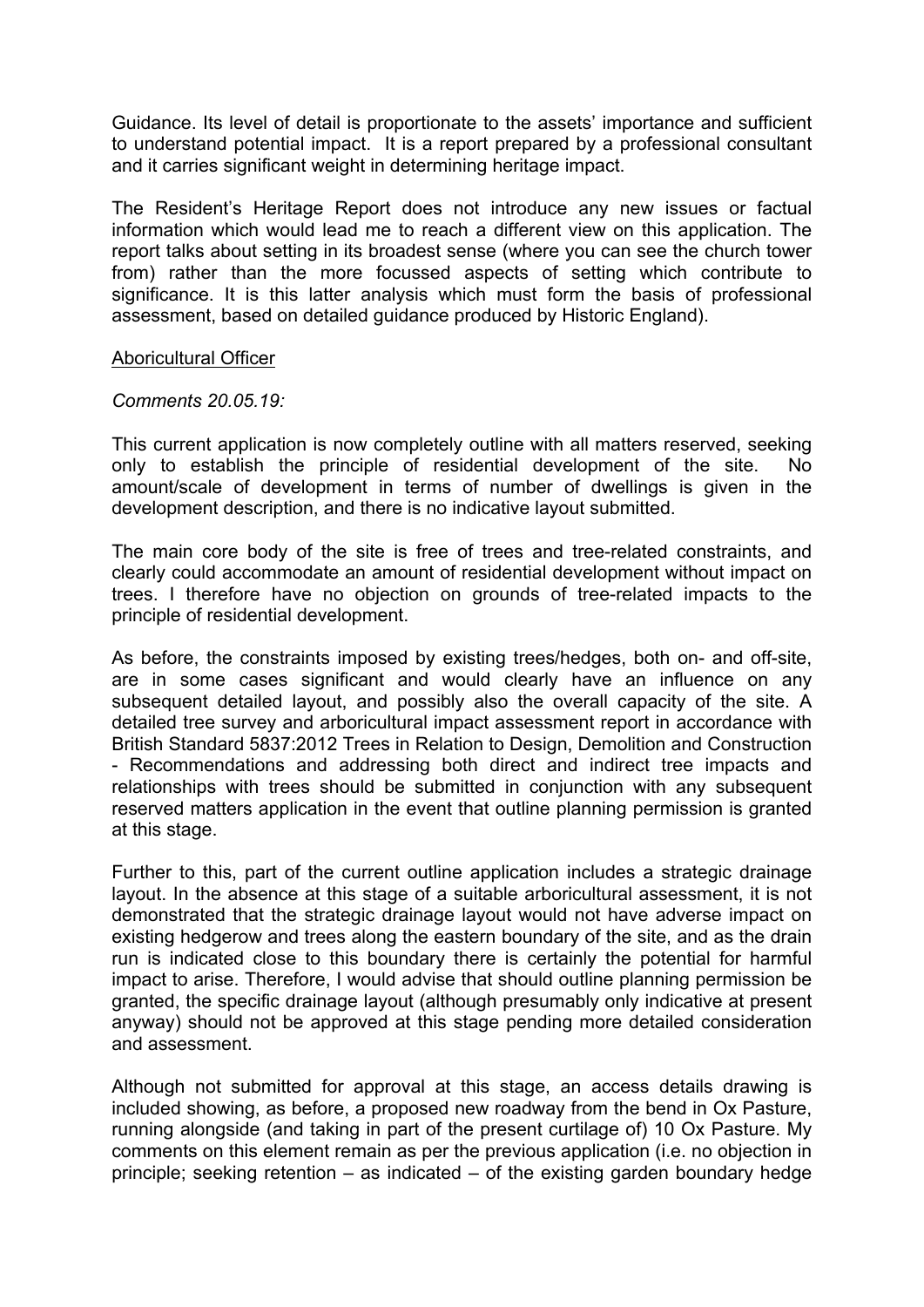between The Gulley public footpath IR/2575 and the new roadway; ideally achieving a wider than shown soft landscape buffer strip along the western side of this hedge, if necessary by omitting the proposed pavement adjacent to 10 Ox Pasture).

I would request that the following conditions be imposed in the event that outline planning permission is granted:

- 1. The first action on commencement of development, prior to any further action (including any site clearance, site stripping, site establishment, formation of new access or installation of any drainage infrastructure) shall be the erection of temporary tree protection barriers and advisory notices for the protection of the existing trees to be retained, in accordance with guidance in British Standard 5837:2012 Trees in Relation to Design, Demolition and Construction – Recommendations, and this shall be retained in position for the duration of the period that development takes place, unless otherwise agreed by the LPA. Within the fenced areas there shall be no excavation, changes in ground levels, installation of underground services, provision of hard surfacing, passage of vehicles, storage of materials, equipment or site huts, tipping of chemicals, waste or cement, or lighting of fires unless otherwise agreed by the LPA.
- 2. No trees, shrubs or hedgerows shall be removed other than those whose removal is directly required to accommodate the approved development, unless otherwise approved by the LPA. There shall be no removal of any trees, shrubs or hedgerows during the bird nesting season (nominally March to August inclusive), unless otherwise agreed by the LPA and in this case only following careful inspection by a competent person to establish that such trees, shrubs or hedgerow are not in active use by nesting wild birds. The existing hedgerows including hedgerow trees along the eastern boundary of the site with public footpath IR/2575, including that part along the proposed new access road, shall be permanently retained.

Landscaping would be a reserved matter, so there would be no requirement at this stage to impose landscaping conditions on outline planning permission, if granted.

#### Operations Manager – Open Space

Awaited. Members will be updated at the meeting.

Previously: This site has not been specifically raised within the Open Space, Sport and Recreation Study. The Standards Paper states that there are no significant gaps in provision identified from catchment mapping for amenity greenspace across the District, which would be the classification of this site. The focus for amenity greenspace is therefore on ensuring quality standards are met. In the rural areas, which Cheddleton falls under, there are several amenity greenspace sites which rate low for quality. One such site is Cheddleton Recreation Ground, across from the proposed development. The recommendation is that enhancing site quality should be explored where possible (exploring options for improved maintenance, enhancement of general appearance and opportunities for additional ancillary facilities on site). We are therefore seeking off site contributions towards enhancing this site from the proposed development.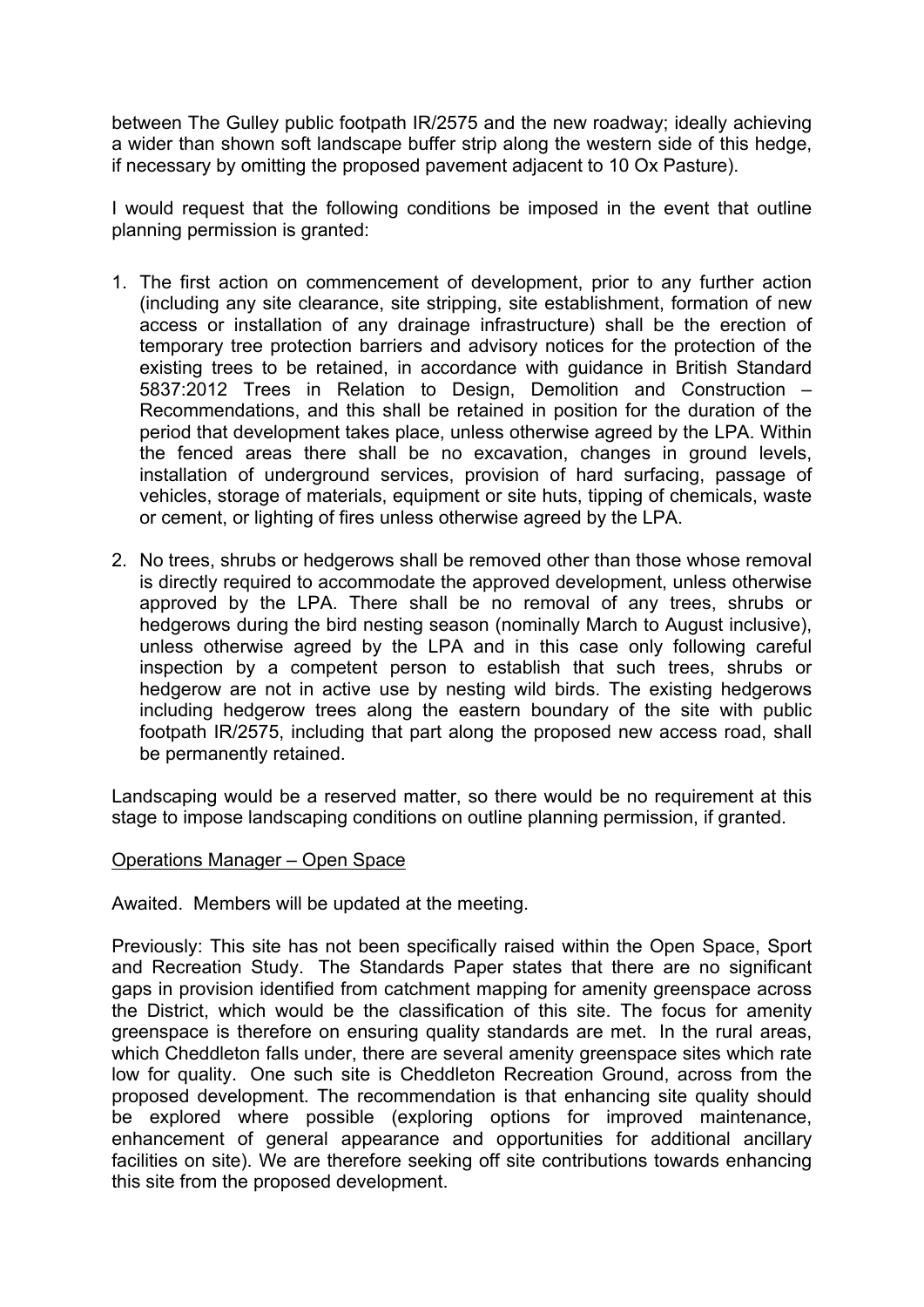Contributions requested are based on the threshold of 20 properties. Due to the close proximity of Cheddleton Recreation Ground, and Pointon's Sports Facility, we would not be looking for any on site provision, but would seek off site contributions for both play and playing pitches. Cheddleton Recreation Ground is owned and managed by Cheddleton Parish Council, and without wishing to prejudice the impartiality of the Parish Council, we do feel that the play contribution should be targeted to enhancements to the existing play area here, as the site will be accessed by the new residents.

The Football Association have developed a Football Facilities Plan for Staffordshire Moorlands, which has identified the need for improvements to the grass pitch at Pointon's Sports Facility, as well as the grass pitch at the recreation ground. We would therefore seek off site contributions towards playing pitch improvements at either of these sites. The current formula for calculating these contributions is as follows: Play – number of bedrooms  $x \text{ £502.65}$  and Playing pitches – number of bedrooms x £627.21.

## Environmental Health Officer

## **NO OBJECTIONS**

*Comments 15.04.19:*

No objections: Potential Areas of Environmental Concern relate to: Noise (during construction); Dust during construction; Foul Drainage; Asbestos (advisory) and Waste. The proposed development is near to existing properties so care needs to be taken during the construction phase to ensure these activities do not cause unreasonably disruption to the neighbour's enjoyment of their properties. If consent is granted the following conditions are recommended: Construction and Demolition Works; Construction and Demolition: Construction Method Statement; Unexpected Contamination; Importation of Soil/Material and Waste Management.

Local Lead Flood Authority (LLFA)

## **NO OBJECTIONS**

*Revised Response 15.05.19:*

The development hereby permitted shall not be commenced until such time as the details of a satisfactory surface water design has been submitted to and approved in writing by, the Local Planning Authority. Including:

- The results of ground investigation and percolation tests to determine the viability of Soakaways.
- Surface water drainage system(s) designed in accordance with the Nonstatutory technical standards for sustainable drainage systems (DEFRA, March 2015).
- Limiting the discharge rate generated by all rainfall events up to the 100 year plus 30% (for climate change) critical rain storm to existing greenfield rates.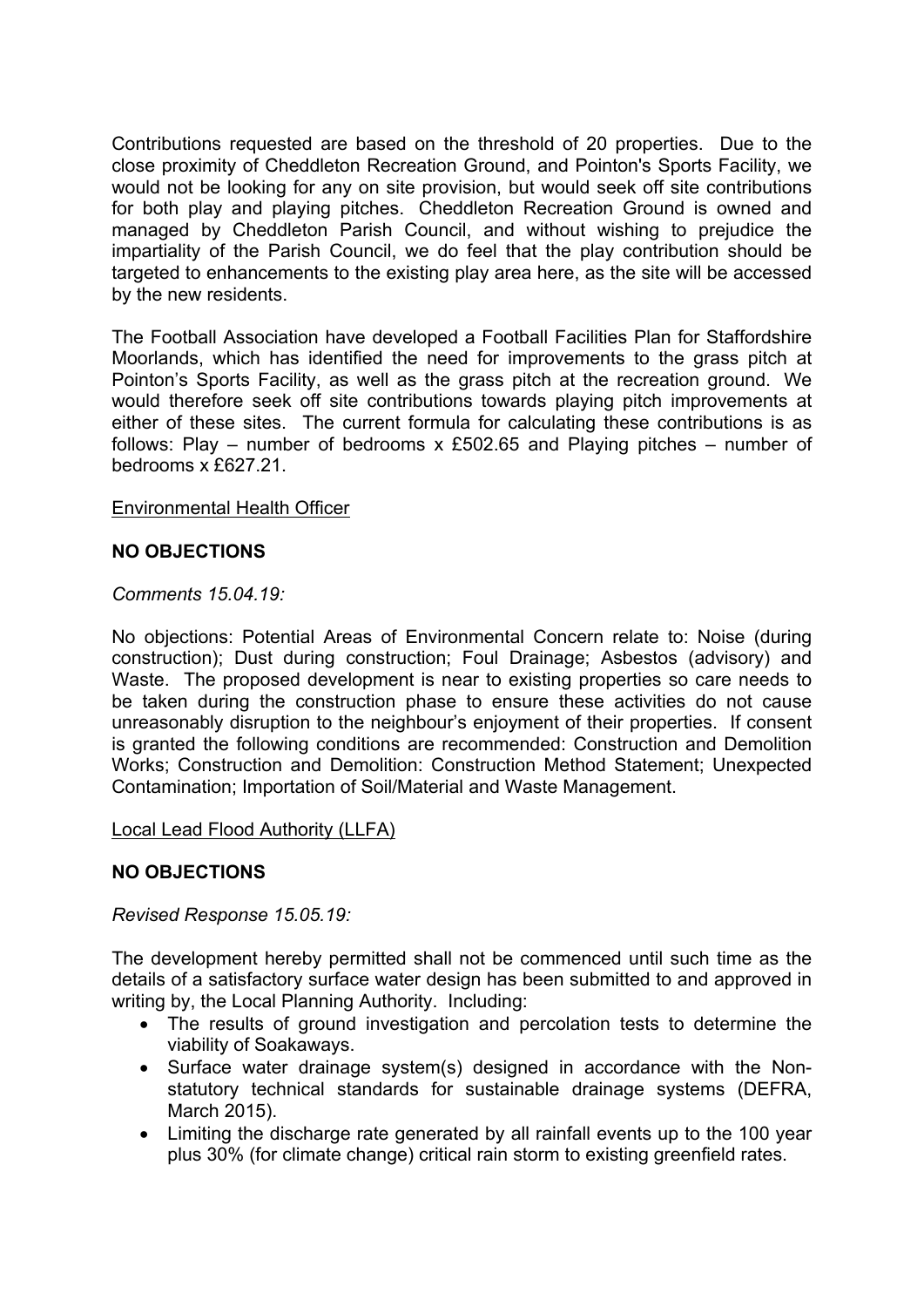- Detailed design (plans, network details and calculations) in support of any surface water drainage scheme. Calculations should demonstrate the performance of the designed system for a range of return periods and storm durations inclusive of the 1 in 1 year, 1 in 2 year, 1 in 30 year, 1 in 100 year and 1 in 100 year plus climate change return periods.
- Plans illustrating flooded areas and flow paths in the event of exceedance of the drainage system.
- Provision of an acceptable management and maintenance plan for surface water drainage to ensure that surface water drainage systems shall be maintained and managed for the lifetime of the development.

## Severn Trent Water

## **NO OBJECTIONS**

I can confirm that we have no objections to the proposals subject to the inclusion of the following conditions: (1) The development hereby permitted should not commence until drainage plans for the disposal of foul and surface water flows have been submitted to and approved by the Local Planning Authority, and, (2) The scheme shall be implemented in accordance with the approved details before the development is first brought into use. This is to ensure that the development is provided with a satisfactory means of drainage as well as to prevent or to avoid exacerbating any flooding issues and to minimise the risk of pollution.

#### SCC Education

## **NO OBJECTIONS**

This development falls within the catchments of St Edward's C of E Academy Cheddleton, St Edward's Church of England Academy and Westwood College. The development is scheduled to provide 24 dwellings. A development of this size could add 4 First School aged children, 3 Middle School aged children, 2 High School aged children and 1 Sixth Form aged child.

The education contribution for a development of this size would be as follows:

4 First School places  $(4 \times \text{\textsterling}13,165 = \text{\textsterling}52,660)$ , 3 Middle School places  $(3 \times \text{\textsterling}15,140)$  $= \pounds 45,420$ ), 2 High School places (2 x £17,114 = £34,228) and 1 Sixth Form place (1  $x \pounds 18,560 = \pounds 18,560$ . This gives a total request of £150,868 for up to 24 houses. However, St Edward's C of E Academy Cheddleton and Westwood College are projected to have sufficient space to accommodate the likely demand from pupils generated by the development and therefore no request will be made towards First School or High School provision.

However, St Edward's C of E Academy Cheddleton and Westwood College are projected to have sufficient space to accommodate the likely demand from pupils generated by the development and therefore no request will be made towards First School or High School provision. St Edward's Church of England Academy is projected to have insufficient space to accommodate the likely demand from pupils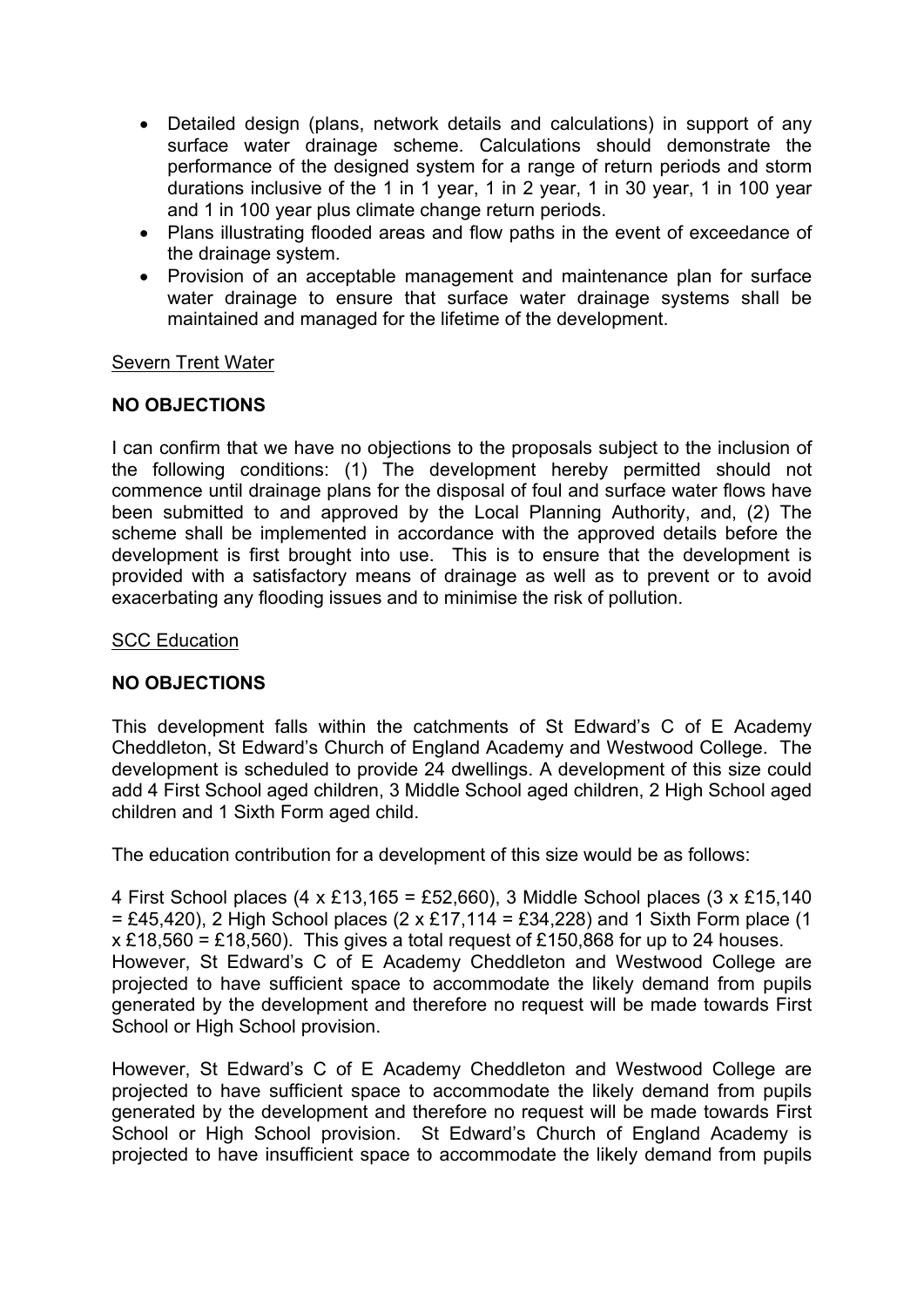generated by this development. An Education Contribution will be requested towards Middle School provision only.

The education contribution for a development of this size would be as follows; 3 Middle School places (3 x £15,140) which gives a total request of £45,420.

The above comments are based on a development providing 24 dwellings; if the number of houses or total dwellings increases a revised contribution may be necessary. The above contribution is based on the cost multipliers published in the current EPOP which are subject to change.

Police Architectural Liaison Officer

## **NO OBJECTIONS**

Comments 28.03.19:

There would appear to be no reason on conventional crime and disorder grounds why the proposed development site would not be suitable for residential housing. In terms of layout, the rear gardens of new housing could perhaps back on to the rear gardens of Ostlers Lane to provide mutual security and the fronts of the housing/internal road accesses perhaps address the footpath behind Ox Pasture and The Gully footpath running alongside the eastern boundary thus providing some natural surveillance over them. Any reserved matters application would need to ensure that the layout demonstrated that crime prevention and community safety had been considered and appropriate measures incorporated to minimise criminal and anti-social opportunity and provide a safe environment in accordance with the above bullet points.

With regard to the above, Staffordshire Police would direct the applicant to the Police Crime Prevention Initiative's Secured by Design Homes 2019 Design Guide available online, which provides a raft of information as in relates to crime prevention and layout, which the applicant would find useful. Incidentally, this document also provides comprehensive guidance on a range of physical security matters that are important to residents.

Clearly providing safe vehicular access into and egress from the site will be critical with the need to prevent conflict with pedestrians on the bend at Ox Pasture, those using The Gully to the side of the proposed access road and where the footpath behind 10 Ox Pasture will cross the proposed access road to meet The Gully. Although the application is outline in nature, an Access Details drawing has been provided which appears promising in terms of addressing certain safety concerns. Utilising a strip of 10 Ox Pasture's garden should provide sufficient width for the access road in the main and the existing telegraph pole that would otherwise be in the way, relocated. Larger, wider vehicles using the access road from time to time may admittedly complicate access/egress. Vehicles turning into or pulling out of the new access road could have very clear visibility of Ox Pasture in both directions and thus need not have an adverse impact in terms of safety upon existing road users.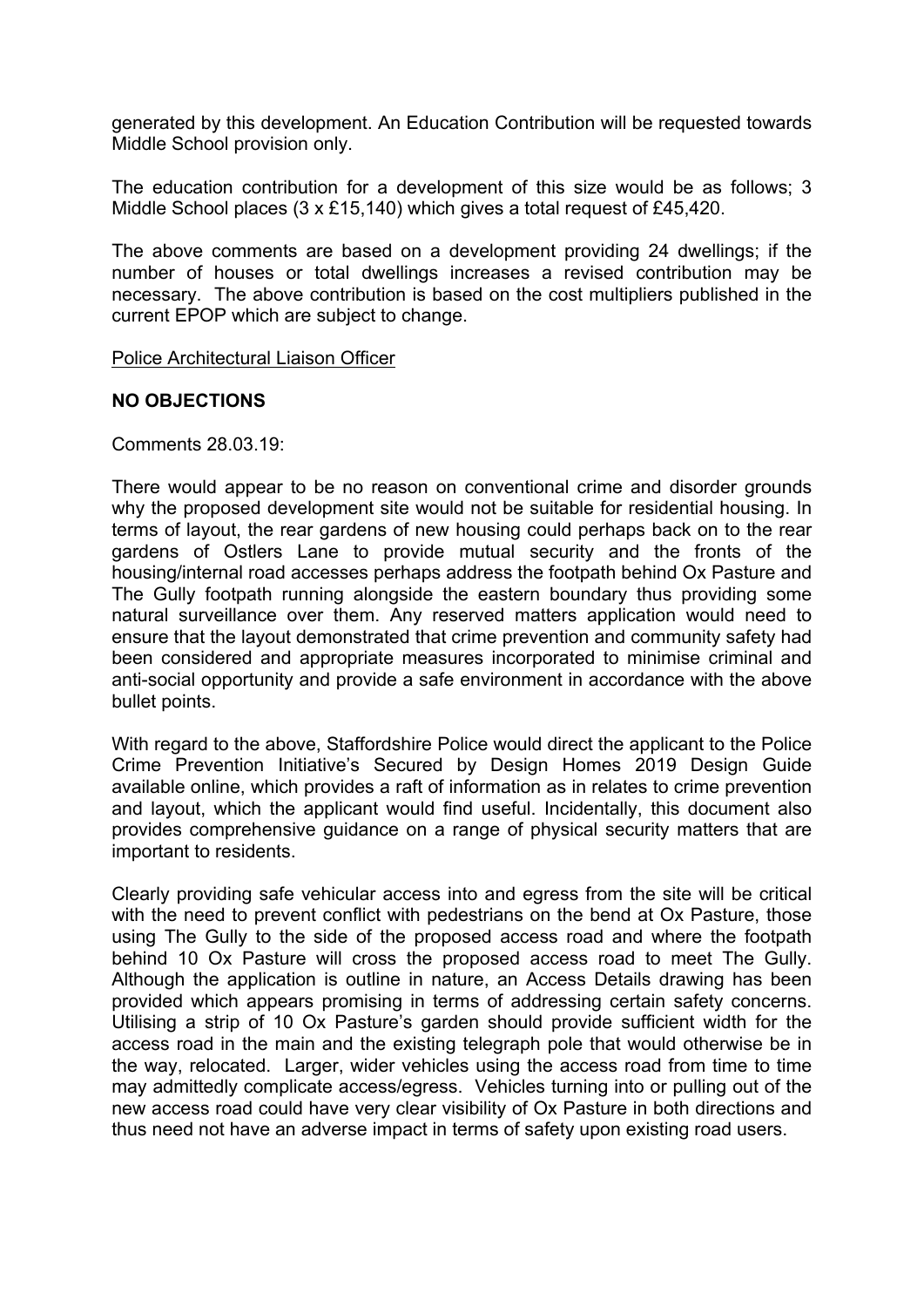One presumes vehicle movements from No. 6 and 8 Ox Pasture are low and in any event such vehicles currently have to exercise extreme caution when crossing the pavement particularly because of pedestrians exiting The Gully from behind the hedge that separates The Gully from the No.6/8 access road. Having to consider vehicles entering or exiting the new access road need not present new dangers above those that currently exist.

What is not shown on the Access Details drawing and could contribute to vehicle and pedestrian safety would be the incorporation of a number of traffic calming measures across the new access road, which could reduce vehicle speeds. These could perhaps be added close to the access road entrance and just before where the footpath behind 10 Ox Pasture will cross the proposed access road to meet The Gully.

For pedestrians using the Ox Pasture pavement and passing behind the railings outside No.4 before entering The Gully, the new access road should not present any difficulty, assuming there is some form of safe barrier along the length of the new access road separating it from The Gully. From observations made, pedestrians looking to use The Gully and approaching the bend on the opposite pavement (outside no. 3-11) or coming from Hillside Road direction, appear to converge and cross the road at or close to the inside of the bend (seemingly the safest point), where it is possible to see Ox Pasture in both directions. From this position, it should also be possible to clearly see straight up the new access road and assess for traffic coming from that direction as well. Admittedly, pedestrians going in the opposite direction may need to exercise greater caution.

These observations obviously do not cover all permutations of pedestrian movement, but demonstrate that there may be scope to address the very real concerns that local residents clearly have regarding pedestrian safety, which are one among many. Any reserved matters application will need to demonstrate this is the case as well as that Ox Pasture (and local road network?) can absorb the additional vehicle traffic likely to be generated.

# The Ramblers and Peak & Northern Footpath Society

There are two footpaths affected by the development, please advise us of what plans there are for the paths.

# **7. OFFICER COMMENT AND PLANNING BALANCE**

# **Policy**

7.1 The determination of a planning application should be made pursuant to section 38(6) of the Planning and Compulsory Purchase Act 2004, which is to be read in conjunction with section 70(2) of the Town and Country Planning Act 1990.

7.2 Section 38(6) requires the Local Planning Authority to determine planning applications in accordance with the development plan, unless there are material considerations which 'indicate otherwise'. Section 70(2) provides that in determining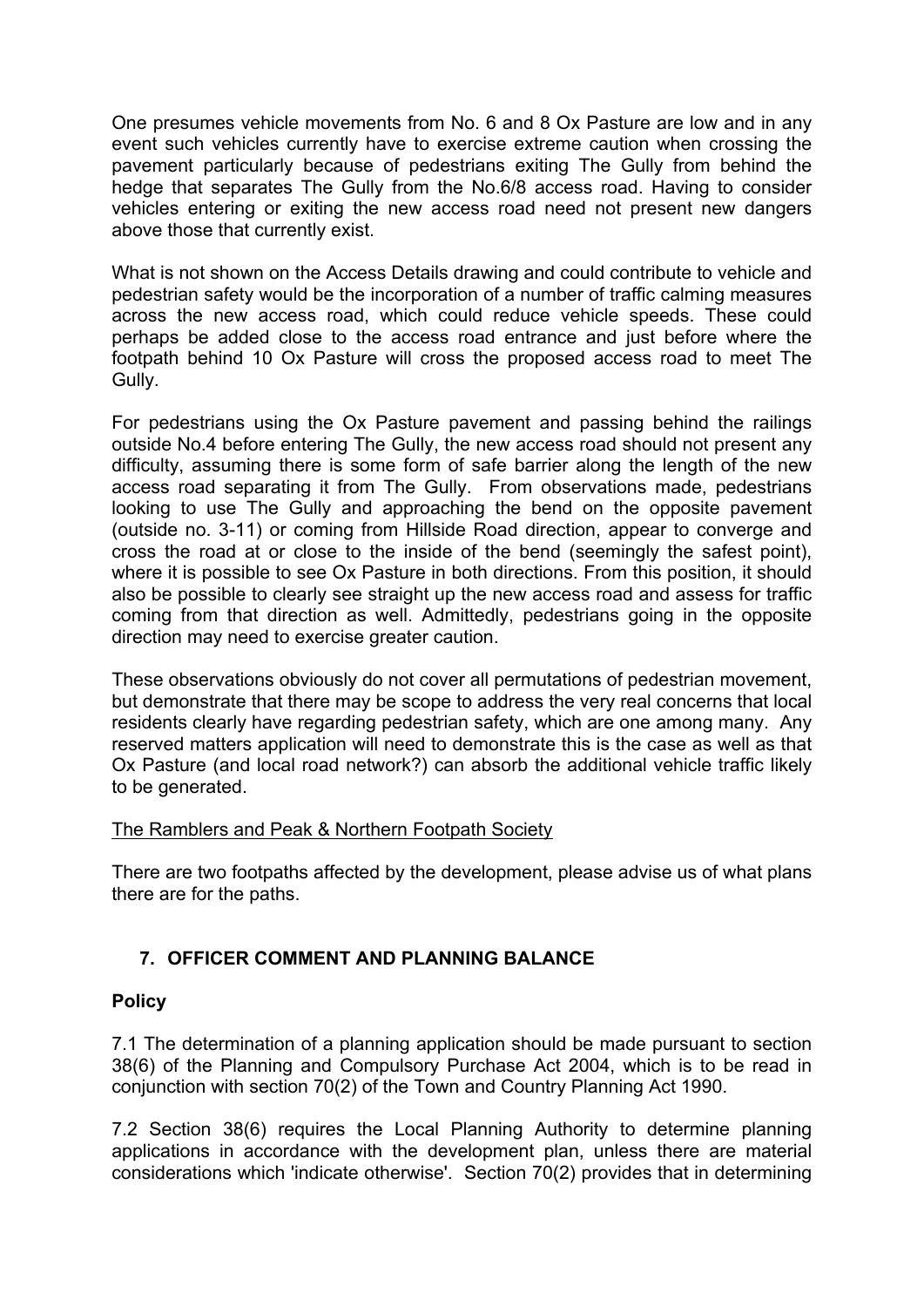applications the Local planning authority "shall have regard to the provisions of the Development Plan, so far as material to the application and to any other material considerations." The Development Plan currently consists of the Staffordshire Moorlands Core Strategy.

7.3 The revised National Planning Policy Framework (NPPF) was issued in February 2019. The NPPF is considered to be a mandatory material consideration in decision making. The applicable contents of the revised NPPF will be referenced within the relevant sections of the officer report as detailed below.

7.4 Once again achieving sustainable development sits at the heart of the revised NPPF as referred to within paragraphs 10 and 11. As before, achieving sustainable development requires the consideration of three overarching and mutually dependant objectives being: economic, social and environmental matters where they are to be applied to local circumstances of character, need and opportunity as follows:

- a) an economic objective  $-$  to help build a strong, responsive and competitive economy, by ensuring that sufficient land of the right types is available in the right places and at the right time to support growth, innovation and improved productivity; and by identifying and coordinating the provision of infrastructure;
- b) a social objective to support strong, vibrant and healthy communities, by ensuring that a sufficient number and range of homes can be provided to meet the needs of the present and future generations; and by fostering a well designed and safe built environment, with accessible services and open spaces that reflect current and future needs and support communities' health, social and cultural well being; and,
- c) an environmental objective to contribute to protecting and enhancing our natural, built and historic environment; including making the effective use of land, helping to improve biodiversity, using natural resources prudently, minimising waste and pollution, and mitigating and adapting to climate change, including moving to a low carbon economy.

7.5 Core Strategy policy S1a establishes a presumption in favour of sustainable development as contained within the NPPF. Paragraph 11 of the NPPF requires decision makers to apply a presumption in favour of sustainable development. For decision makers this means that when considering development proposals which accord with the development plan they should be approved without delay; or where the development plan is absent, silent or relevant policies are out of date, grant planning permission unless:-

i) the application of policies in this Framework that protect areas or assets of particular importance provides a clear reason for refusing the development proposed; or

ii) any adverse impacts of doing so would significantly and demonstrably outweigh the benefits, when assessed against the policies in this Framework taken as a whole. (Para 11 NPPF July 2018).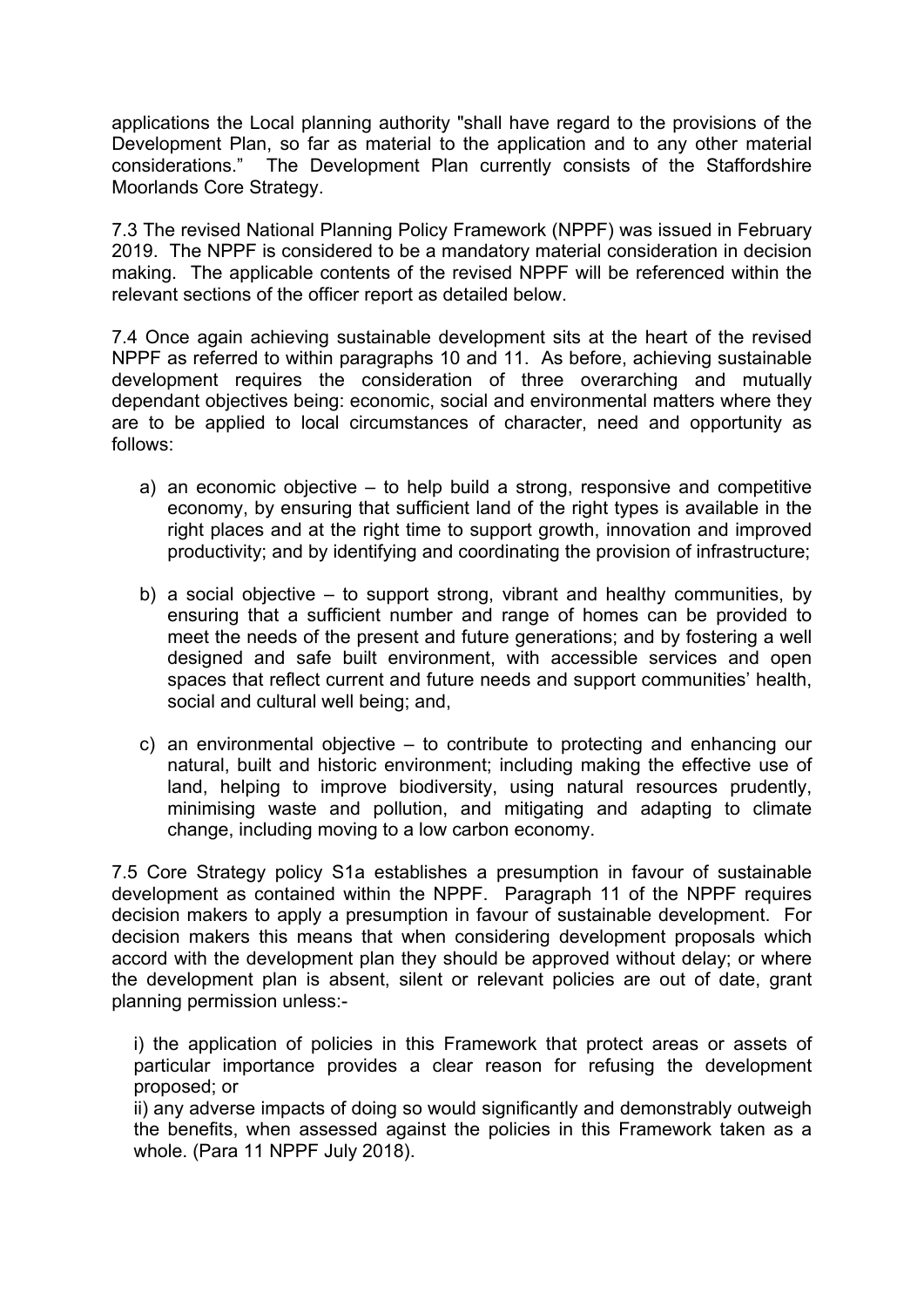7.6 It is acknowledged that the Council cannot demonstrate a five year supply of deliverable housing land and as at 31st March 2018 the figure was 1.8 years. Recent case law has established that the application of the test in paragraph 14 (now paragraph 11) is a 'tilted balance' which is predisposed in favour of granting planning permission unless adverse scheme impacts are outweighed by scheme benefits (11i) or NPPF policies protecting areas or assets of particular importance apply  $(11ii)$ .

7.7 Section 5 of the NPPF seeks to deliver a sufficient supply of homes, section 6 seeks to build a strong, competitive economy and section 8 seeks to promote healthy and safe communities.

7.8 The policies contained in the Framework are supplemented by the National Planning Practice Guidance (NPPG), which is also a material consideration in the determination of applications.

7.9 A list of key policies, guidance and other material considerations is provided above (section 5).

## **Principle of Development**

## Heritage Assets

7.10 The scheme raises potential harm to designated heritage assets in relation to the setting of the Cheddleton Conservation Area and setting of the Church of St Edward the Confessor (Grade II\* Listing Building) requiring the application of NPPF para 11(i) above. In these circumstances, the presumption in favour of sustainable development would be reversed and the starting point for assessment is whether the protection of such assets of particular importance would provide a clear reason for refusing the development proposed before any application of the tilted planning balance test in NPPF para 11(ii) above can be performed.

7.11 As set out above, the scheme follows a similar proposal ref. SMD/2018/0700 presented to the 7<sup>th</sup> March 2019 Planning Applications Committee meeting where Members resolved to refuse the scheme as follows:

1.The NPPF (National Planning Policy Framework) at paragraph 189 requires that an applicant must describe the significance of any heritage assets affected, including any contribution made by their setting. This is to enable the decision maker to fully understand the potential impacts of the proposal on their significance. In this case, the applicant has not carried out such an assessment of the impact of the development on the setting of the Cheddleton Conservation Area and setting of the Grade II\* Listed church of St. Edward the Confessor. As a result, there is insufficient information to adequately assess the impact on these designated heritage assets and to correctly apply NPPF policies. Accordingly, there is conflict with Polices SS1, SS6a, DC1 and DC2 of the Adopted Staffordshire Moorlands Core Strategy and the NPPF.

7.12 NPPF para 189 states: "In determining applications, local planning authorities should require an applicant to describe the significance of any heritage assets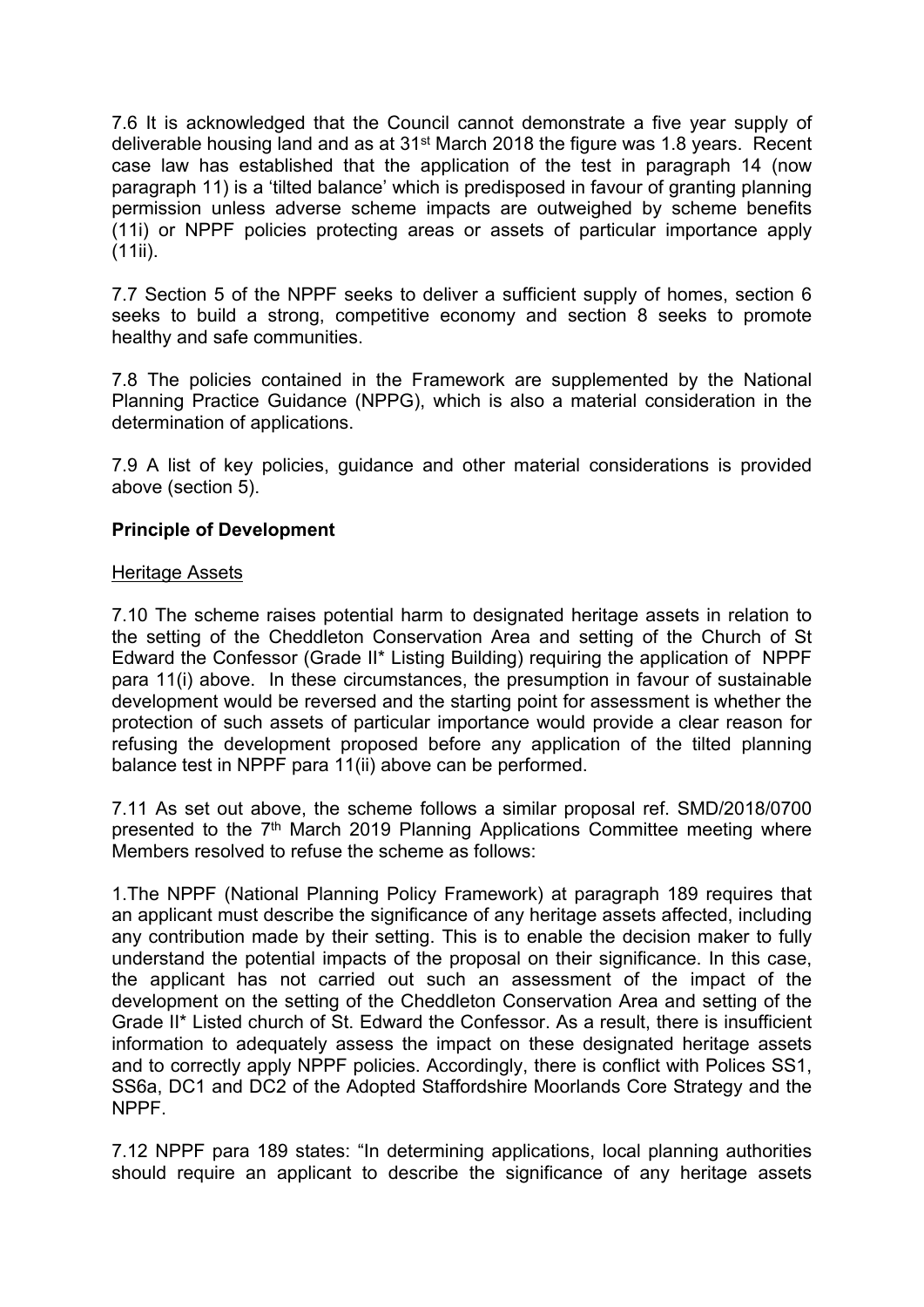affected, including any contribution made by their setting". The applicant's Heritage Statement has carried out an assessment of potential impacts of the proposed development on the setting of the Conservation Area and setting of the Grade II\* Listed Church of St Edward the Confessor. It concludes that there is no harm to the character of the Conservation Area or setting of the Listed Church. It does note, however, that there is some negligible harm to the views of the church from the informal southern footpath and in order to maintain glimpses of the church from the informal footpath careful design and layout can mitigate the 'negligible' harm.

7.13 Section 66(1) of the Planning (Listed Buildings and Conservation Areas) Act 1990 requires that special regard shall be had to the desirability of preserving a listed building or its setting or any features of special architectural or historic interest which it possesses and there is a duty of the decision maker in these respects.

7.14 The views of the Council's Conservation Officer have been sought and are set out in full in the relevant section above. The Officer concludes that the scheme would result in a 'less than substantial harm' (at the lower end of the spectrum) to the setting of Grade II\* Church of St Edward the Confessor and 'no harm' to the setting of the Conservation Area. Regarding this issue, she sets out that the impact on the views of the church tower from the informal footpath and upper part of the application site are the key heritage impacts to consider. Highlighting whilst these may be incidental they still provide a prominent view of the upper part of the church tower, flag the historic core of the village and highlight the setting of the church within the rural landscape. It is also acknowledged whilst mitigation through siting, design and landscaping can seek to protect some views; there will be a 'less than substantial harm' to the setting of the church (placed at the lower end of the 'less than substantial' spectrum). In reaching these conclusions, the Conservation Officer has also considered the Cheddleton resident's submitted Heritage Report.

7.15 NPPF para 196 sets out that where a development proposal would lead to less than substantial harm to the significance of a designated heritage asset, this harm should be weighed against the public benefits of the scheme. This matter will be considered below in the conclusion section of this report.

7.16 The district's Town and Village development boundaries from the 1998 Local Plan have been 'saved' and will remain in force for decision making purposes until they are superseded by the new Local Plan. Cheddleton is a larger village as defined by CS Policy SS6a 'Larger Villages Area Strategy' as a settlement with a role as a rural service centre providing for the bulk of local housing needs. The application site cannot be regarded as highly sustainable in the context of the larger settlements within the district. Cheddleton, however, does offer alternatives to car travel. Walking and cycling opportunities are available and there is a regular bus service which offers opportunities for sustainable travel modes to accord with the relevant parts of CS Policy T1 and the NPPF. In this case, the proposal would provide for a windfall housing opportunity within a larger village set in the context of a chronic housing under supply. In these circumstances, the significance of such heritage matters raised would not provide a clear reason for refusing the proposal. The application of the tilted planning balance test in NPPF para 11(ii) above can therefore be performed in relation to remaining scheme issues as will be discussed in the relevant sections below.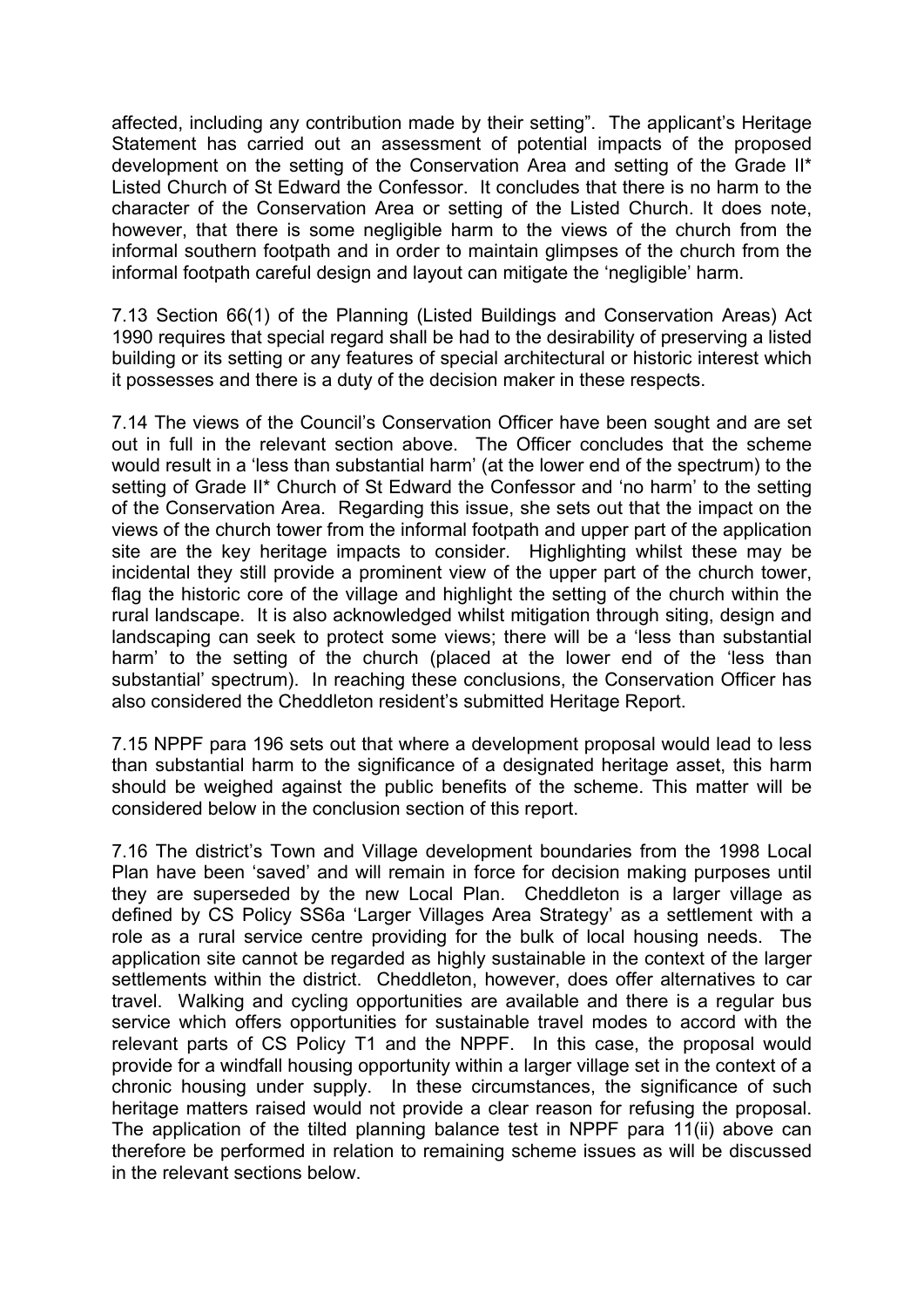#### Visual Open Space

7.17 The proposed development is part of a larger site identified as 'VOS' (Visual Open Space) on the village inset map for Cheddleton. Accordingly, CS Policy DC3 'Landscape and Settlement Setting' seeks to protect and where possible enhance local landscape and the setting of settlements within the district by (4) "Identifying through the Site Allocations DPD and protecting from inappropriate development, areas of visual open space where the intention will be to retain the land's open and undeveloped appearance. Where appropriate the Council will seek public access agreements with the land owners and seek proposals for the enhancement or improvement of these areas as part of the green infrastructure network in accordance with CS Policy C3. In exceptional cases, limited development of areas of visual open space may be acceptable where this will bring about overriding improvements to the open space itself …".

7.18 The Local Plan evidence base 'Landscape and Settlement Character Assessment (2008)' has assessed existing areas of VOS. For Cheddleton, the application site forms VOS CN01 / Ox Pasture and is recommended as suitable for these purposes. The site description is as follows: "The site forms a break in development when combined with the adjacent VOS. The rural character is visible locally with a public footpath alongside its hedgerow boundary". CN02 / Land adjacent to the Vicarage have also been recommended as suitable VOS as follows: "The site is an important break in development in this part of Cheddleton particularly when combined with the adjacent VOS. It is also valuable as visual amenity, providing a strong rural feel".

7.19 In August 2016, a 'Landscape, Local Green Space and Heritage Impact Study' for the district was published by the Council and assessed the landscape sensitivity / heritage impacts of the proposed development allocations. As well, a review of the VOS designation against national planning policy was undertaken to ensure compliance with the NPPF.

7.20 In terms of policy background, the application site is designated as VOS (Visual Open Space) as contained within the 1998 Adopted Local Plan. These remain in force until such time as they are reviewed and adopted through the site allocations process and fall under CS Policy DC3 as detailed above. The VOS designations were carried through from the Policy R5 allocations of the previous Local Plan into the current Adopted CS Policy DC3. The preamble and justification to the previous Policy R5 stated: "These may be areas of land which are not essential as part of the 'public' open space provision in a settlement but which form valuable functions within towns and villages. These include forming a visual break between areas of development, contributing to local character, protecting attractive views and enhancing the setting of a public amenity such as a footpath. Such sites are considered worthy of protection from development as far ahead as can be foreseen. Paragraph 27 of former PPG note 3 'Housing' indicates that such informal open spaces can be of great importance to the character of a neighbourhood and states that planning policies should identify sites, which need to be protected."

7.21 Within the NPPF, open space is defined as "All open space of public value, including not just land, but also areas of water (such as rivers, canals, lakes and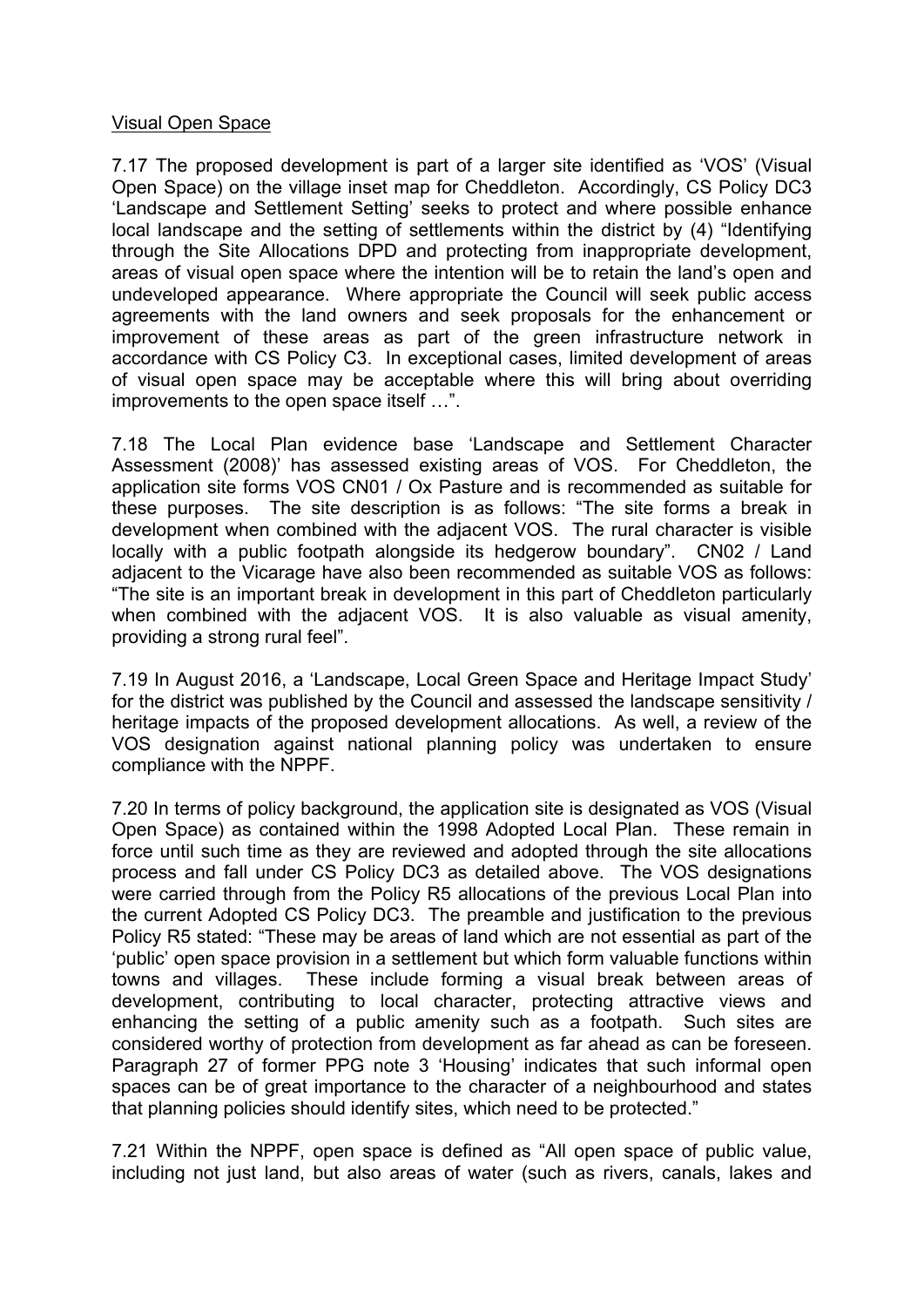reservoirs) which offer important opportunities for sport and recreation and can act as a visual amenity".

7.22 The application site is not afforded protection in respect of CS Policy C2 'Sport, Recreation and Open Space' and relevant national planning policy guidance. It has been discounted on the basis that it is not included within this study for such open space purposes. In addition, there are no significant gaps in provision identified from catchment mapping for amenity greenspace across the District, which would be the likely classification of this site if it had been deemed suitable for such purposes. Consequently, due to these factors, it has been conclusively established that the site does not comprise of amenity greenspace for the purposes of the Council's Open Space, Sport and Recreation Study or that the development as proposed would detrimentally affect the supply of such space within the Cheddleton area. In these circumstances, the Council's Project Officer confirms therefore that the focus would be for recognised and existing amenity greenspaces to meet relevant quality standards e.g. Cheddleton Recreation Ground in relation to s106 offsite POS provision. On this issue, it is found that the proposed development would cause no material harm to the provision of amenity green space within the area to accord with CS Policy C2.

7.23 In respect of the emerging local plan, the 'Landscape, Local Green Space and Heritage Impact Study' (2016) evidence base has reviewed the existing VOS designations to ensure compliance with the NPPF. This review identified that the LGS (Local Green Space) designation as referred to within the NPPF would be a more robust designation to take forward within the emerging local plan. As a result, the VOS designation element of CS Policy DC3 is deemed to be out of date and inconsistent with the NPPF. Instead such spaces need to meet the strict LGS criteria as detailed below. The existing VOS allocations and relevant section of CS Policy is considered to be inconsistent with the NPPF and therefore attract significantly reduced weight in these regards when assessing the 'titled' planning balance of the scheme against housing benefits.

7.24 In relation to the designation of LGSs within the emerging Local Plan, NPPF paragraph 99 states: "The designation of land as Local Green Space through local and neighbourhood plans allows communities to identify and protect green areas of particular importance to them. Designating land as Local Green Space should be consistent with the local planning of sustainable development and complement investment in sufficient homes, jobs and other essential services. Local Green Spaces should only be designated when a plan is prepared or updated, and be capable of enduring beyond the end of the plan period".

7.25 Furthermore, at NPPF para 100: "The Local Green Space designation should only be used where the green space is: a) in reasonably close proximity to the community it serves; b) demonstrably special to a local community and holds a particular local significance, for example because of its beauty, historic significance, recreational value (including as a playing field), tranquillity or richness of its wildlife; and c) local in character and is not an extensive tract of land".

7.26 The 'Landscape, Local Green Space and Heritage Impact Study' (2016) has found that the previously identified sites were found to be suitable for designation as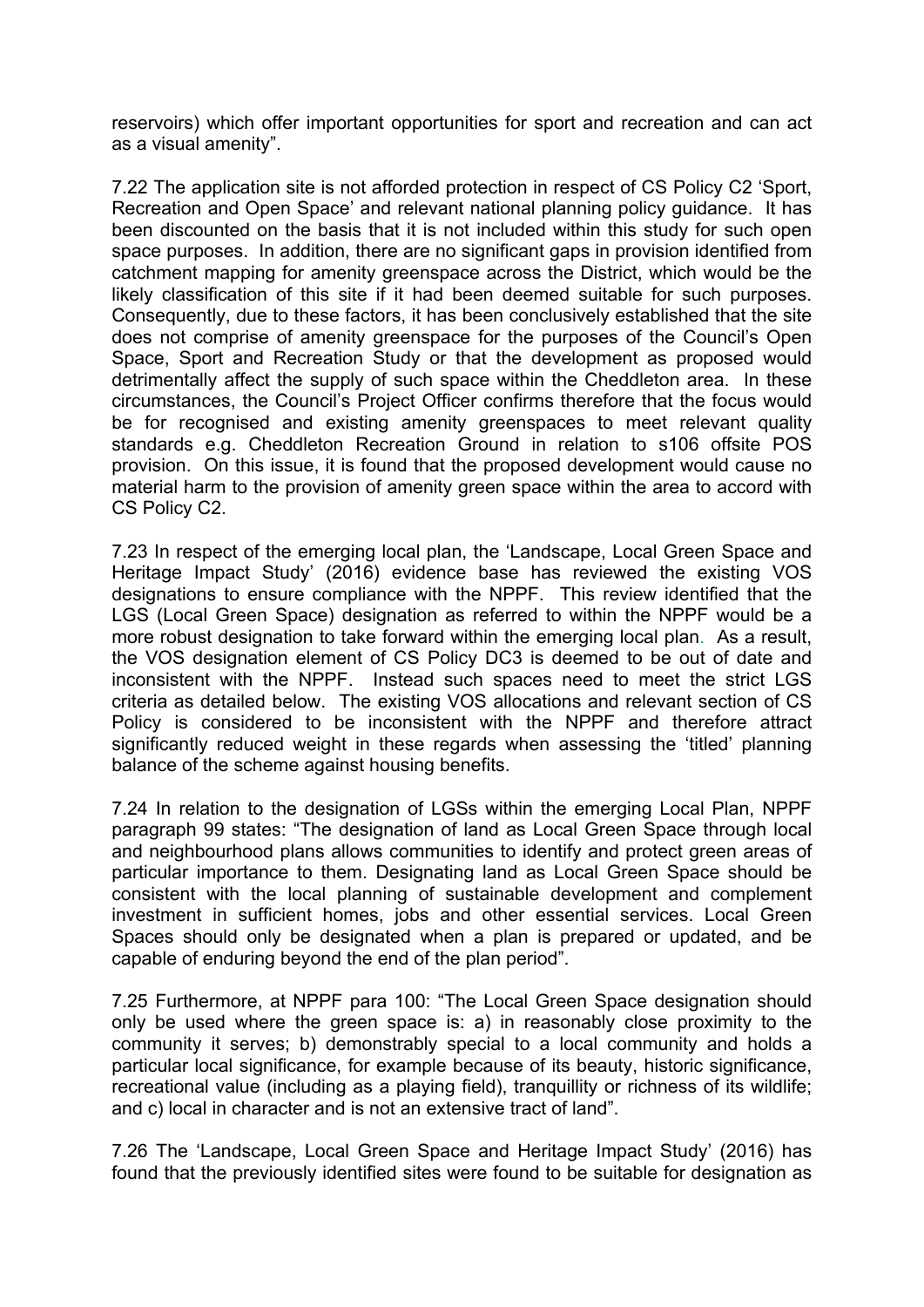Local Green Space: Ox Pasture (west – the application site) "High tranquillity and visual amenity value, some ecological and recreational value" and Ox Pasture (east) "High tranquillity and visual amenity value, some ecological and recreational value" and have been designated as such in the emerging Preferred Options Local Plan.

7.27 As set out in more detail within the relevant policy section above, the Local Plan Inspector whilst considering the fields at Ox Pasture to be attractive; does not consider them to be 'demonstrably special'. In these circumstances, he considers that awarding the equivalent of Green Belt protection to land within settlements which is not 'demonstrably special' would limit opportunities for windfalls and would run counter to the Council's objective of delivering at least 30 dpa through windfalls in the rural area. In these circumstances, he has recommended that two LGS designations be deleted, including Ox Pasture and that other LGS designations are reviewed in the light of this advice. As stated above, LGS can only be designated when a plan is being prepared or updated. The Inspector's objections indicate a direction of travel and are yet to be concluded through the adoption of the local plan.

7.28 On the 17<sup>th</sup> May 2019, the Inspector responded to the Council's further submission regarding LGS, which is set out in full in the relevant section above. In relation to the application site, the Inspector has stated the following: For the reasons given in the post hearing advice I do not support the LGS designations at Ox Pasture West and East, Cheddleton (29 and 30) and north of Cotehill Road, Werrington (35). In summary, the Inspector has requested that the Council draws up a schedule of main modifications to the Local Plan which reflect his recommendations, including those regarding the removal of the LGS designation from the proposed Local Plan as is set out above. Notwithstanding this, the emerging Local Plan has not reached an advanced stage and therefore only limited weight can be attached to any LGS designation.

7.29 Importantly, at preceding NPPF para 49, it is confirmed that: "in the context of the Framework – and in particular the presumption in favour of sustainable development – arguments that an application is premature are unlikely to justify a refusal of planning permission other than in the limited circumstances where both: a) the development proposed is so substantial, or its cumulative effect would be so significant, that to grant permission would undermine the plan-making process by predetermining decisions about the scale, location or phasing of new development that are central to an emerging plan; and b) the emerging plan is at an advanced stage but is not yet formally part of the development plan for the area". Clearly, such circumstances do not apply to the application proposal and arguments of prematurity would not be relevant as a reason for refusal in relation to the emerging local plan 'Local Greenspace Designation'. These matters will be returned to in the balance section below.

## **Character and Appearance**

7.30 This is an outline application with matters of access, scale, appearance, layout and landscaping reserved for future consideration. As before, it is considered that where visible, the development itself would generally be seen from within the developed village boundary and against / in the context of existing development and in particular against properties along Ostlers Lane. There are considered to be no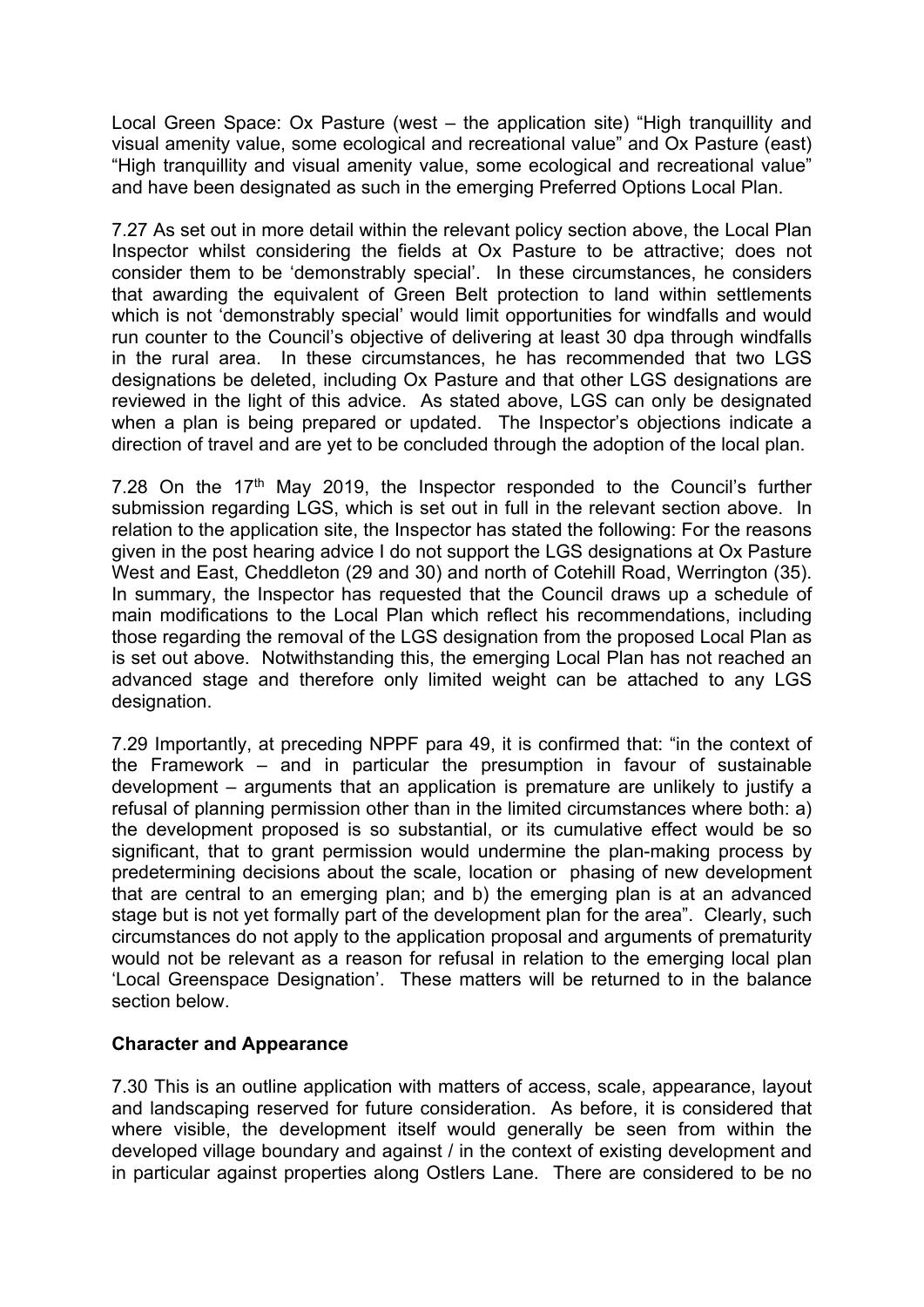significantly harmful visual impact on close range views from the public footpath (IR/2575). From the Ox Pasture to Ostlers Lane footpath along the southern boundary of the site, the development would be in much more prominent view, however, this in itself it would be seen in the context of existing dwellings / gardens / structures along Ostlers Lane. In these circumstances, there is no reason why an appropriate, high quality scheme, that has an affinity and resonance with its village context and the local architectural vernacular could not be secured at a detailed design stage should Members be minded to approve the proposal. Particular consideration would need to be given to securing a spacious and non-engineered layout, an appropriate two storey scale of development and limiting hard garden boundary features. Accordingly, it is acknowledged that the development of this area of attractive grassland would irreversibly change its character as a result of built development, however, it would not constitute a significant harmful visual impact to conflict with CS Policies SS6a, DC1, DC3 in particular and relevant national planning policy guidance. Furthermore, there would be no conflict with CS Policy SS7 'Churnet Valley Area Strategy' and the related masterplan, which provides a framework for sustainable tourism and rural regeneration within an identified area.

7.31 With regard to specific tree and hedgerow matters, the Council's Aboricultural Officer has suggested that the proposed pavement along the western side of the new access road could be omitted to allow for a greater buffer to the retained garden hedge. It is also highlighted that the existing field hedgerow and its trees along the eastern boundary; the off-site groups of protected trees directly across the gulley footpath to the east and mature Hollies at the western boundary, and the large mature protected Beech trees across the unregistered footpath to the southern boundary would all impose a degree of constraint at a detailed layout design stage (including drainage matters), both in terms of avoiding direct impact on roots / branches and responding to shading / over-bearing effects. With regard to drainage issues, the LLFA (Lead Local Flood Authority) confirm that a specific drainage layout has not been approved at this stage and would be dealt with by means of a planning condition. In these circumstances, a tree survey and arboricultural impact assessment report in accordance with BS 5837:2012 taking full account of these issues would be required in support of any subsequent reserved matters layout submission should Members be minded to approve the scheme. The balance of considerations is returned to at the end of the report.

## **Access**

7.32 Approval of access is not sought at this stage, however, future access matters will need to address: "the accessibility to and within the site, for vehicles, cycles and pedestrians in terms of the positioning and treatment of access and circulation routes and how these fit into the surrounding access network" as defined by Article 2 of the Town and Country Planning (Development Management Procedure) (England) Order 2015.

7.33 Point of access is shown from the corner of Ox Pasture taking in the side garden of 10 Ox Pasture into the field. Indicative point of access details show that a 5.0 metre carriageway can be achieved with 1.8m pavement and 0.6m service margin into the site. The views of the Local Highways Authority confirm that the proposed access point and proposals are acceptable. Any driver approaching from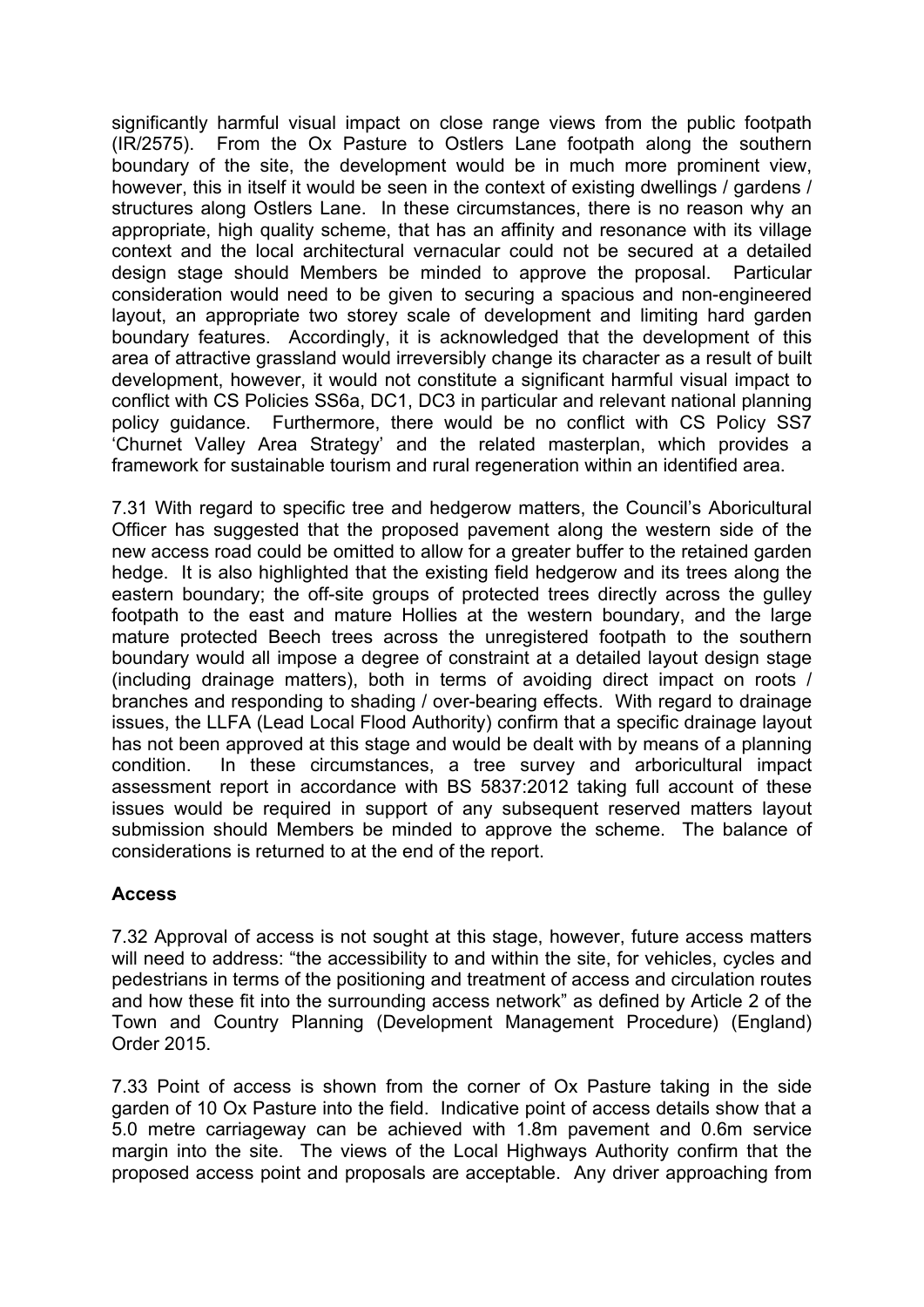the south would have a clear view along Ox Pasture before starting a turning manoeuvre in respect of concerns raised over forward visibility for drivers approaching from the A520 (the south). The Officer also confirms that the access road is not to an adoptable standard as the proposed service is of an adequate width. The views of Council's Waste Department are sought on this matter, however, this issue alone is unlikely to cause significant concern. Members will be updated at the meeting. Despite concerns raised by local residents about the impact on the surrounding public right of way, the development would not encroach on or prevent use of these pedestrian routes.

7.34 On this basis, there are no grounds that the scheme would compromise highway safety, subject to those conditions as detailed below. The development would provide for a safe and suitable access to the site and would not have a significant impact on the local transport network. There is considered to be no conflict with CS Policy T1 which requires, among other things, that all new development is located where the highway network can satisfactorily accommodate traffic generated by a proposed development and the NPPF. These matters will be returned to in the balance section below.

## **Drainage**

7.35 This small scale major application is accompanied by a revised strategic drainage plan, which shows that such matters would not be a technical constraint to the residential development of the site. On this basis, the LLFA confirm that any outline planning permission should be subject to a planning condition securing details of a satisfactory surface water design. In addition, Severn Trent Water also require details of foul and surface water detail to be approved in a similar manner. In these circumstances, there would be compliance with the relevant part of CS Policy SD4 and the NPPF. Again, these matters will be returned to in the balance section below.

## **Biodiversity / Ecology**

7.36 The application is accompanied by a Preliminary Ecological Appraisal. As before, the Council's Ecology Officer confirmed that the survey did not find any significant ecological impacts likely to result from development. It was reported that there were records of hedgehog, a species of conservation concern listed under the Natural Environment and Rural Communities Act 2006 (NECR Act 2006). In addition hedgerows, a NERC Act 2006 habitat of principal importance were present along site boundaries. Protection and enhancement of habitats and species of principal importance is a duty under the NERC Act 2006. An updated badger survey had also been recommended within three months prior to the commencement of any development work. Other precautions relating to the timing of work to avoid impacts on breeding birds and working methods to avoid impacts on badgers or hedgehogs. Once again, these surveys and the timing of works can be suitably conditioned as part of any detailed application scheme should Members be minded to approve the scheme.

7.37 A preliminary ecological appraisal has recently been submitted on behalf of the Cheddleton Residents group, which has also been considered by the Council's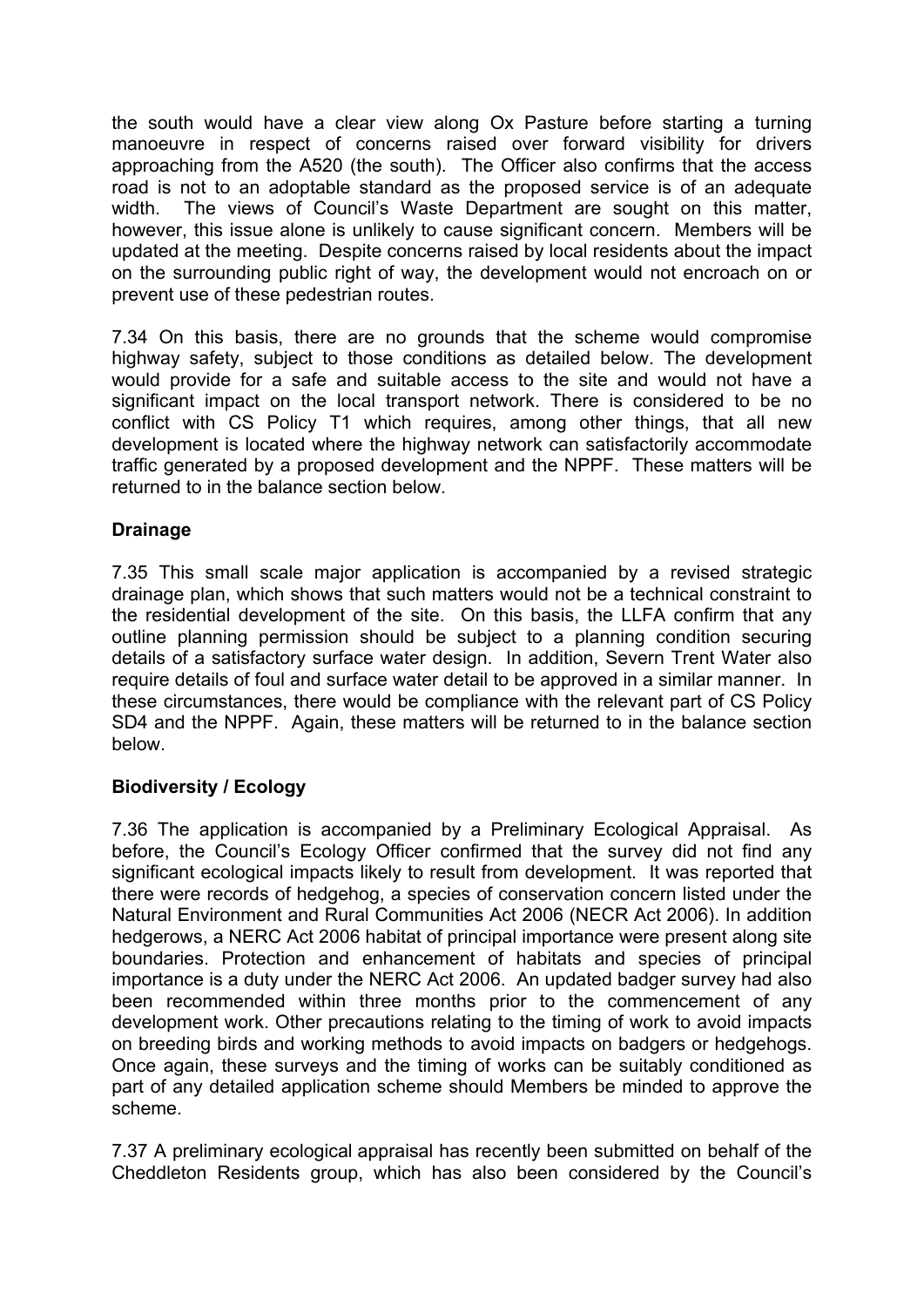Ecology Officer. He sets out that both surveys conclude that the habitats on site are widespread and common mainly consisting of semi-improved species poor grassland. These appraisals, however, differ in the assessment of ecological constraints in relation to species that may be present at the site. The Council's Ecology Officer has confirmed that the great crested newt survey recently carried out by the applicant's Ecologist is to an acceptable standard whereby reasonable attempt appear to have been made to gain access to all ponds identified. He also set out that the results indicate it would be highly unlikely that great crested newts would be impacted by the development scheme. In addition, the applicant's letter response to additional survey issues raised appears to be reasoned. The Officer acknowledges that without more detail all anecdotal records lack validity. The rationale that further reptile, invertebrate or bat roost surveys are not proportionate is justified in these circumstances. Additional recommendations highlight the requirement for a survey for foraging or commuting bats to inform a lighting strategy and a precautionary survey for the presence of badgers in advance of development is sensible. As above, these surveys and the timing of works can be suitably conditioned as part of any detailed application scheme should Members be minded to approve the scheme.

7.38 Accordingly, the scheme is considered to comply with the relevant part of CS Policies DC1, NE1 and the NPPF.

# **Residential amenity (including noise, air quality and contamination)**

7.39 The amenity of existing and future residents is a material planning consideration as supported by CS Policies DC1 and SD4, both of which seek to minimise pollution and protect residential amenity as does the relevant NPPF guidance. Such matters would also fall within the scope of the reserved matters application(s), which will include the detailed scheme's assessment against the Council's 'Space out Dwellings' guidance to ensure good privacy and sunlight standards are met.

7.40 In relation to concerns raised regarding traffic noise as a result of the proposed scheme, the proposed road would run through the existing side garden of no.10 Ox Pasture and would create a buyer beware situation. Notwithstanding this, no.10 would be most impacted by passing traffic relating to a residential access road, which is unlikely to be heavily used or likely to cause night time disturbance as to cause a conflict with Policy SD4. Given the location of the site close to existing properties care needs to be taken during the construction phase and post construction to ensure site related activities do not cause unreasonably disruption to the neighbour's enjoyment of their properties, which can be suitably conditioned. With the imposition of suitable conditions where reasonable and necessary, the proposal scheme would comply with Policies DC1 and the relevant parts of SD4 and the NPPF.

## **Affordable Housing**

7.41 In accordance with CS Policy H2, the applicant is offering 33% of the total number of dwellings to be affordable homes. The application makes no reference to tenure, however, this should be a 70% rent and 30% shared ownership / intermediate tenure split. The Council's expectation is that the affordable dwellings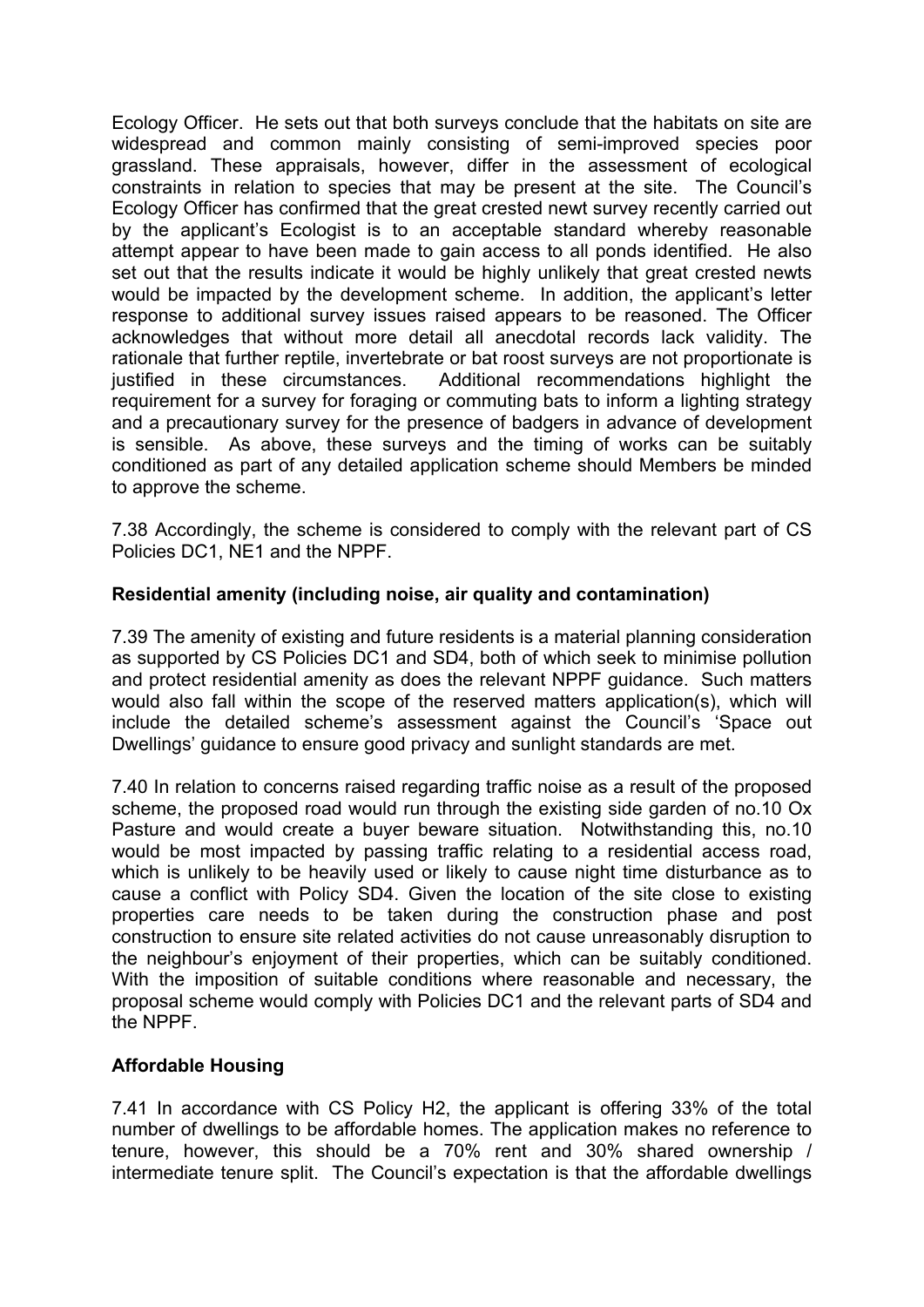will be built to NDSS minimum space standards and be appropriately placed within the site to ensure a sustainable community. The affordable housing contribution / details would need to be secured through a Section 106 agreement should Members be minded to grant planning permission.

## **Developer Contributions**

7.42 As advised above, SCC School Organisation Team is requesting a financial contribution to mitigate the impact on school capacity arising from this development. In addition the Council's Open Spaces Officer considers that off site contributions for both play and playing pitches to be directed towards Cheddleton Recreation Ground and Pointons Sports Facility should be secured. Together with onsite affordable housing provision and the above financial contributions, the development would be considered to accord with CS Policy C1 and C2. To secure these matters, the applicant would be required to enter into a section 106 planning obligation to be completed by the 6<sup>th</sup> June 2019 (the determination date).

## **Other Matters**

7.43 Devaluation of property is generally not viewed as a material consideration to be weighed in the planning balance.

## **Planning Balance & Conclusions**

7.44 As set out above, the Local Planning Authority must determine planning applications in accordance with the development plan, unless there are material considerations which 'indicate otherwise'.

7.45 The scheme has raised potential harm to designated heritage assets in relation to the setting of the Cheddleton Conservation Area and setting of the Church of St Edward the Confessor (Grade II\* Listing Building) requiring the application of NPPF para 11(i) above. In these circumstances, the presumption in favour of sustainable development has been reversed and the starting point for assessment is whether the protection of such assets of particular importance would provide a clear reason for refusing the development proposed before any application of the tilted planning balance test in NPPF para 11(ii) above can be performed. Section 66(1) of the Planning (Listed Buildings and Conservation Areas) Act 1990 requires that special regard shall be had to the desirability of preserving a listed building or its setting or any features of special architectural or historic interest which it possesses and there is a duty of the decision maker in these respects.

7.46 On heritage matters, therefore, it is concluded that the scheme would result in a 'less than substantial harm' (at the lower end of the spectrum) to the setting of Grade II\* Church of St Edward the Confessor and 'no harm' to the setting of the Conservation Area. In these circumstances, NPPF para 196 sets out that where a development proposal would lead to less than substantial harm to the significance of a designated heritage asset, this harm should be weighed against the public benefits of the scheme.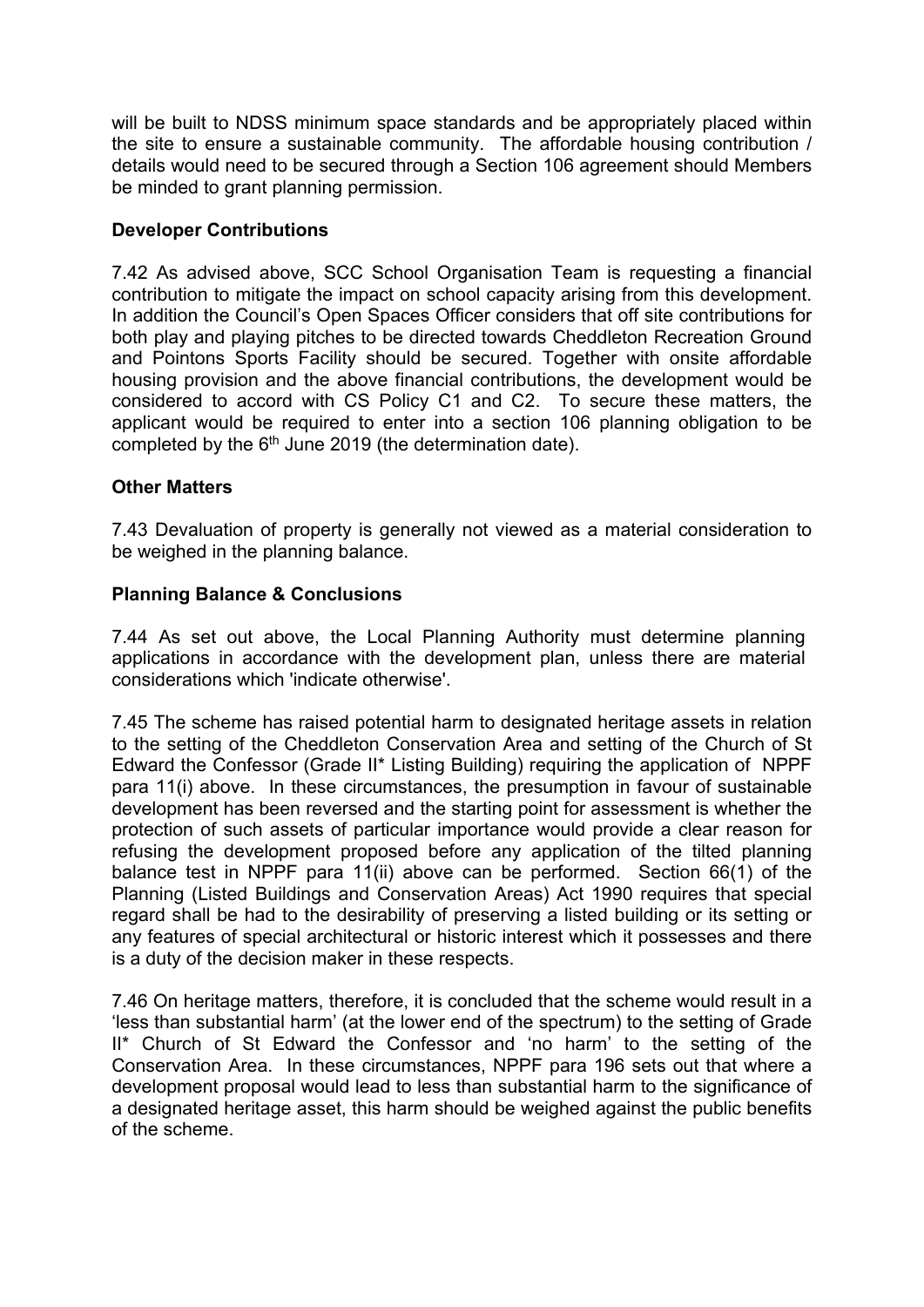7.47 The district's Town and Village development boundaries from the 1998 Local Plan have been 'saved' and will remain in force for decision making purposes until they are superseded by the new Local Plan. Cheddleton is a larger village as defined by CS Policy SS6a 'Larger Villages Area Strategy' as a settlement with a role as a rural service centre providing for the bulk of local housing needs. The application site cannot be regarded as highly sustainable in the context of the larger settlements within the district. Cheddleton, however, does offer alternatives to car travel. Walking and cycling opportunities are available and there is a regular bus service to offer opportunities for sustainable travel modes to accord with the relevant parts of CS Policy T1 and the NPPF. In this case, the proposal would provide for a windfall housing opportunity within a larger village set in the context of a chronic housing under supply.

7.48 Under these circumstances, the NPPF sets out a presumption in favour of sustainable development. For decision taking it says at paragraph 11 that where those polices which are the most important for determining the application are out of date, the tilted balance applies i.e planning permission must be granted unless the adverse impacts of doing so would significantly and demonstrably outweigh the benefits when assessed against the policies in the Framework taken as a whole. Footnote 7 confirms that 'out of date' includes applications for the provision of housing where the Council cannot demonstrate a 5 year supply of deliverable housing sites. The tilted balance applies as the District has less than 2 years of supply.

7.49 There is some conflict with CS Policy DC3 in respect of those elements which relate to the site's VOS (Visual Open Space) designation. The application site is a designated visual open space within the adopted Core Strategy, however, it does not form an 'amenity' greenspace within the Council's Open Space, Sport and Recreation Study nor does the standards paper consider that there is a deficit of such space to be protected under relevant open space planning policy. Notwithstanding the recent Inspector's comments as set out above, the site cannot be considered to be a designated Local Green Space owing to the status of the emerging local plan. Clearly, the weight to be afforded to the visual open space designation element of CS DC3 is reduced in these circumstances owing to its out of date nature and conflict therefore with the NPPF. As discussed above, the development for housing would result in an acceptable level of visual harm to the character and appearance of the area to comply with CS Policies SS6a, DC1 in particular and NPPF.

7.50 The small scale scheme would appropriately provide for a suitable level of housing for a larger village and rural service centre such as Cheddleton within the defined village settlement boundary and is considered to be accessible to relevant services and facilities. The provision of housing in circumstances of a chronic housing under supply attracts significant weight in the overall planning benefit contributing to the sustainable objective of sustainable development as defined by the NPPF. The proposal would deliver economic benefits through the construction of the dwellings and once completed through extra spending power in the local economy and increased Council tax receipts. Moderate weight is attached to these economic benefits. There would be social benefits with the provision of additional housing and the provision of affordable housing. The impact on the setting of Grade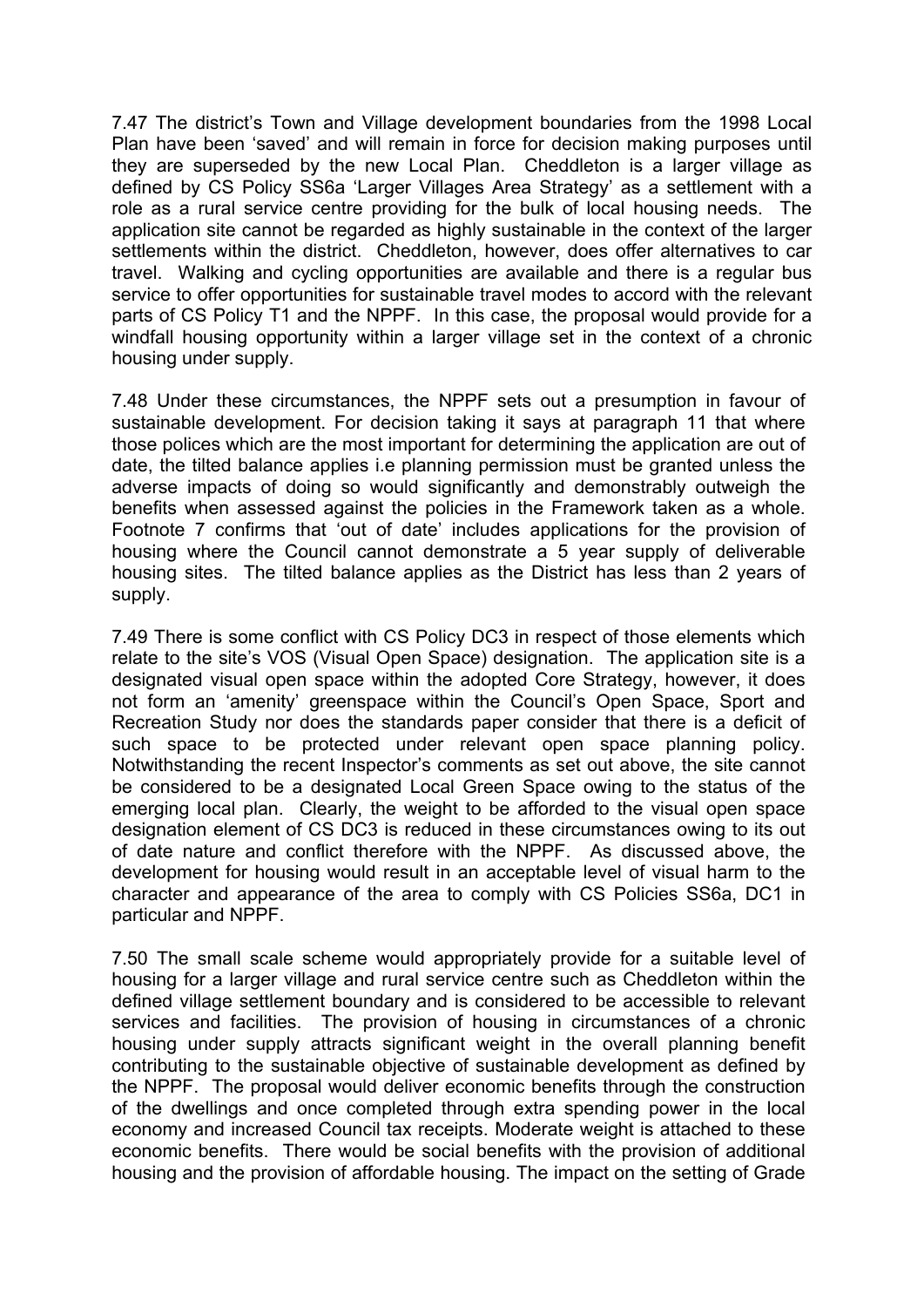II\* Church of St Edward the Confessor, can be addressed by a sensitive layout of the site and therefore the overall benefits of the scheme are considered to outweigh the less than substantial harm to the significance of the heritage asset.

7.51 The application proposal has been found to be acceptable on matters of highway safety, nature conservation and residential amenity and these are considered to be neutral factors in the planning balance.

7.52 In conclusion, the 'titled' planning balance judgement is that the development of a Visual Open Space allocation, as defined by the previous local plan and the limited visual impact would not consitute significant and demonstrable harm in the terms of the NPPF to outweighs the clear benefits of a small scale housing scheme within the larger village and rural service centre of Cheddleton. In these circumstances, the social and economic benefits are considered to outweigh any limited environmental harm. A recommendation of approval is therefore made.

## **8. RECOMMENDATION**

**A. That planning permisison be APPROVED, subject to conditions and the completion of s106 planning obligation securing matters of on site affordable housing provision, education contributions and off site play and playing field contributions:**

#### **Time Limits**

**1. The development hereby permitted shall be begun either before the expiration of three years from the date of this permission or before the expiration of two years from the date of approval of the last of the reserved matters.**

**Reason:- To comply with Section 51 of the Planning and Compulsory Purchase Act 2004.**

- **2. Application for approval of the reserved matters shall be made to the Local Planning Authority before the expiration of three years from the date of this permission and thereafter the development shall only be carried out in accordance with the details as approved. Reason:- To comply with Section 51 of the Planning and Compulsory Purchase Act 2004.**
- **3. Details of the Access, appearance Layout, Scale, Appearance and Landscaping (hereinafter called "the reserved matters") shall be submitted to and approved in writing by the Local Planning Authority before any development is commenced and thereafter the development shall only be carried out in accordance with the details as approved. Reason:- To comply with Section 51 of the Planning and Compulsory Purchase Act 2004 and Articles 4 and 5 of The Town and Country Planning (Development Management Procedure) (England) Order 2015.**
- **4. The development hereby approved shall be carried out in accordance**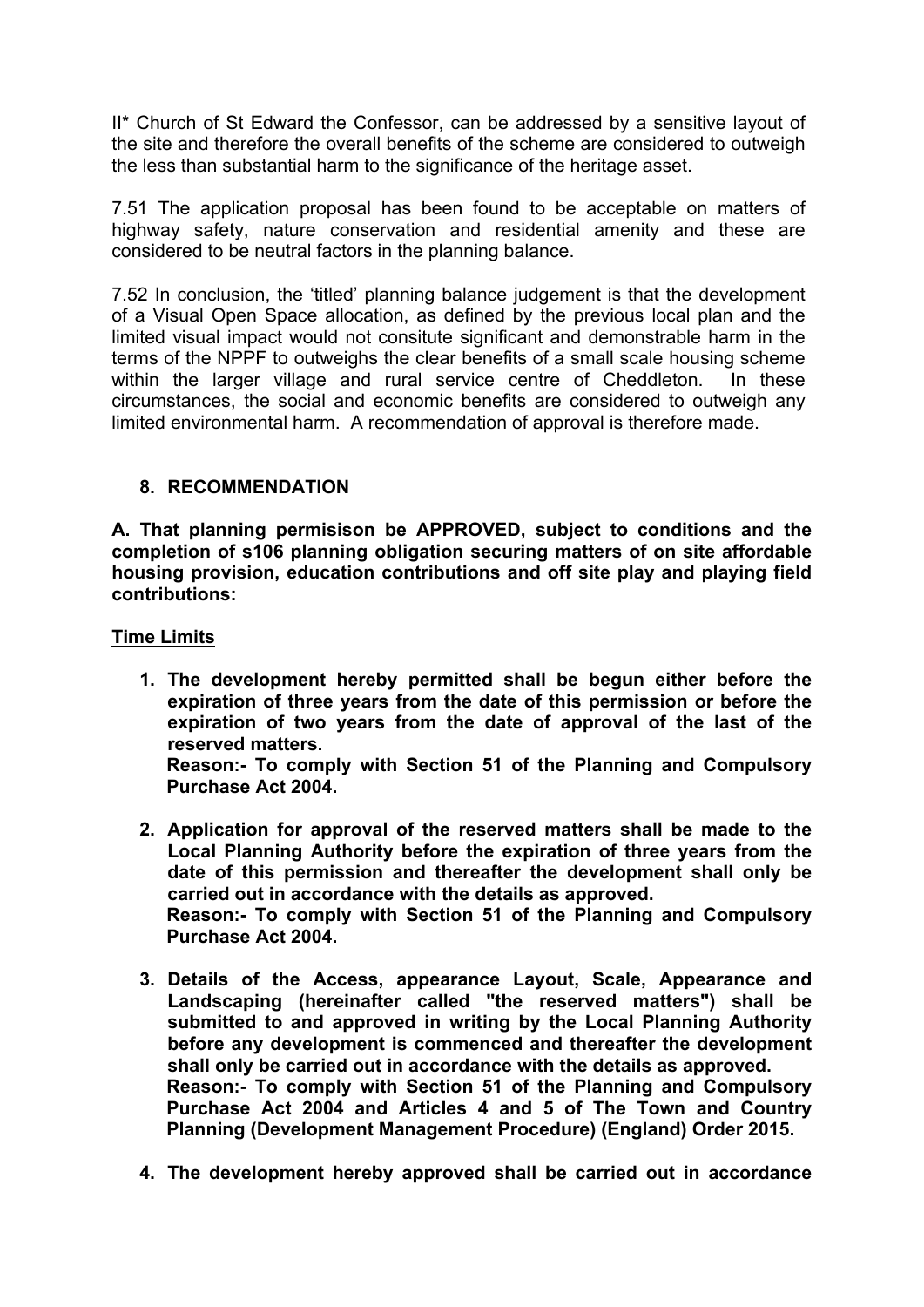**with the following submitted plans**

**Location Plan ref. 2018/2351/01**

**Reason:- To define the permission and in the interests of proper planning.**

## **Dwelling Type and Size**

- **5. The reserved matters application(s) shall be based on the Nationally Described Space Standards Technical Housing Standards. Reason: - To ensure dwellings of adequate size in line with national policy.**
- **6. The type / mix of units at the reserved matters stage shall reflect the Council's Strategic Housing Market Assessment (SMHA). Reason: - To ensure an appropriate mix of units in line with national policy.**
- **7. A detailed Arboricultural Method Statement to include a scheme for the retention and protection of trees and hedges on or adjacent to the site shall be submitted to and approved in writing by the Local Planning Authority with the first reserved matters application. Development shall be carried out in accordance with the approved Statement and protection scheme for the site and in particular:**
	- **a) No trees or hedgerows shall be cut down, uprooted or destroyed, cut back in any way or removed without the written approval of the Local Planning Authority;**
	- **b) If any tree, shrub or hedge plant is removed without such approval, or dies or becomes severely damaged or diseased within 5 years from completion of the development hereby permitted, it shall be replaced by another tree, shrub or hedge plant of similar size and species, planted at such time as may be specified in writing by the Local Planning Authority;**
	- **c) No operations shall commence on site (including soil moving, temporary access construction and/or widening or any operation involving the use of motorised vehicles or construction machinery) unless the protection works required by the approved protection scheme are in place;**
	- **d) No excavation for services, no storage of materials or machinery, no parking of vehicles, no deposit or excavation of soil or rubble, no lighting of fires and no disposal of liquids shall take place on the site within any area designated as being fenced off or otherwise protected in the approved protection scheme, and,**
	- **e) All protective fencing erected in accordance with the approved scheme shall be retained intact for the full duration of the construction of the development for that phase of the site hereby permitted and shall not be moved or repositioned, without the prior written approval of the Local Planning Authority.**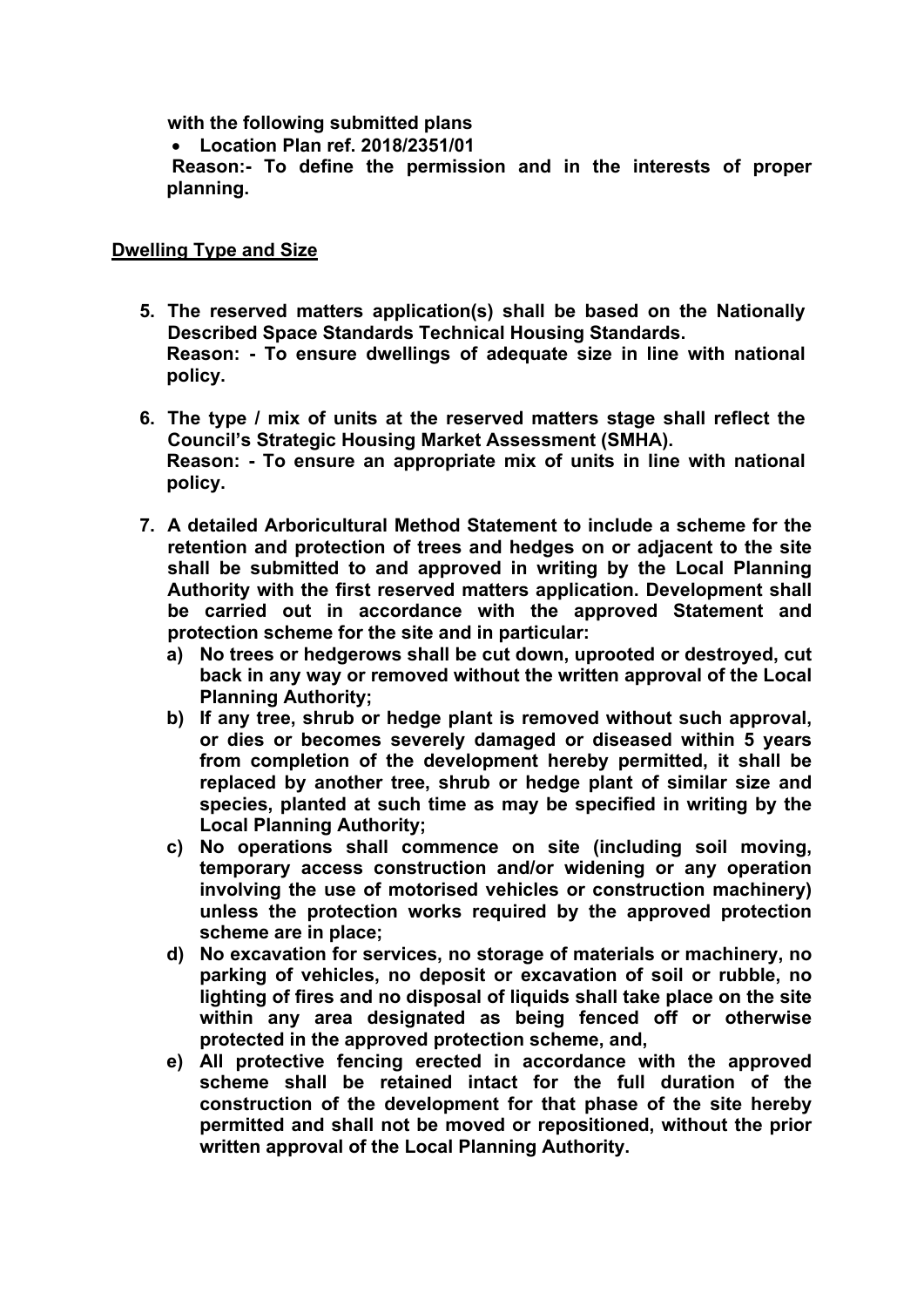**Reason:- To retain important existing trees and hedgerows in the interests of the character and appearance of the area.**

**8. No trees, shrubs or hedgerows shall be removed other than those whose removal is directly required to accommodate the approved development, unless otherwise approved by the LPA. There shall be no removal of any trees, shrubs or hedgerows during the bird nesting season (nominally March to August inclusive), unless otherwise agreed by the LPA and in this case only following careful inspection by a competent person to establish that such trees, shrubs or hedgerow are not in active use by nesting wild birds. The existing hedgerows including hedgerow trees along the eastern boundary of the site with public footpath IR/2575, including that part along the proposed new access road, shall be permanently retained.**

**Reason:- To protect existing trees and hedgerows during construction in the interests of the character and appearance of the area.**

**9. Prior to the commencement of development, (including any site clearance, site stripping, site establishment, formation of new access or installation of any drainage infrastructure) temporary tree protection barriers and advisory notices shall be erected for the protection of the existing trees to be retained, in accordance with guidance in British Standard 5837:2012 Trees in Relation to Design, Demolition and Construction – Recommendations, and this shall be retained in position for the duration of the period that development takes place, unless otherwise agreed by the LPA. Within the fenced areas there shall be no excavation, changes in ground levels, installation of underground services, provision of hard surfacing, passage of vehicles, storage of materials, equipment or site huts, tipping of chemicals, waste or cement, or lighting of fires unless otherwise agreed by the LPA.**

**Reason:- To protect existing trees and hedgerows during construction in the interests of the character and appearance of the area.**

## **Biodiversity/Ecology**

- **10.No development including site clearance shall take until a Construction Environmental Management plan (CEMP) has been submitted to and approved in writing by the Local Planning Authority (LPA). This must include:**
	- **Risk assessments of potentially damaging construction activities.**
	- **Identification of biodiversity protection zones.**
	- **Practical measures during construction to avoid or reduce impacts during construction (may be provided by method statements).**
	- **The location and timing of sensitive works to avoid harm to biodiversity.**
	- **Confirmation that there will be no clearance of trees, shrubs, tall ruderal or brambles between 31st March and 31st August inclusive unless a competent ecologist has undertaken a careful detailed**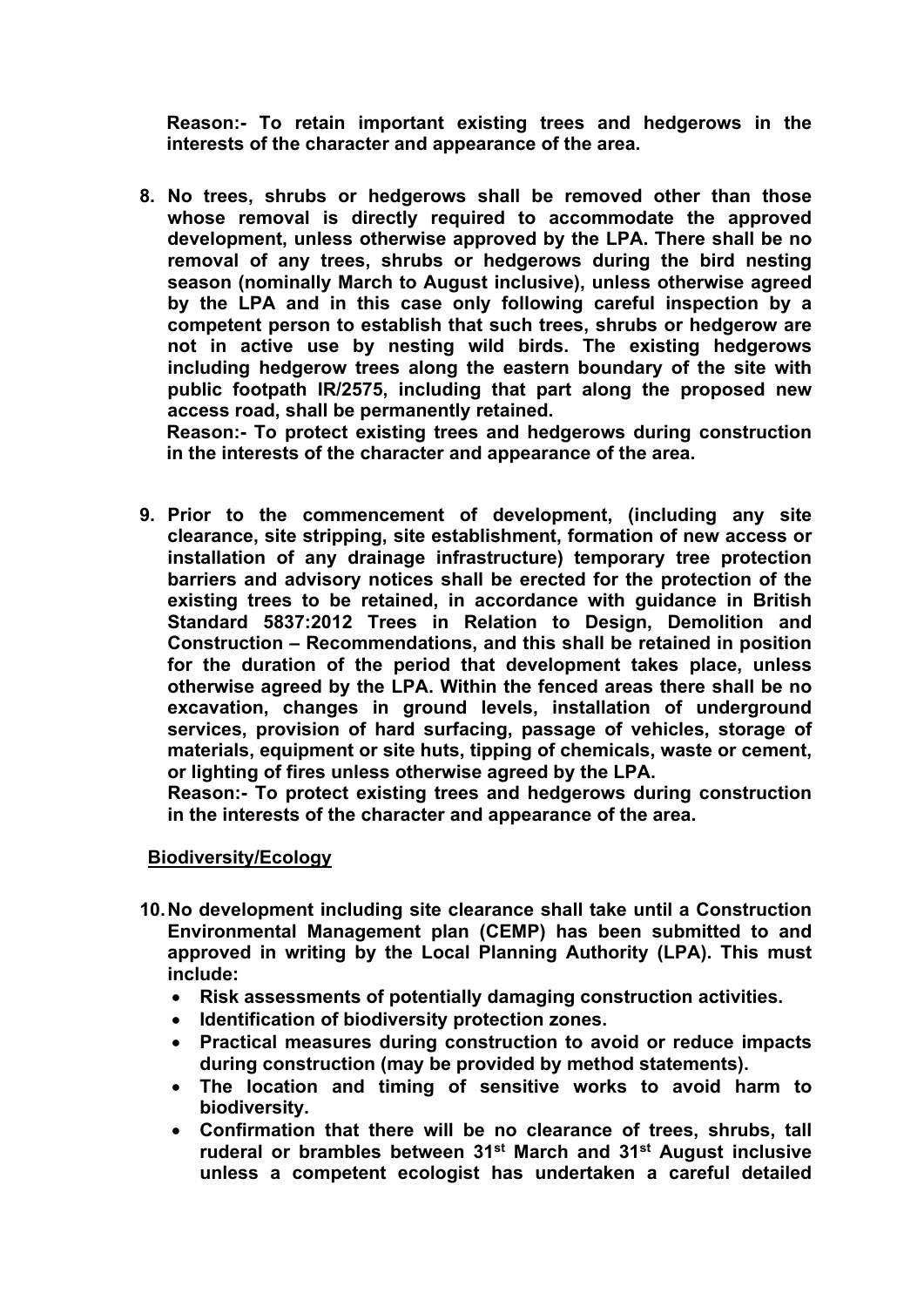**check of vegetation for active birds nests, immediately before vegetation removal, and provided written confirmation that no birds will be harmed and/or appropriate methods are in place to protect nesting bird interest on sites. Any such written confirmation should be submitted to the LPA for its written approval before any clearance of trees, shrubs, tall ruderal or brambles.**

- **Suitable methodology for the removal of Japanese Rose before any work is undertaken on the hedgerows.**
- **Lighting used during construction to minimise impacts on wildlife.**
- **Open excavations or pipes to be sealed at night. Ramps / planking to be installed to permit wildlife to escape being trapped in structures during construction.**
- **The role and responsibilities of an ecological clerk of works or similar competent person.**
- **Disposal of waste material on site.**
- **Use of protective fences, exclusion barriers and warning signs.**

**The CEMP shall be implemented and adhered to throughout the construction period strictly in accordance with approved details.**

**Reason:- In the interests of protected species and habitats during construction**

- **11.The first reserved matters application shall be accompanied by an Ecological Management Plan (EMP) addressing mitigation and enhancement. The EMP should include:**
- **Purpose and conservation objectives of the proposed enhancements.**
- **Detailed designs and/or working methods to achieve stated objectives.**
- **Extent and location of proposed works on appropriate plans and scale maps.**
- **Type and source of material used where appropriate e.g. native species of local provenance.**
- **Creation and enhancements of semi natural habitats linked to Staffordshire and UK biodiversity Action Plan priorities prioritising the enhancement and creation of hedgerows and associated buffer strip (up to 2m from hedgerows).**
- **Timetable for the implementation of works demonstrating that works are aligned with the proposed phases of the development. This should include a ten year plan detailing implementation, monitoring and remediation and habitat maintenance measures**
- **Creation of bird nesting features for bats, house martin and house sparrow within new buildings.**
- **A lighting design plan and technical specifications to minimise light spill into surrounding hedgerows and the adjacent countryside. Lighting must demonstrate acceptable impacts on foraging or commuting bats that may use adjacent hedgerows and allow birds species to exhibit undisturbed behaviour patterns.**
- **Garden planting to benefit pollinating insects including climbing species to create green infrastructure.**
- **Persons responsible for implementing the proposed works.**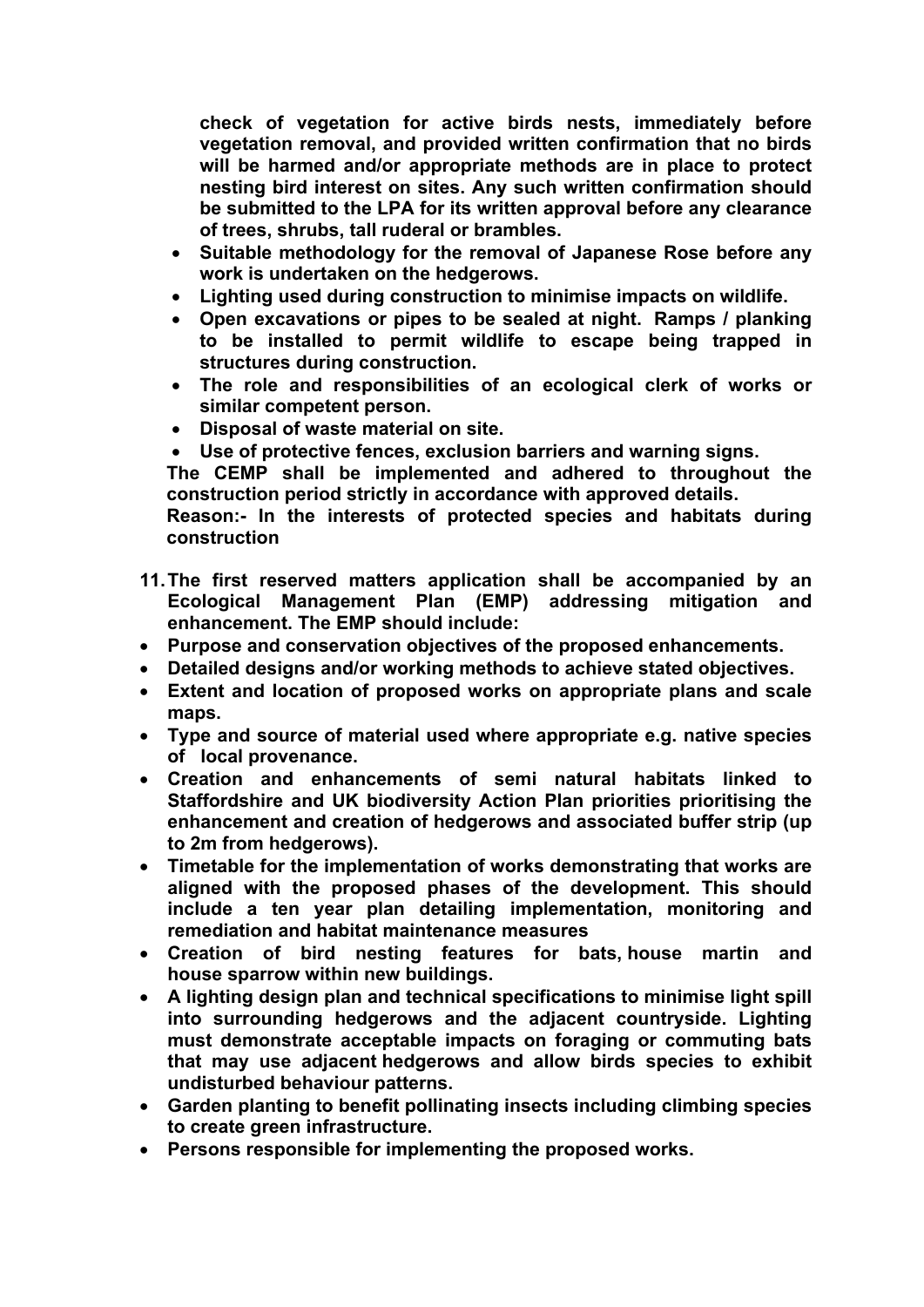**The EMP shall be implemented in accordance with the approved details and all features shall be retained in that manor thereafter. Reason: In order to secure a net gain in biodiversity.** 

**12.Prior to any commencement of development on site, an updated badger survey shall be carried out to check for the presence of any newly dug setts, which shall be submitted to and approved in writing by the Local Planning Authority. If a new sett is discovered during this updated survey a mitigation strategy shall be required. The mitigation strategy shall be submitted to and approved in writing by the Local Planning Authority before any commencement of development. Any such mitigation strategy shall be implemented in accordance with the approved details and timescales.**

**Reason:- In the interests of nature conservation.**

**13.No development hereby approved shall be commenced until details of a lighting scheme for the site has been submitted to and approved in writing by the Local Planning Authority. The design and location of lighting shall not impact on foraging or commuting bats and shall minimise disturbance to other wildlife avoiding retained and enhanced habitat areas. The scheme shall be implemented in accordance with the approved details.**

**Reason:- In the interests of nature conservation.**

## **Drainage**

**14.The development hereby permitted shall not commence until drainage plans for the disposal of foul and surface water flows have been submitted to and approved by the Local Planning Authority. The development shall subsequently be implemented in accordance with the approved details before the development is first brought into use. Reason:- This is to ensure that the development is provided with a**

**satisfactory means of drainage as well as to prevent or to avoid exacerbating any flooding issues and to minimise the risk of pollution.**

- **15.The development hereby permitted shall not be commenced until such time as the details of a satisfactory surface water design has been submitted to and approved in writing by, the Local Planning Authority. Including:**
	- **The results of ground investigation and percolation tests to determine the viability of Soakaways.**
	- **Surface water drainage system(s) designed in accordance with the Non-statutory technical standards for sustainable drainage systems (DEFRA, March 2015).**
	- **Limiting the discharge rate generated by all rainfall events up to the 100 year plus 30% (for climate change) critical rain storm to existing greenfield rates.**
	- **Detailed design (plans, network details and calculations) in support of any surface water drainage scheme. Calculations should**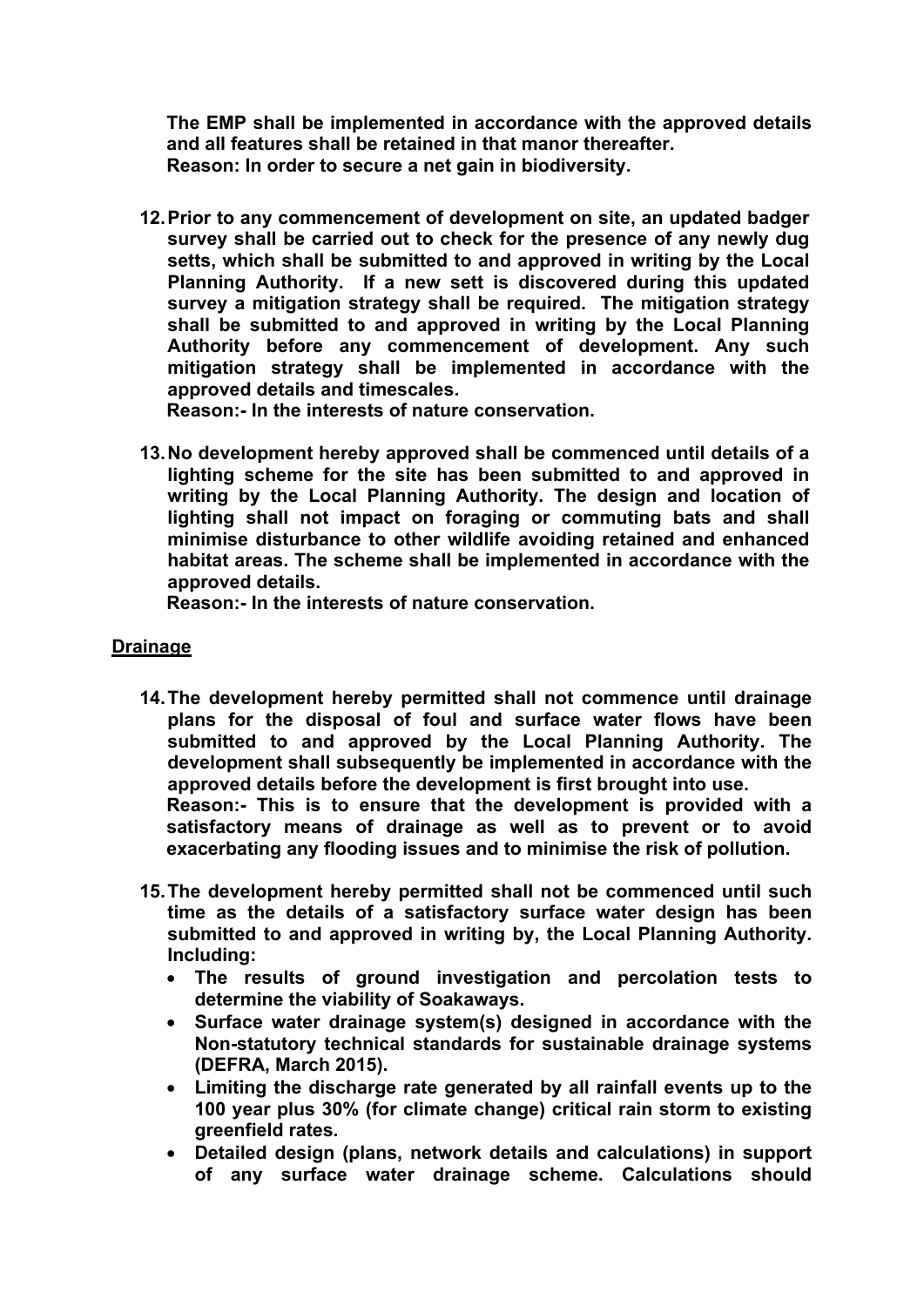**demonstrate the performance of the designed system for a range of return periods and storm durations inclusive of the 1 in 1 year, 1 in 2 year, 1 in 30 year, 1 in 100 year and 1 in 100 year plus climate change return periods.**

- **Plans illustrating flooded areas and flow paths in the event of exceedance of the drainage system.**
- **Provision of an acceptable management and maintenance plan for surface water drainage to ensure that surface water drainage systems shall be maintained and managed for the lifetime of the development.**

**Reason: To prevent flooding by ensuring the satisfactory storage of/disposal of surface water from the site.**

#### **Construction/Demolition**

- **16.No development (including site clearance) hereby permitted shall take place until a Demolition and Construction and Environmental Method Statement has been submitted to and approved in writing by the Local Planning Authority, which shall include the following details:**
	- **i. the hours of work, which shall not exceed the following: Construction and associated deliveries to the site shall not take place outside 08:00 to 18:00 hours Mondays to Fridays, and 08:00 to 13:00 hours on Saturdays, nor at any time on Sundays or Bank Holiday;**
	- **ii. the arrangements for prior notification to the occupiers of potentially affected properties;**
	- **iii. the responsible person (e.g. site manager / office) who could be contacted in the event of complaint;**
	- **iv. a scheme to minimise dust emissions arising from construction activities on the site. The scheme shall include details of all dust suppression measures and the methods to monitor emissions of dust arising from the development. The approved dust suppression measures shall be maintained in a fully functional condition for the duration of the construction phase;**
	- **v. a scheme for recycling/disposal of waste resulting from the construction works;**
	- **vi. the parking of vehicles of site operatives and visitors;**
	- **vii. the loading and unloading of plant and materials;**
- **viii. the storage of plant and materials used in constructing the development;**
- **ix. the erection and maintenance of security hoarding including decorative displays and facilities for public viewing, where appropriate;**
- **x. details of measures to protect the public footpaths and amenity of users of the pubic footpaths crossing the site during the construction works.**

**All works shall be carried out in accordance with the approved details. Reason: To protect the amenities of the area.**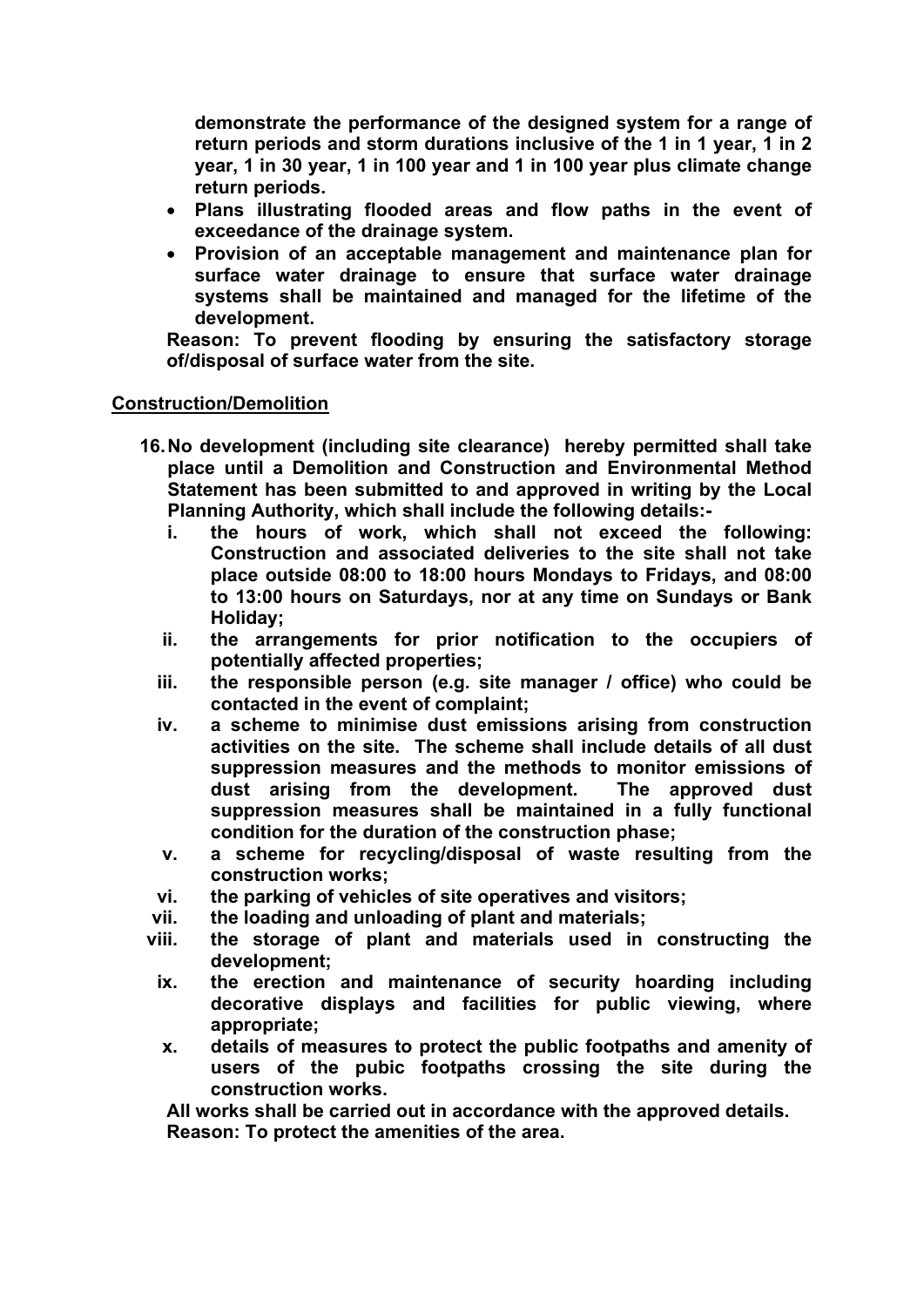## **Unexpected Contamination**

**17.In the event that contamination is found at any time when carrying out the approved development that was not previously identified it must be reported in writing immediately to the Local Planning Authority. An investigation and risk assessment must be undertaken, and where remediation is necessary a remediation scheme must be prepared which is subject to the approval in writing of the Local Planning Authority and subsequently implemented. Following completion of measures identified in the approved remediation scheme and prior to bringing the development into first use, a verification report that demonstrates the effectiveness of the remediation carried out must be produced, and is subject to the approval in writing of the Local Planning Authority.**

**Reason :- To ensure that the proposed development meets the requirements of the National Planning Policy Framework in that all potential risks to human health, controlled waters and wider environment are known and where necessary dealt with via remediation and or management of those risks.**

## **Soil Importation**

**18.No soil shall be imported to the site until it has been tested for contamination and assessed for its suitability for the proposed development; a suitable methodology for testing this material should be first submitted to and approved in writing by the Local Planning Authority prior to the soils being imported onto site. The methodology should include the sampling frequency, testing schedules, criteria against which the analytical results will be assessed (as determined by the risk assessment) and source material information. The analysis shall then be carried out and validatory evidence submitted to and approved in writing to by the Local Planning Authority.**

**Reason :- To ensure that the proposed development meets the requirements of the National Planning Policy Framework in that all potential risks to human health, controlled waters and wider environment are known and where necessary dealt with via remediation and or management of those risks.**

#### **Waste Management**

**19.Any waste material associated with the demolition or construction shall not be burnt on site but shall be kept securely for removal to prevent escape into the environment.**

**Reason: To protect the amenities of the area.**

## **Highways**

- **20. Details of access as part of any reserved matters shall include:**
	- **- layout and disposition of roads and buildings;**
	- **- details of access;**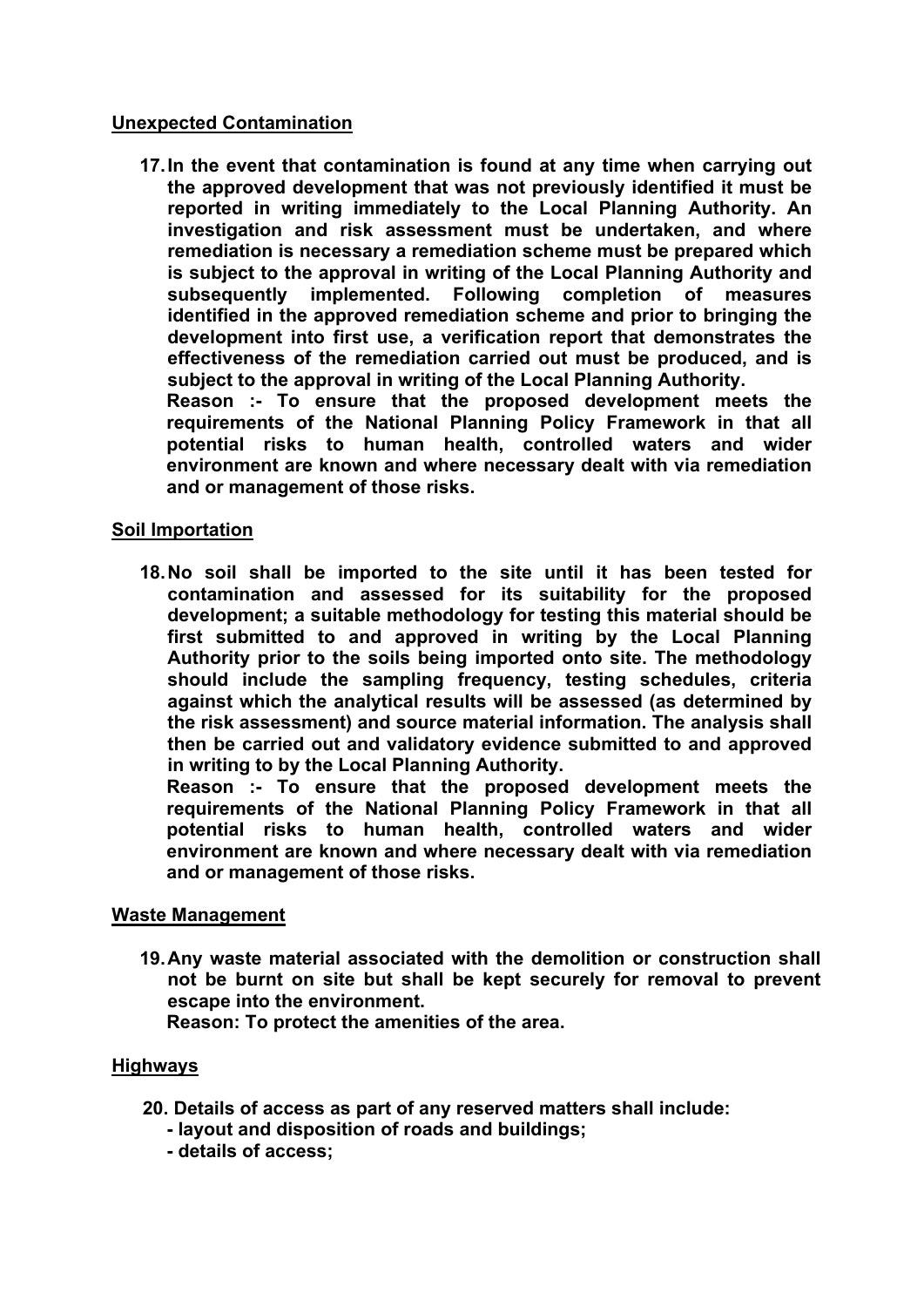**- details of intervisibility between proposed access, existing footway Cheddleton 1R/2575 and existing adjacent accesses to 4, 6 and 8, Ox Pasture;**

**- Provision of parking, turning and servicing within the site curtilage;**

- **- Means of surface water drainage**
- **- Surfacing materials;**
- **- Pedestrian routes to and through the site;**

**- arrangements for future maintenance of the hedge between site access and existing footway Cheddleton 1R/2575**

**The development shall thereafter be implemented in accordance with the approved details and be completed prior to first occupation of the development.**

**Reason: In the interests of highway safety.**

**21. Details of access, as part of any reserved matters application shall comprise 2.4m x 43m visibility splays. The visibility splay shall thereafter be kept free of all obstructions to visibility over a height of 600 mm above the adjacent carriageway level and be provided prior to the development being brought into use.**

**Reason: In the interests of highway safety.**

**B. In the event that the applicant fails to enter into a section 106 agreement by the 6 th June 2019 to secure on site affordable housing, education contributions and financial contributions towards off site play and playing fields, that planning permisison be REFUSED as follows:**

**1. The applicant has failed to enter into and secure a s106 planning obligation securing matters of onsite affordable housing provision, financial education contributions, and, financial off site play and playing field contributions by the 6 th June 2019 (the determination date). This is contrary to policies, in particular, H2, C1 and C2 of the Adopted Core Strategy Development Plan Document and the NPPF (as revised) to make the development acceptable in planning terms and secure the necessary community infrastructure as a result of the impact of the proposed residential development scheme.**

**C. In the event of any changes being needed to the wording of the Committee's decision (such as to delete, vary or add conditions/informatives/planning obligations or reasons for approval/refusal) prior to the decision being issued, the Operations Manager - Development Services has delegated authority to do so in consultation with the Chairman of the Planning Applications Committee, provided that the changes do not exceed the substantive nature of the Committee's decision.**